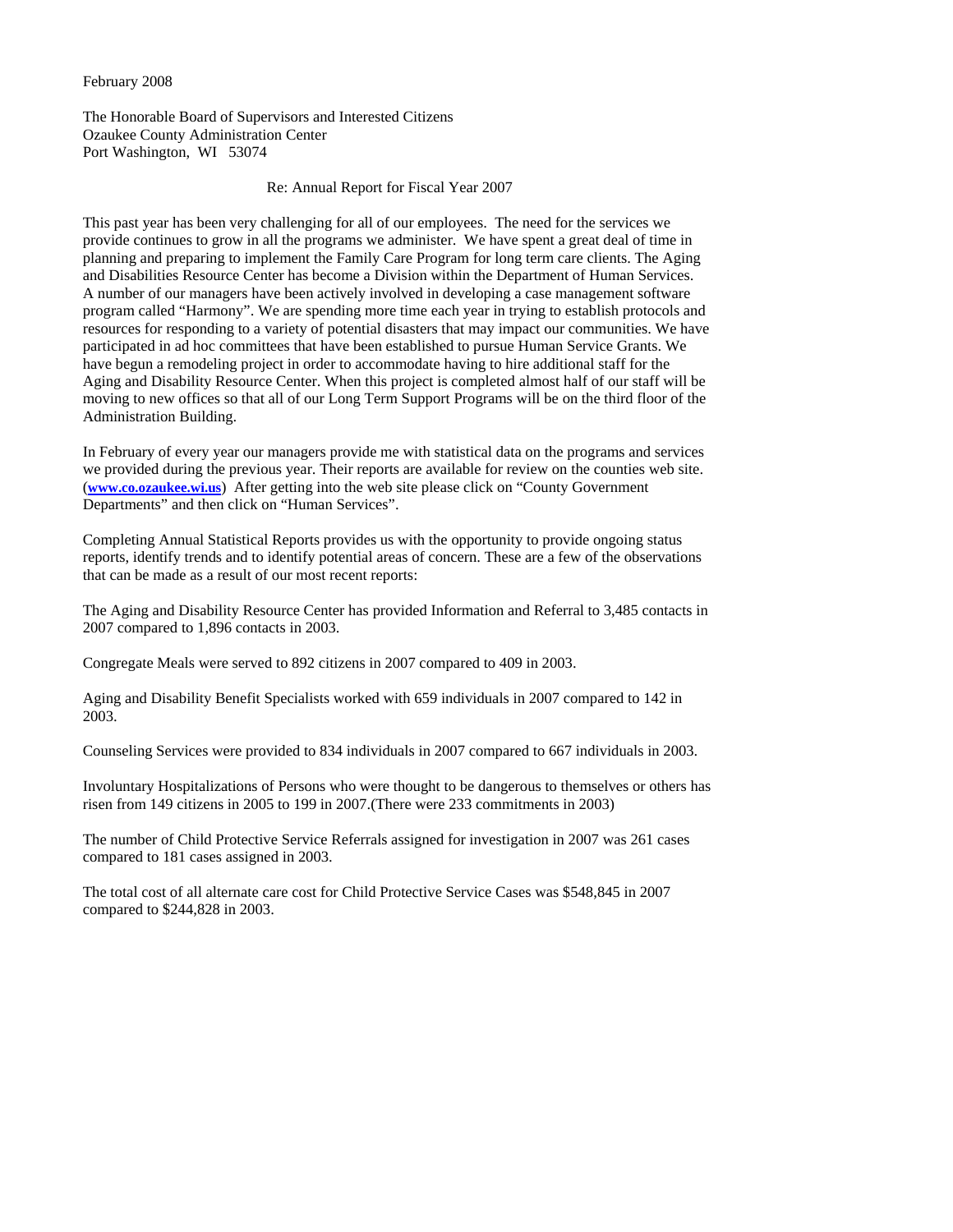The total budget for Juvenile Correctional Placements from 2005 through 2007 was \$340,189 as compared to actual expenditures of \$471,883 for this period.

The total budget for Juvenile Offender Residential Placements from 2005 through 2007 was \$831,911 as compared to actual expenses of \$1,443,116.

In the past five years the number of Medicaid Recipients has risen from 2633 to 3999.

In the past five years the number of persons eligible for the food share program has risen from 227 to 837.

As March 2008 our Long Term Care Case Managers will begin the process of transferring about 400 clients currently receiving services through Waiver Programs to the Family Care Program.

Although we will not have direct fiscal responsibility for clients involved in the Family Care Program we will provide case management services to these clients as a provider for Community Care Inc.

We will need to submit enough "billable hours" for the services we provide on behalf of Community Care Inc. to pay for the cost of our long term care staff salaries and fringe benefits.

Our Long Term Care staff will continue to be responsible for case managing Developmentally Disabled Children on Waiver Programs, providing respite care and supportive home care to these children, coordinating services provided to children involved in the Birth to Three Program, investigating adult protective service referrals and completing annual reviews for those who are protectively placed by the court.

The following is a comparison of the County Levy allocated for the past four years and the projected fund balance at the beginning of each fiscal year:

| County Levy Budget  | <b>Fund Balance</b>       |
|---------------------|---------------------------|
| 2005=\$5,761,938    | 1. Jan 05 \$660,698       |
| 2006=\$5,446,842    | 2. Jan 06 \$, 1, 286, 506 |
| $2007 = $5,850,615$ | 3. Jan 07 \$617,307       |
| 2008=\$5,785,393    | 4. Jan 08 \$241,550       |

Given the trends noted in this summary and the fact that we are apparently in an economic recession it would appear as if the challenge of achieving our agencies mission and mandates will be more difficult to accomplish than it has for a number of years. Indeed the increasing demand for service with relatively no increase in revenue will likely result in the elimination of a fund balance and the demand for establishing priorities.

Again this year I would like to express my appreciation for the ongoing advice, support and work of the Health and Human Services Committee and Board on behalf of our department. Their service and dedication to our vulnerable citizens is indeed admirable! I also greatly appreciate the ongoing support we have received from the County Administrator, the Administrative Committee as well as the entire County Board!

Thank you!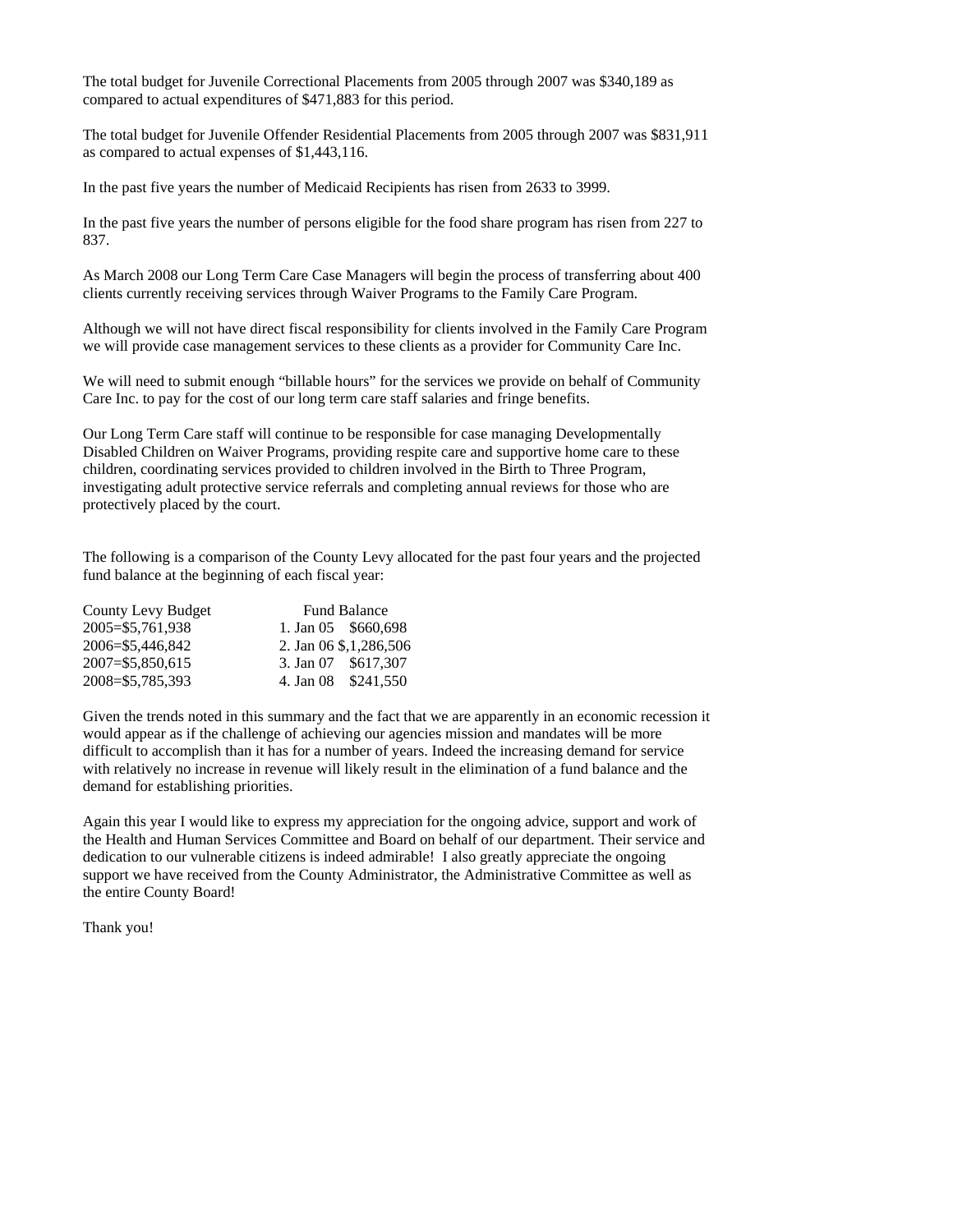# $\overline{a}$

# **BEHAVIORAL HEALTH PROGRAMS**

**Comment [CI1]:** Mike and Joan – we will just delete the 2002 data and add the 2007 data.

# COUNSELING CENTER STATISTICS

| <b>YEAR</b>    |    | 2003 | 2004 | 2005 | 2006 | 2007 |
|----------------|----|------|------|------|------|------|
| NO.            | ЭF | 667  | 692  | 726  | 886  | 834  |
| <b>CLIENTS</b> |    |      |      |      |      |      |

**Counseling Center Statistics**

\_\_\_\_\_\_\_\_\_\_\_\_\_\_\_\_\_\_\_\_\_\_\_\_\_\_\_\_\_\_\_\_\_\_\_\_\_\_\_\_\_\_\_\_\_\_\_\_\_\_\_\_\_\_\_\_\_\_\_\_\_\_\_\_\_\_\_\_\_\_\_\_\_\_\_\_\_\_\_\_\_\_



#### VOLUNTARY HOSPITALIZATIONS (CHAPTER 51)

Short term voluntary hospitalizations occur when a person is exhibiting serious mental health problems and/or some degree of dangerousness to themselves or others, and are willing to obtain help (sign themselves in to an inpatient facility) for these problems.

|               |         | 2003     | 2004 | 2005           | 2006         | 2007 |
|---------------|---------|----------|------|----------------|--------------|------|
| NO.           | OΕ<br>w | 20<br>47 | 24   | $\Omega$<br>10 | $\sim$<br>∠⊥ | . .  |
| <b>LIENTS</b> |         |          |      |                |              |      |

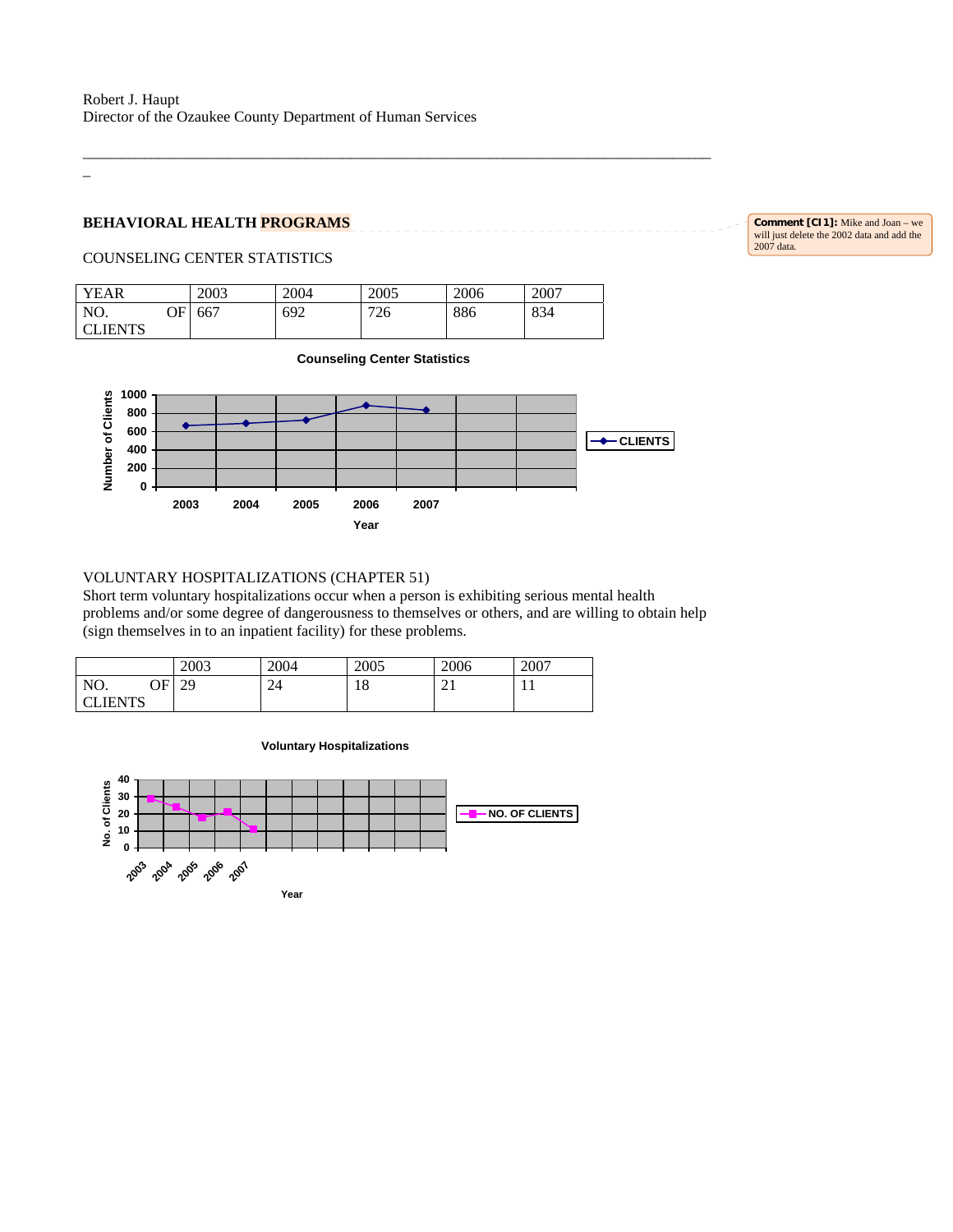# INVOLUNTARY HOSPITALIZATIONS (CHAPTER 51)

An involuntary hospitalization occurs when an individual is exhibiting threatening behavior to themselves or another person as a result of a serious mental illness. Law enforcement officers are the only ones who can do these types of detentions.

|                |    | 2003           | 2004 | 2005 | 2006 | 2007 |
|----------------|----|----------------|------|------|------|------|
| NO.            | ОF | $\cap$<br>ر رے | 411  | 149  | 179  | 199  |
| <b>CLIENTS</b> |    |                |      |      |      |      |

# **Involuntary Hospitalizations**



# PLACEMENTS AT STATE HOSPITALS

Placements occur when individuals with very severe mental illness do not respond to short term acute care or present problems that are too severe to be dealt with by the staff of an inpatient unit. Usually there is an issue of safety. Winnebago or Mendota are better equipped to handle these types of problems.

|                 | 2003     | 2004 | 2005 | 2006 | 2007 |
|-----------------|----------|------|------|------|------|
| NO.<br>OΕ<br>◡▴ | 10<br>ιv | ◡    | -    | ~    |      |
| <b>CLIENTS</b>  |          |      |      |      |      |



#### **Placements at State Hospitals**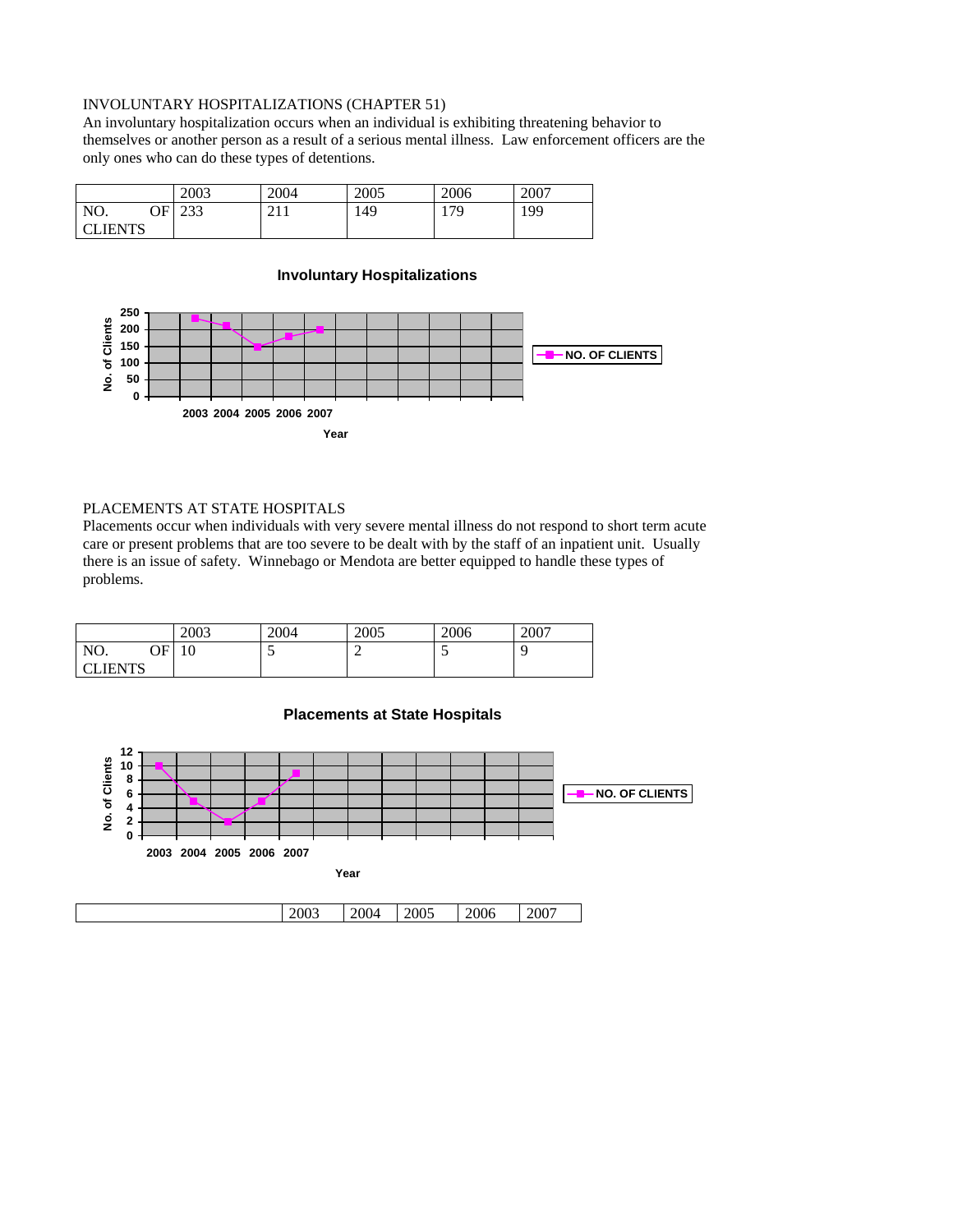| NO. OF PLACEMENT DAYS   1013 |  |  |  |
|------------------------------|--|--|--|
|                              |  |  |  |



# COMMUNITY BASED RESIDENTIAL FACILITIES

Clients who have severe and persistent mental illness may need to reside in a group home environment for several months to a year in order to achieve psychosocial rehabilitation.

|           | 2003 | 2004              | 2005 | 2006 | 2007                           |
|-----------|------|-------------------|------|------|--------------------------------|
| NO.<br>ОF | 14   | $1^{\circ}$<br>⊥⊃ |      | 14   | $\overline{\phantom{0}}$<br>л. |
| LIENTS    |      |                   |      |      |                                |



# EMPLOYMENT SERVICES

 $\overline{\phantom{a}}$ 

Portal Industries, Inc. (Grafton), can provide sheltered workshop services (and transportation), recreation/leisure activities (and transportation) and supported employment services to mentally ill clients.

|                |    | 2002   | 2003 | 2004 | 2005 | 2007 |
|----------------|----|--------|------|------|------|------|
| NO.            | ΩE | $\sim$ |      | 14   | 28   | 29   |
| SHELTERED      |    |        |      |      |      |      |
| EMPLOYMENT     |    |        |      |      |      |      |
| <b>CLIENTS</b> |    |        |      |      |      |      |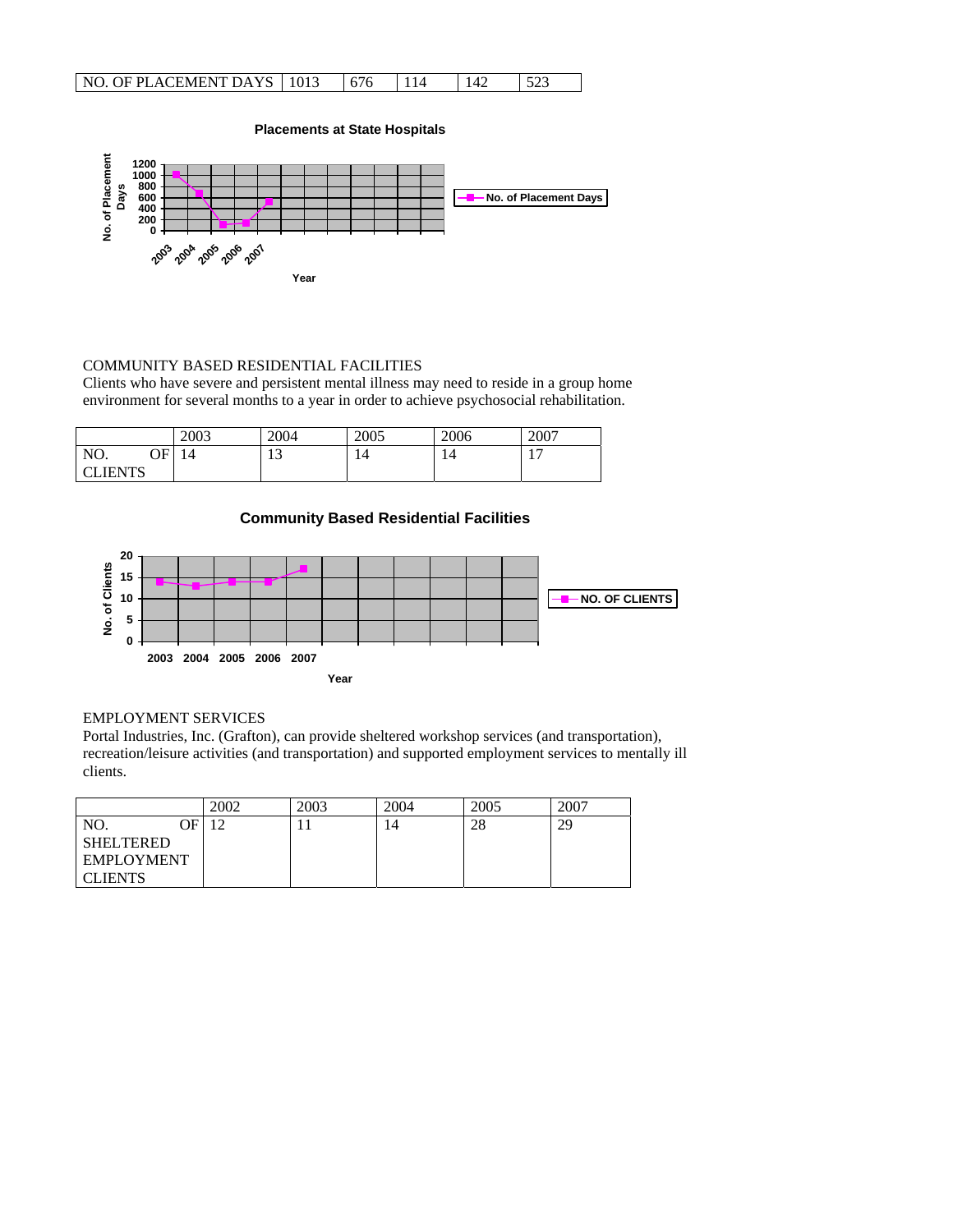#### **Sheltered Employment**





# HOTLINE SERVICES

COPE Services, as it has for many years, continued to provide around the clock hotline services to county residents. A published 24 hour hotline is a requirement of our certification. It is also a very important part of the safety for citizens of the county who are experiencing emotional difficulties and/or mental illnesses, as well as chemical dependency problems. The Department provides training and backup to the many volunteers who make this service available to the County.

# \*2007 numbers reflect a change in how calls are logged. They now include ALL calls.

|                            | 2003   | 2004   | 2005   | 2006   | 2007    |
|----------------------------|--------|--------|--------|--------|---------|
| NO.<br>ЭFІ<br><b>CALLS</b> | 14,369 | 17,778 | 10,246 | 10,435 | 25,780* |
|                            |        |        |        |        |         |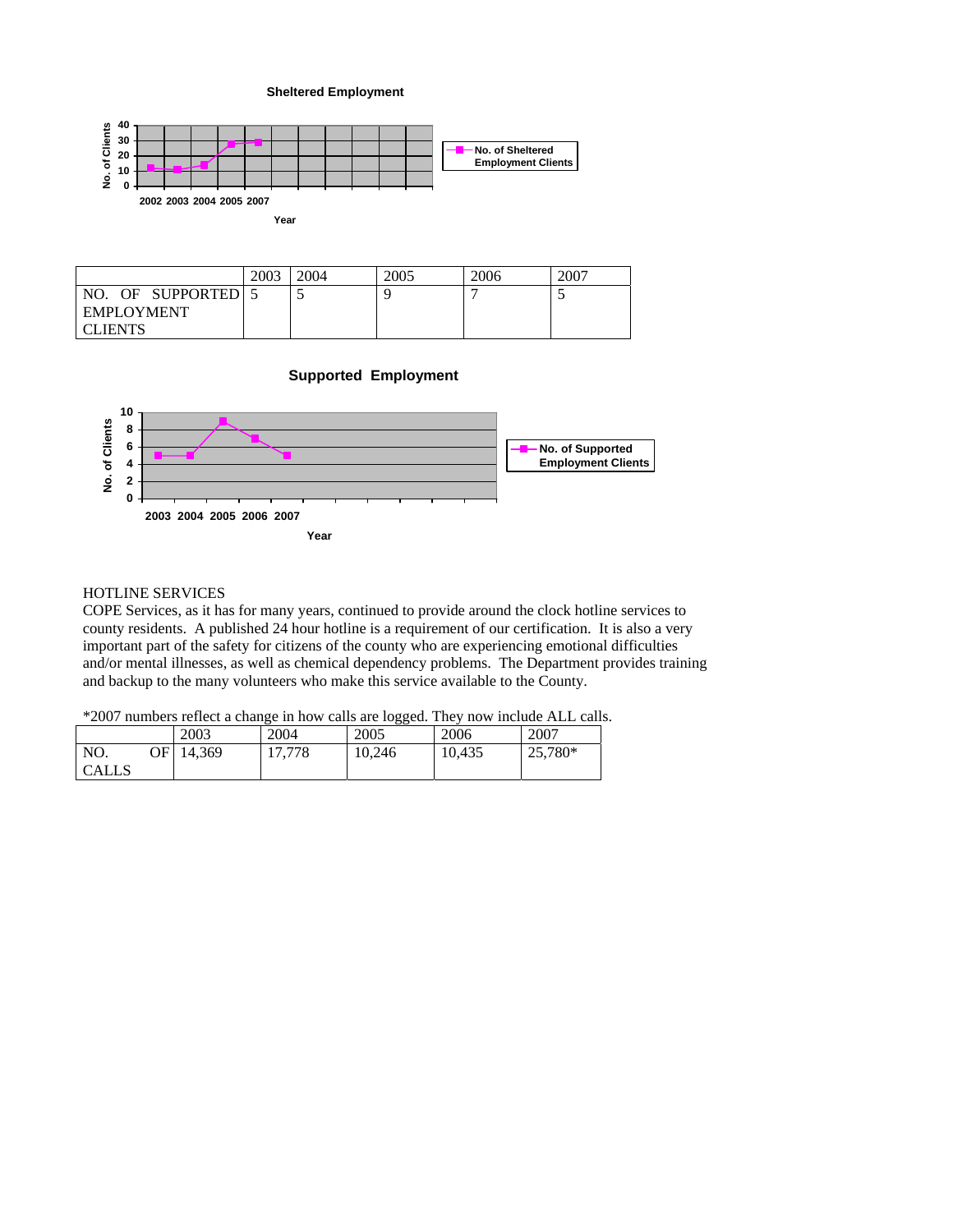

# *CHEMICAL DEPENDENCY SERVICES*

*Outpatient Services (Counseling Center)* 

|              | 2003 | 2004                | 2005 | 2006 | 2007                           |
|--------------|------|---------------------|------|------|--------------------------------|
| NO.<br>OF    | 185  | 211<br><u>_ 1</u> 1 | 256  | 307  | $\bigcap$ 1 $\bigcap$<br>ن 1 س |
| <b>IENTS</b> |      |                     |      |      |                                |



**Chemical Dependency Outpatient Services**

# *Intoxicated Driver Program*

|                    | 2003 | 2004 | 2005 | 2006 | 2007 |
|--------------------|------|------|------|------|------|
| NO.<br>ОF          | 401  | 437  | 404  | 458  | 458  |
| <b>ASSESSMENTS</b> |      |      |      |      |      |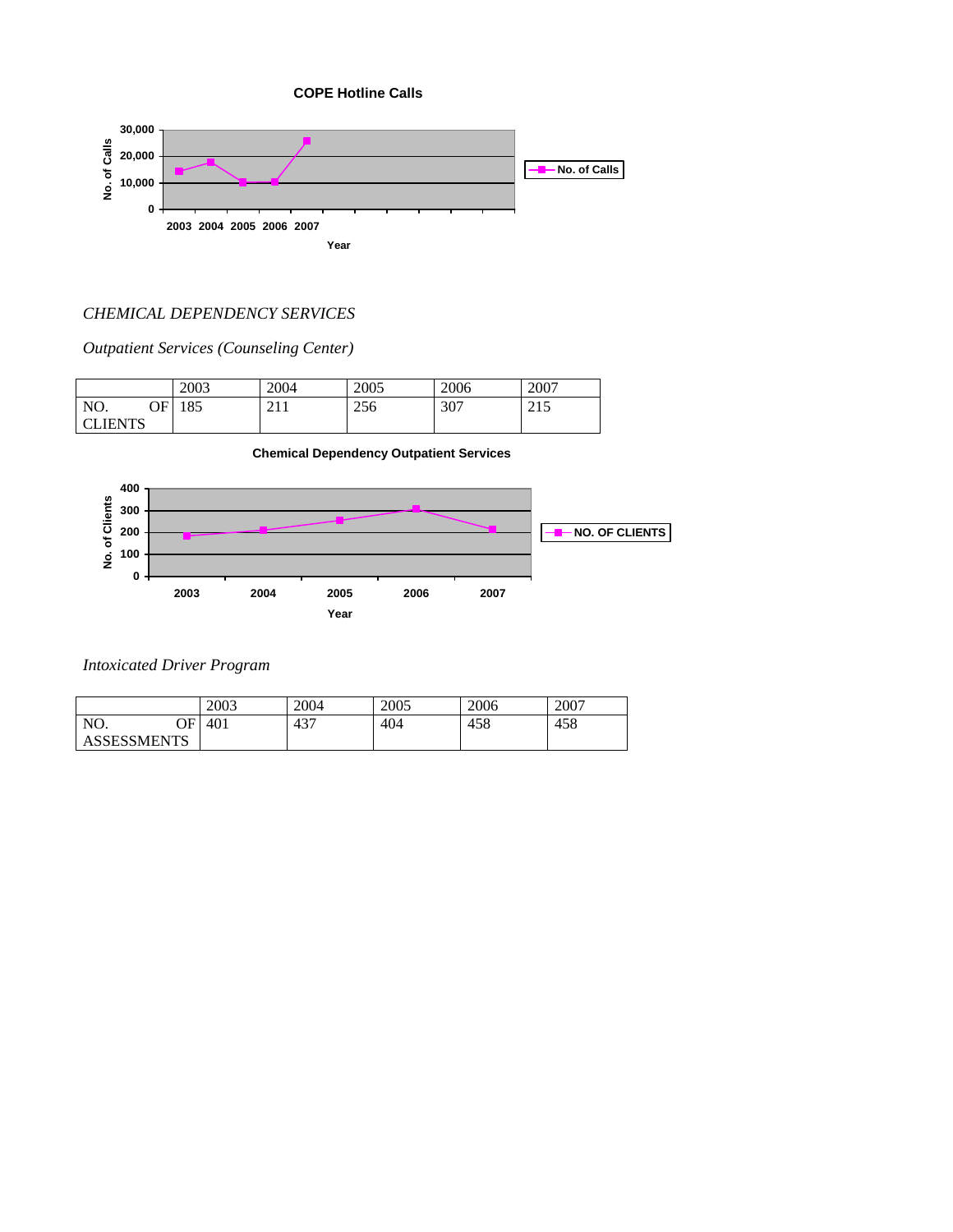**Intoxicated Driver Program**



*Underage Drinking Assessments: (completed by the Ozaukee Council)* 

|                 | 2003                     | 2004 | 2005                | 2006 | 2007 |
|-----------------|--------------------------|------|---------------------|------|------|
| NO.<br>ОF       | $\overline{\phantom{a}}$ | 93   | $1 \cap 1$<br>⊥ ∠ ⊥ | 158  | 106  |
| YOUTH           |                          |      |                     |      |      |
| <b>REFERRED</b> |                          |      |                     |      |      |



# *INPATIENT CARE*

|                       |                   | 2004 | 2005        | 2006 | 2007 |
|-----------------------|-------------------|------|-------------|------|------|
| ОF<br>NO.             | $\bigcap$ 1<br>JІ | 30   | $\sim$<br>◡ | 45   | 28   |
| <b>DETOXIFICATION</b> |                   |      |             |      |      |
| <b>CLIENTS</b>        |                   |      |             |      |      |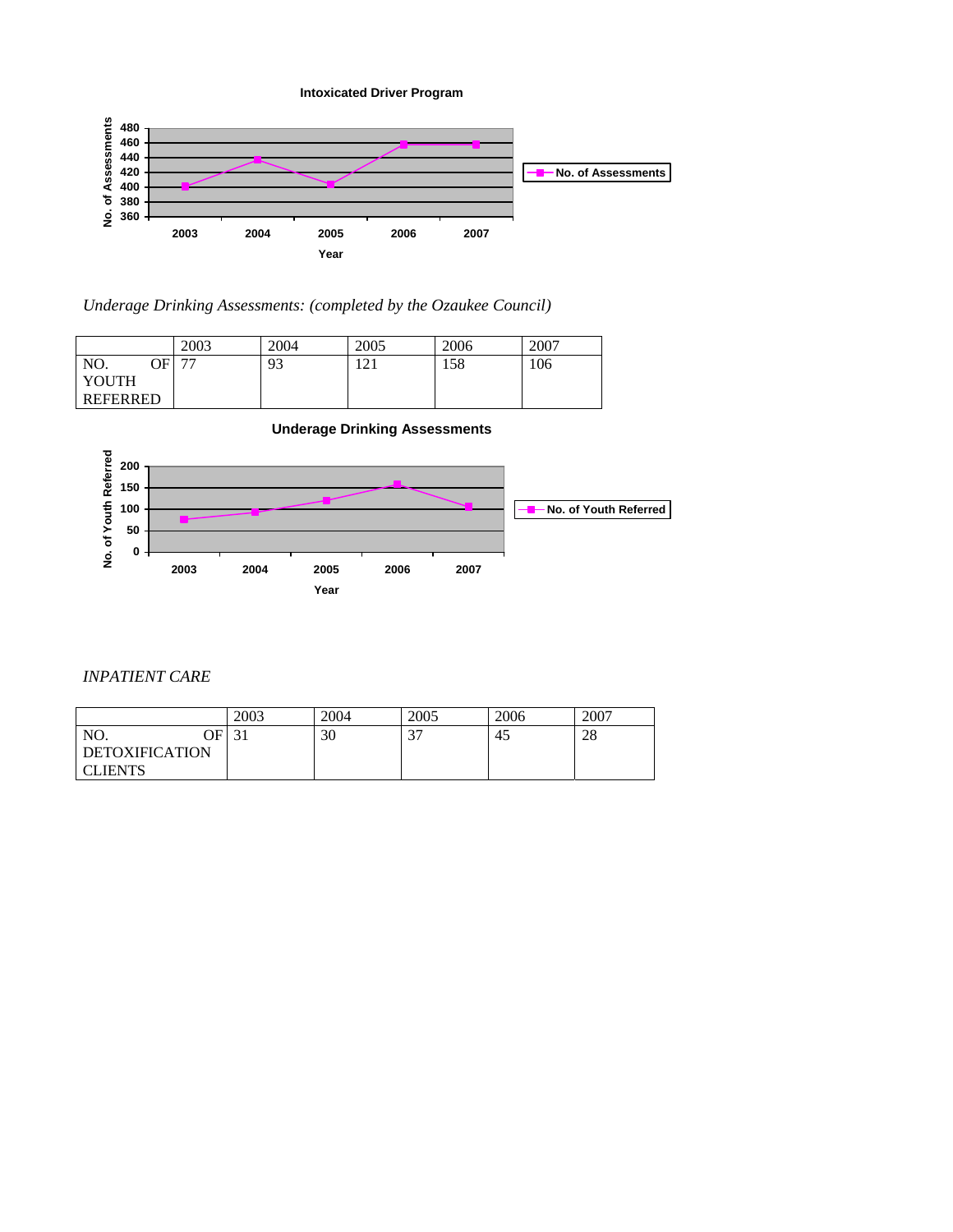

## COMMUNITY BASED RESIDENTIAL FACILITIES

|               | 2003            | 2004                            | 2005 | 2006 | 2007 |
|---------------|-----------------|---------------------------------|------|------|------|
| NO.<br>ОF     | 1 Q<br><b>T</b> | $\overline{\phantom{0}}$<br>. . | u    | -    | ິ    |
| <b>LIENTS</b> |                 |                                 |      |      |      |

#### **Community Based Residential Facilities**



# **CHILDREN AND FAMLIES DIVISION**

# **JUVENILE JUSTICE UNIT STATISTICS**

BUDGET

|                                              | 2006 | 2007                    |
|----------------------------------------------|------|-------------------------|
| Youth Aids Budget $\parallel$ \$1,180,657.68 |      | $\parallel$ \$1,198,430 |

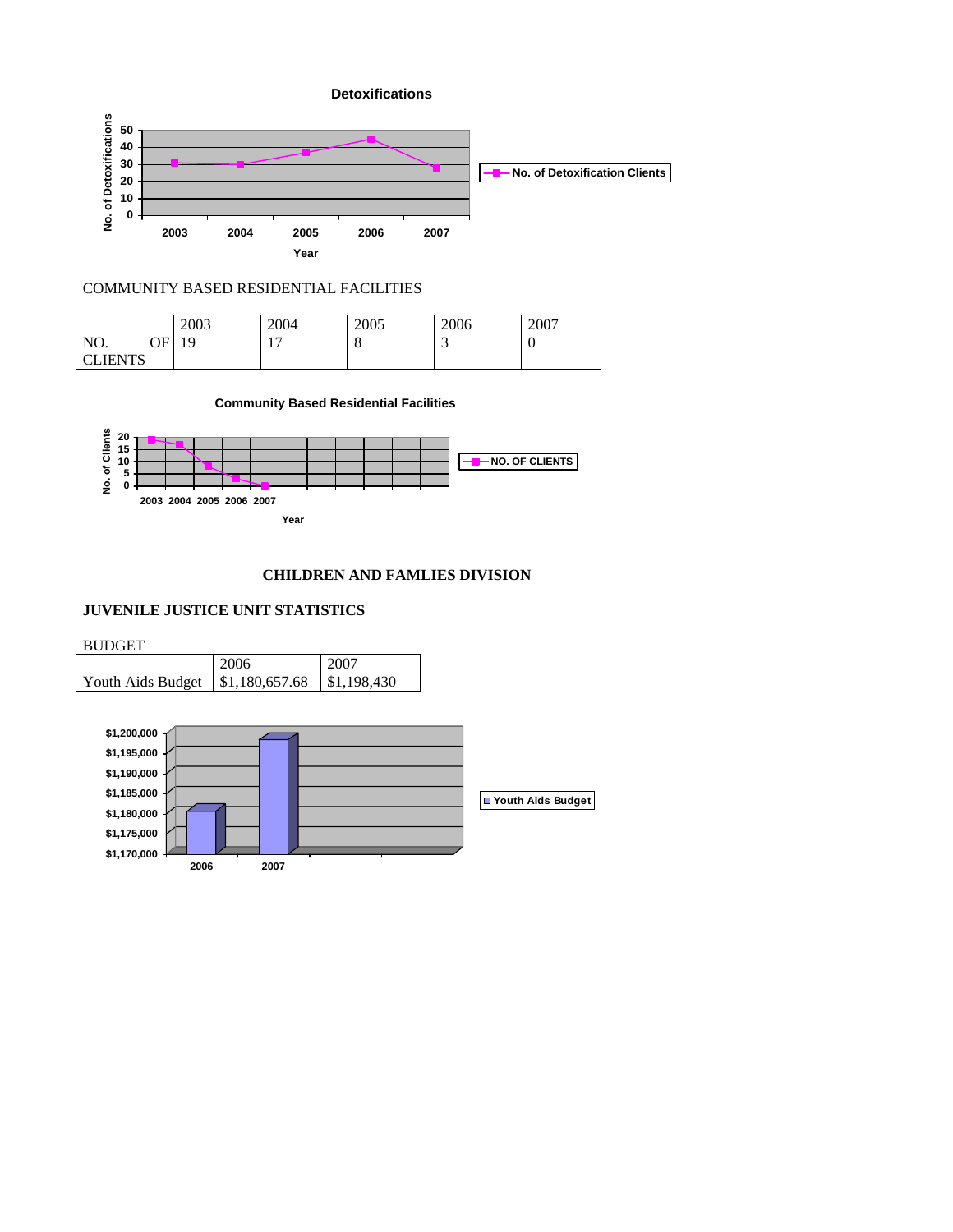|                                   | 2006 | 2007        |
|-----------------------------------|------|-------------|
| Youth Aids Actual \\$1,346,872.10 |      | \$1,104,646 |
| Expenditures                      |      |             |



|                                       | 2006                     | 2007 |
|---------------------------------------|--------------------------|------|
| Youth Aids County Levy Funding Budget | \$411,363,72 \ \$411,017 |      |



|                                                         | 2006 | 2007 |
|---------------------------------------------------------|------|------|
| Youth Aids County Levy Funding \\$498,047.21 \\$288,071 |      |      |
| Actual                                                  |      |      |

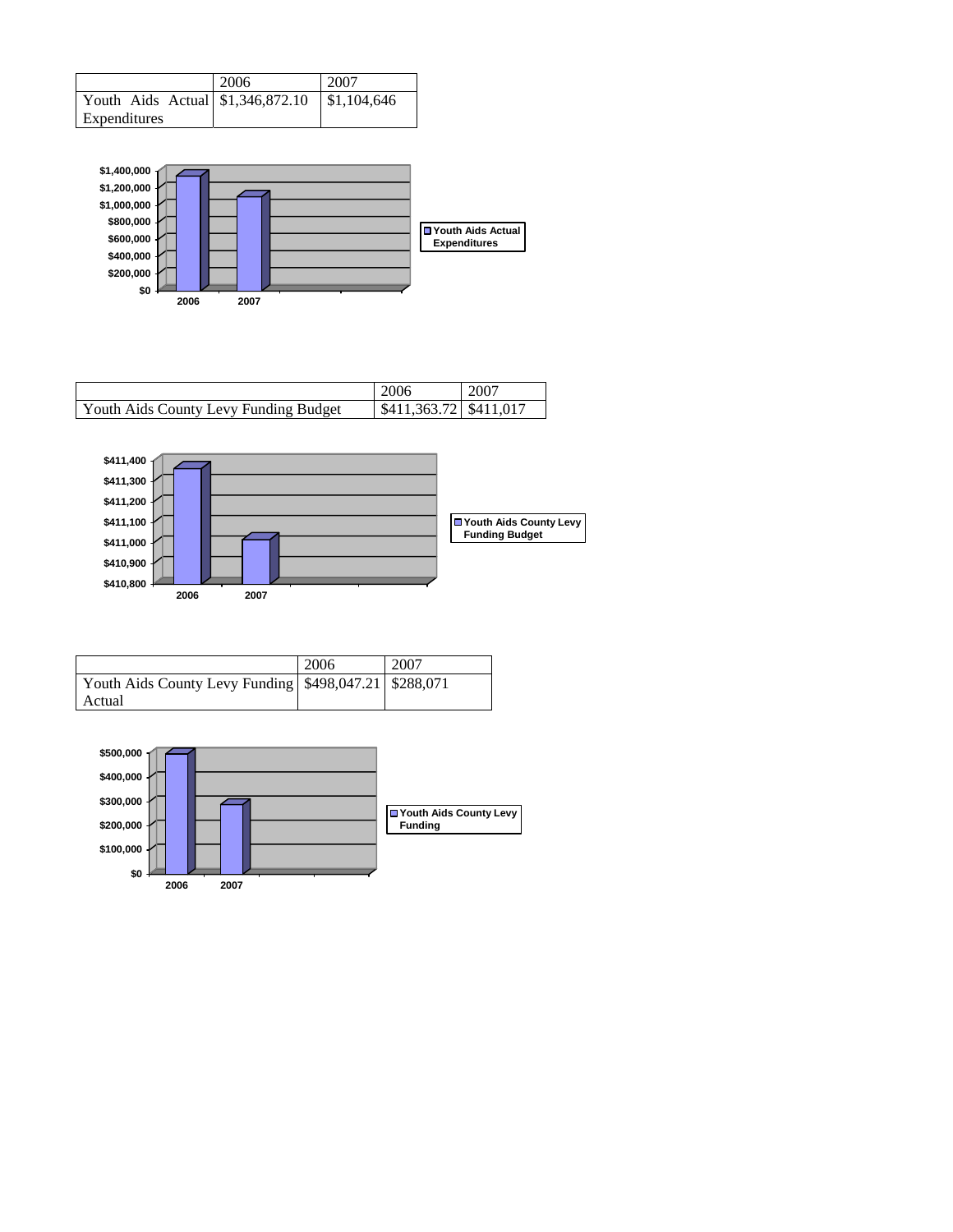# REFERRALS

|                     | 2006 | 2007 |
|---------------------|------|------|
| Total<br>Programs   | 325  | 480  |
| Referrals (Juvenile |      |      |
| Intake<br>and       |      |      |
| Disposition, Foster |      |      |
| Care,<br>Family     |      |      |
| Counseling, Family  |      |      |
| Support,            |      |      |
| Independent Living) |      |      |



**Programs Total Referrals (Juvenile Intake and Disposition, Foster Care, Family Counseling, Family Support, Independent Living)**

|             |              | 2003 | 2004 | 2005 | 2006            | 2007 |
|-------------|--------------|------|------|------|-----------------|------|
| Juvenile    | $\text{Law}$ | 186  | ר ד  | 56   | $\leq$<br>1 J 1 | 194  |
| Enforcement | Total        |      |      |      |                 |      |
| Referrals   |              |      |      |      |                 |      |



| Juvenile Law Enforcement Total |  |
|--------------------------------|--|
| <b>Referrals</b>               |  |
|                                |  |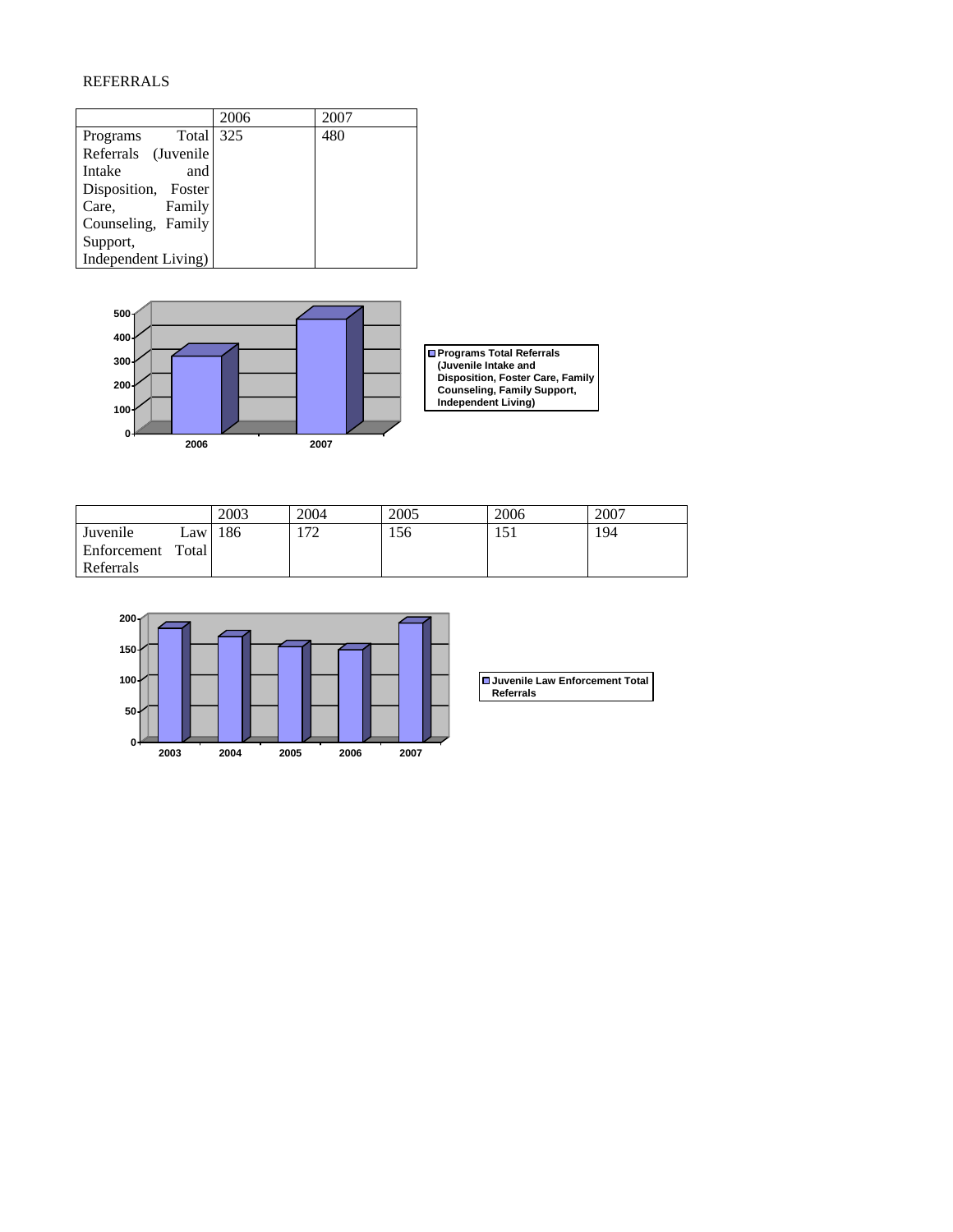|                  | 2003 | 2004 | 2005 | 2006 | 2007 |
|------------------|------|------|------|------|------|
| Juvenile New Law | -131 | 24   | l 14 | 90   | 119  |
| Enforcement      |      |      |      |      |      |
| Referrals        |      |      |      |      |      |



|                      | 2006 |      | 2007 |     |
|----------------------|------|------|------|-----|
| Juvenile New Law     | -19  | 12 % | 23   | 12% |
| Enforcement          |      |      |      |     |
| Referrals on closed  |      |      |      |     |
| cases and percent of |      |      |      |     |
| juvenile referrals   |      |      |      |     |



|                       | 2006 |     | 2007 |     |
|-----------------------|------|-----|------|-----|
| Juvenile<br>Law       | 42.  | 28% | 52   | 27% |
| Enforcement           |      |     |      |     |
| Referrals on Open     |      |     |      |     |
| Cases and percent     |      |     |      |     |
| of juvenile referrals |      |     |      |     |

| ■ Juvenile New Law              |
|---------------------------------|
| <b>Enforcement Referrals on</b> |
| closed cases and percent of     |
| juvenile referrals              |

**Juvenile New Law Enforcement Referrals**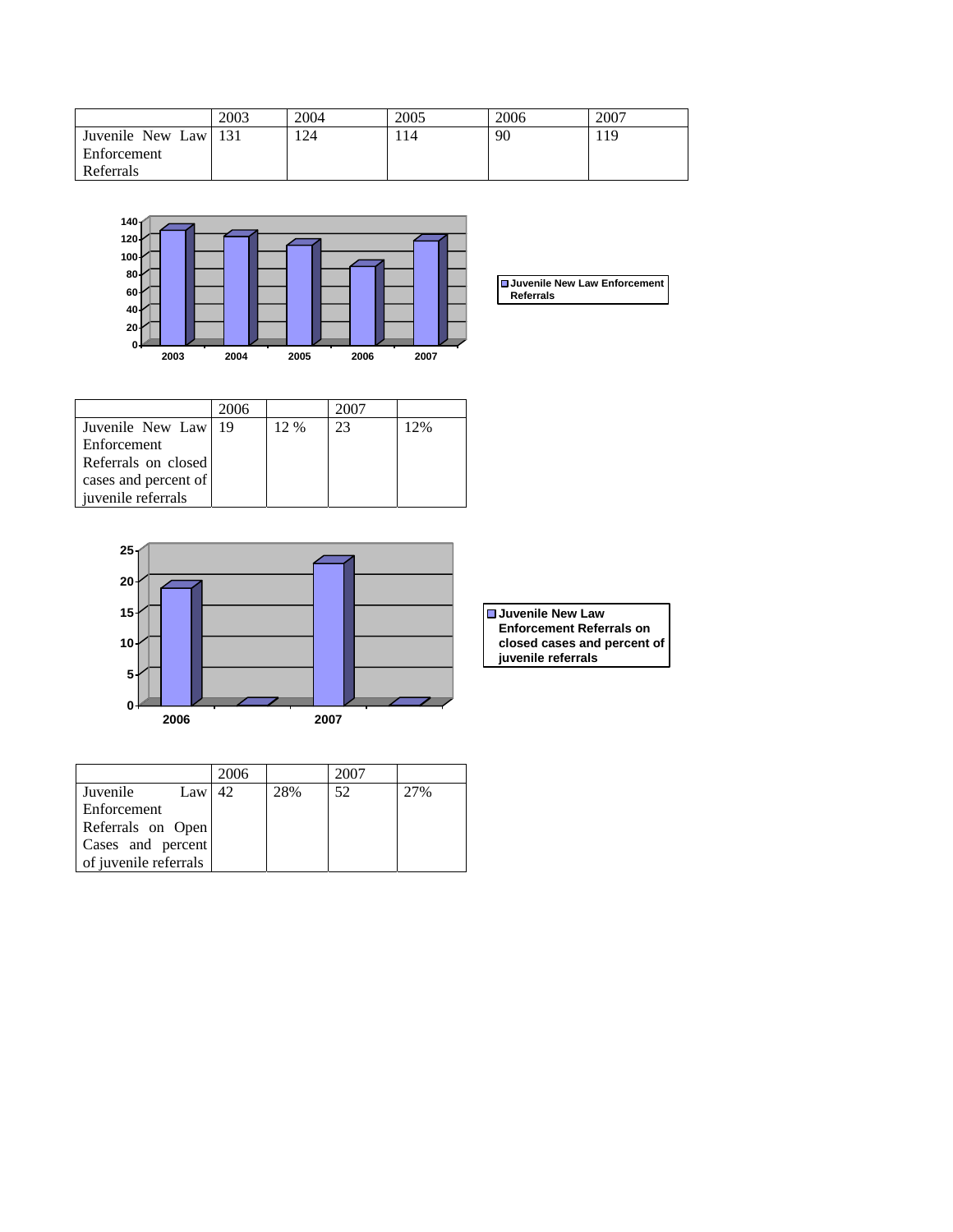

# **CORRECTIONS**

|               | 2005      | 2006      | 2007      |
|---------------|-----------|-----------|-----------|
| Juvenile      | \$100,000 | \$134,282 | \$105,907 |
| Correctional  |           |           |           |
| <b>Budget</b> |           |           |           |



|              | 2003      | 2004     | 2005      | 2006      | 2007    |
|--------------|-----------|----------|-----------|-----------|---------|
| Juvenile     | \$133,001 | \$59.162 | \$147,423 | \$159,902 | 164.558 |
| Correctional |           |          |           |           |         |
| Cost of Care |           |          |           |           |         |

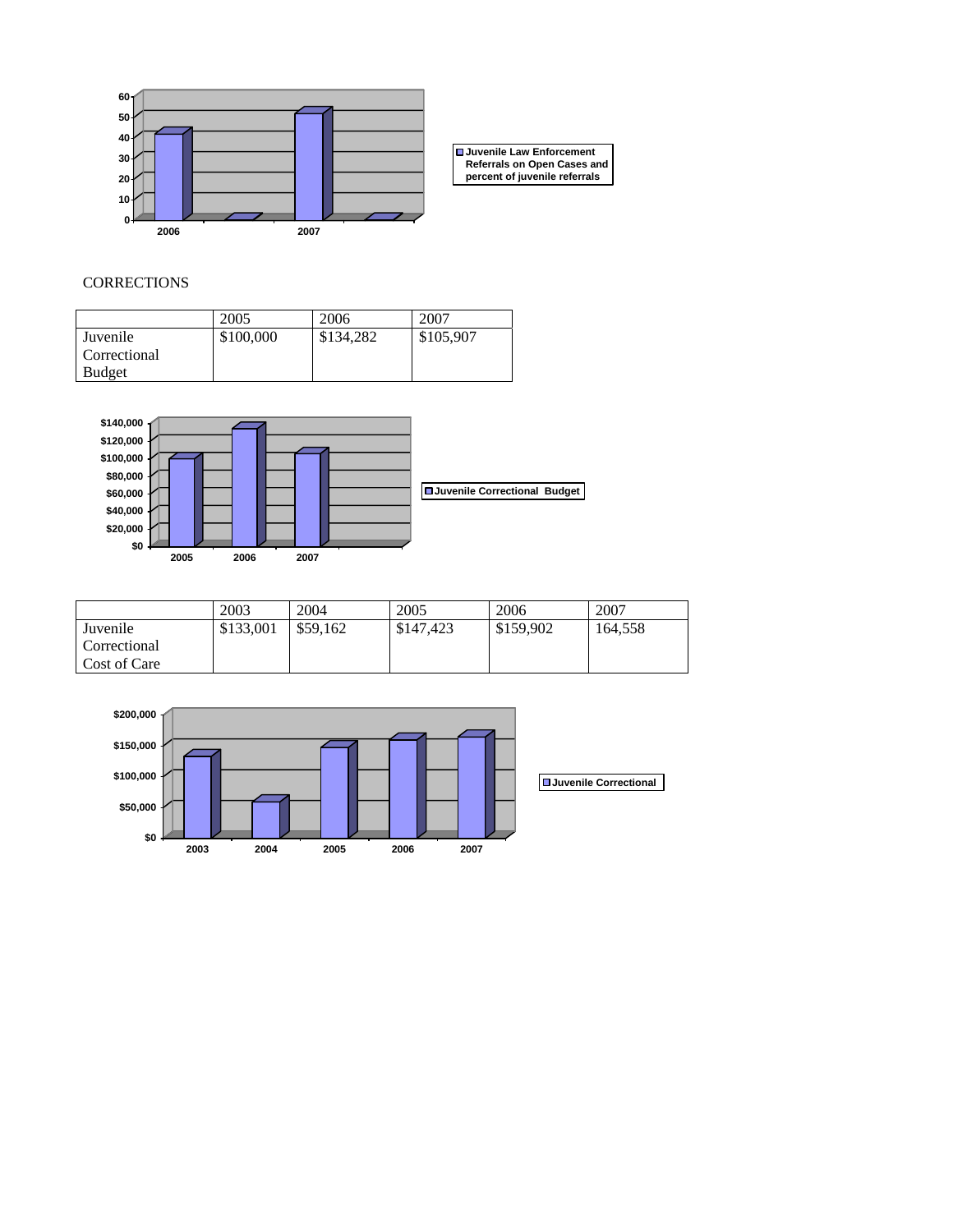|                                                                                     | 2003 | 2004 | 2005 | 2006 | 2007 |
|-------------------------------------------------------------------------------------|------|------|------|------|------|
| Juvenile Correctional Cost of Care \$124,602 \$47,364 \$147,423 \$109,663 \$133,903 |      |      |      |      |      |
| after Corrective Sanctions Rebate                                                   |      |      |      |      |      |



|                                             | 2003 | 2004 | 2005 | 2006 | 2007 |
|---------------------------------------------|------|------|------|------|------|
| Juvenile<br>Correctional Days in Care - 665 |      | 209  | 745  | 526  | 509  |
| Institutions                                |      |      |      |      |      |



|                                        | 2003 | 2004 | 2005 | 2006 | 2007 |
|----------------------------------------|------|------|------|------|------|
| Juvenile Correctional Days in Care 175 |      | 190  |      | 633  | 341  |
| – Corrective Sanctions                 |      |      |      |      |      |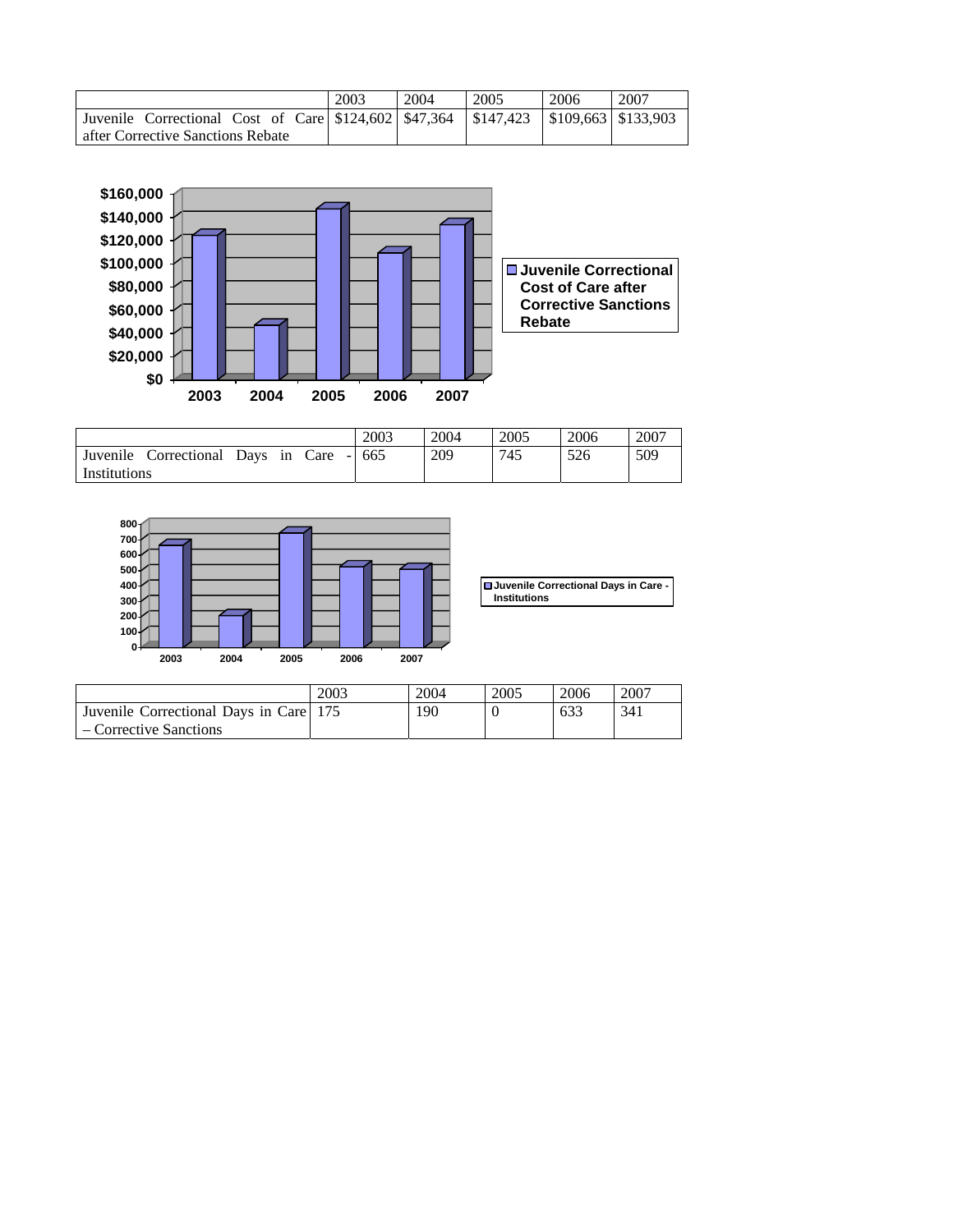

|                                               | 2003 | 2004 | 2005 | 2006 | 2007 |
|-----------------------------------------------|------|------|------|------|------|
| Juvenile Correctional Days in Care – After 72 |      |      |      |      | 142  |
| care                                          |      |      |      |      |      |



# SECURE DETENTION

|                                     |  |  |                                                                         |  |  | 2006 | 2007      |  |
|-------------------------------------|--|--|-------------------------------------------------------------------------|--|--|------|-----------|--|
|                                     |  |  |                                                                         |  |  |      |           |  |
|                                     |  |  | Budget Secure Detention Juveniles Washington County Sheriff's \$122,500 |  |  |      | \$106,700 |  |
| Department 2007 Daily rate of \$115 |  |  |                                                                         |  |  |      |           |  |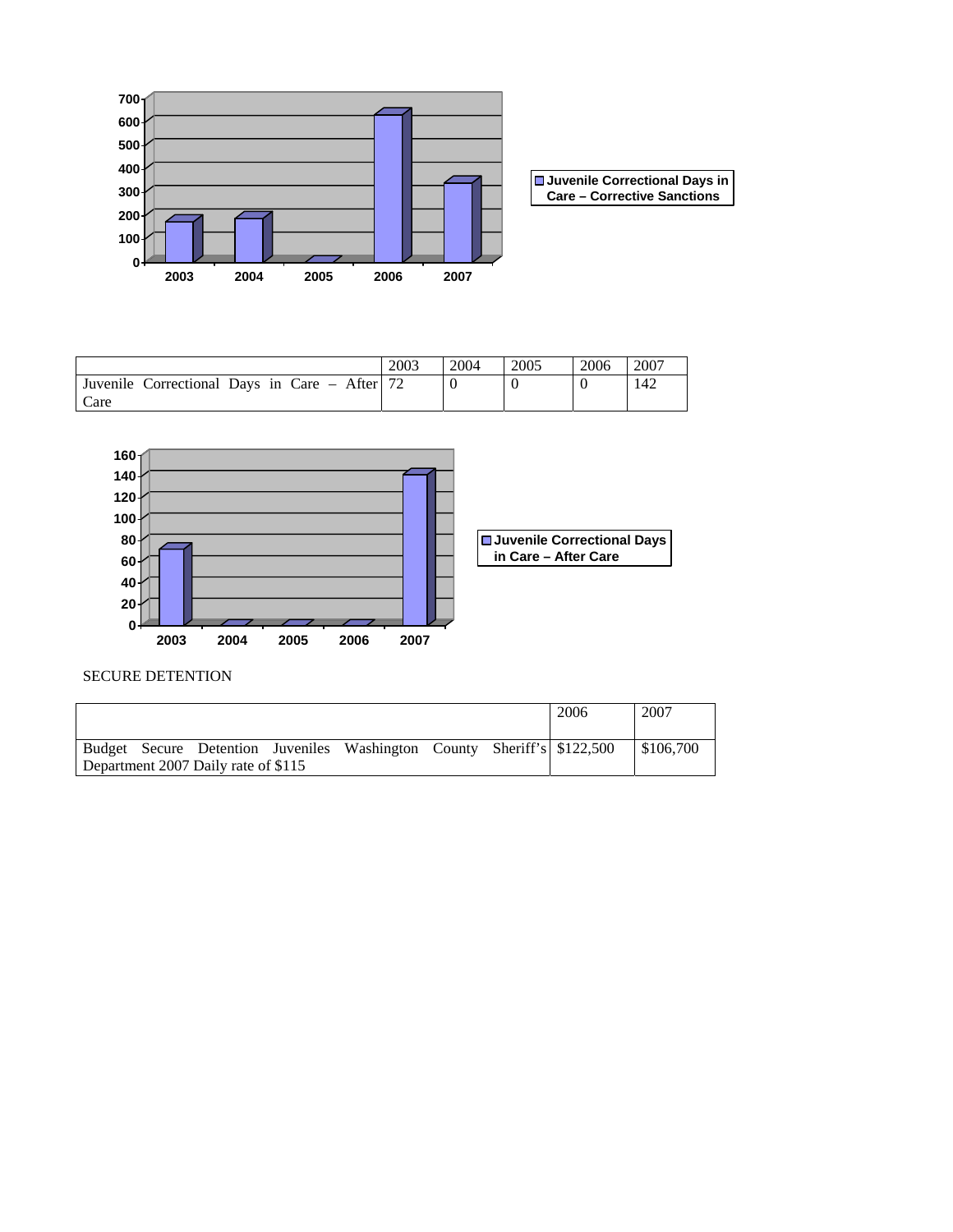

**Budget Secure Detention Juveniles Washington County Sheriff's Department 2007 Daily rate of \$115**

|           |  |                                                     | 2004 | 2005 | 2006      | 2007      |
|-----------|--|-----------------------------------------------------|------|------|-----------|-----------|
|           |  | Cost of Care for Juveniles Secure \$106,61 \$79,235 |      |      | \$106.683 | \$105,360 |
| Detention |  |                                                     |      |      |           |           |



|                      | 2004 | 2005 | 2006 | 2007 |
|----------------------|------|------|------|------|
| Juvenile Days in 932 |      | 689  | 918  | 912  |
| Care-Secure          |      |      |      |      |
| Detention            |      |      |      |      |



# RESIDENTIAL CARE CENTER

| 2005 | 2006 | 2007 |
|------|------|------|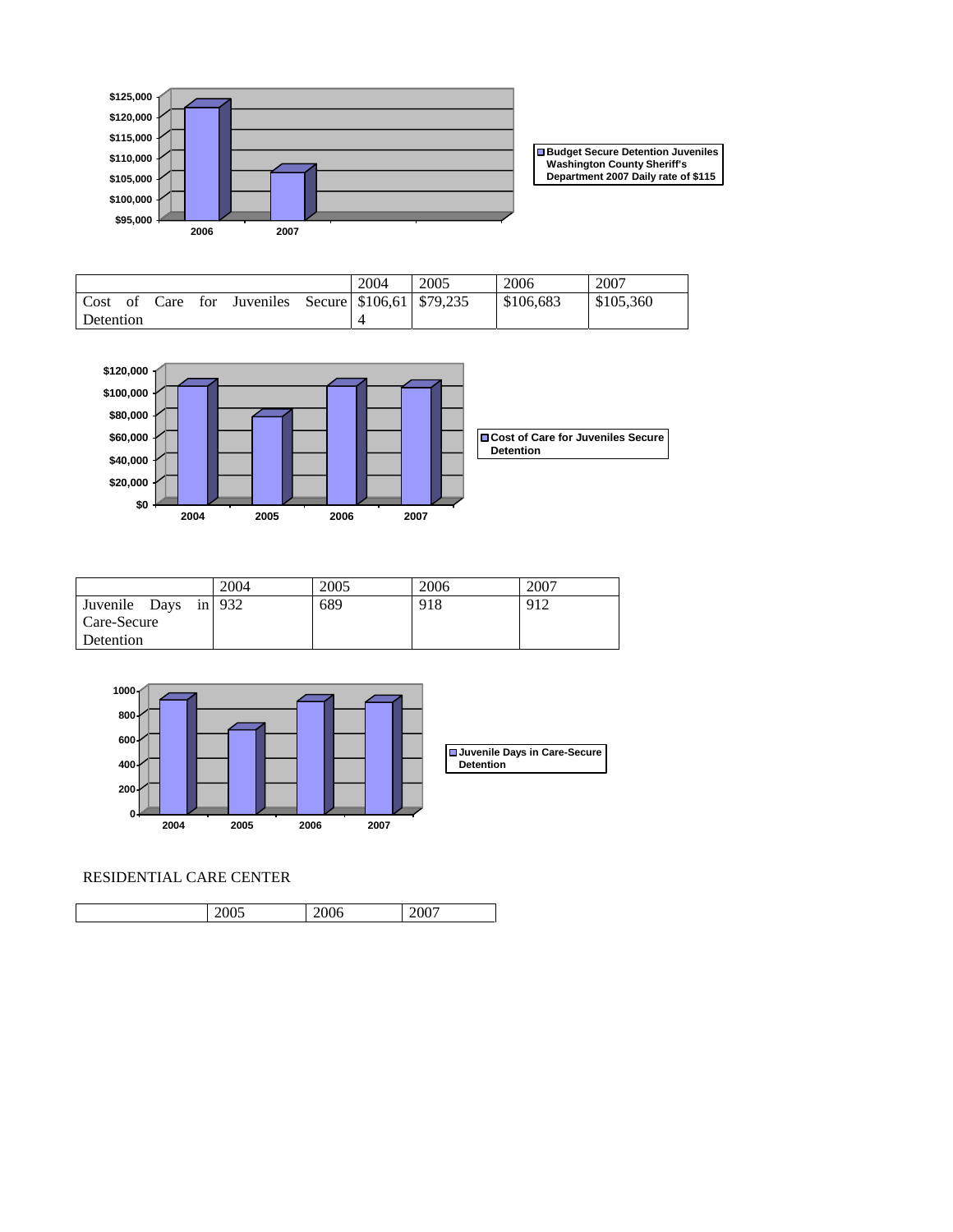| Juvenile    |      | \$183,000 | \$303,175 | \$345.736 |
|-------------|------|-----------|-----------|-----------|
| Residential | Care |           |           |           |
| Budget      |      |           |           |           |



|              |      | 2003      | 2004      | 2005      | 2006      | 2007      |
|--------------|------|-----------|-----------|-----------|-----------|-----------|
| Juvenile     |      | \$205,130 | \$307,715 | \$653,826 | \$508.592 | \$280,698 |
| Residential  | Care |           |           |           |           |           |
| Expenditures |      |           |           |           |           |           |



|                            | 2004 | 2005 | 2006 | 2007 |
|----------------------------|------|------|------|------|
| Juvenile Days in 896       |      | 2095 | 1820 | 1019 |
| $\vert$ Care – Residential |      |      |      |      |
| Care Center                |      |      |      |      |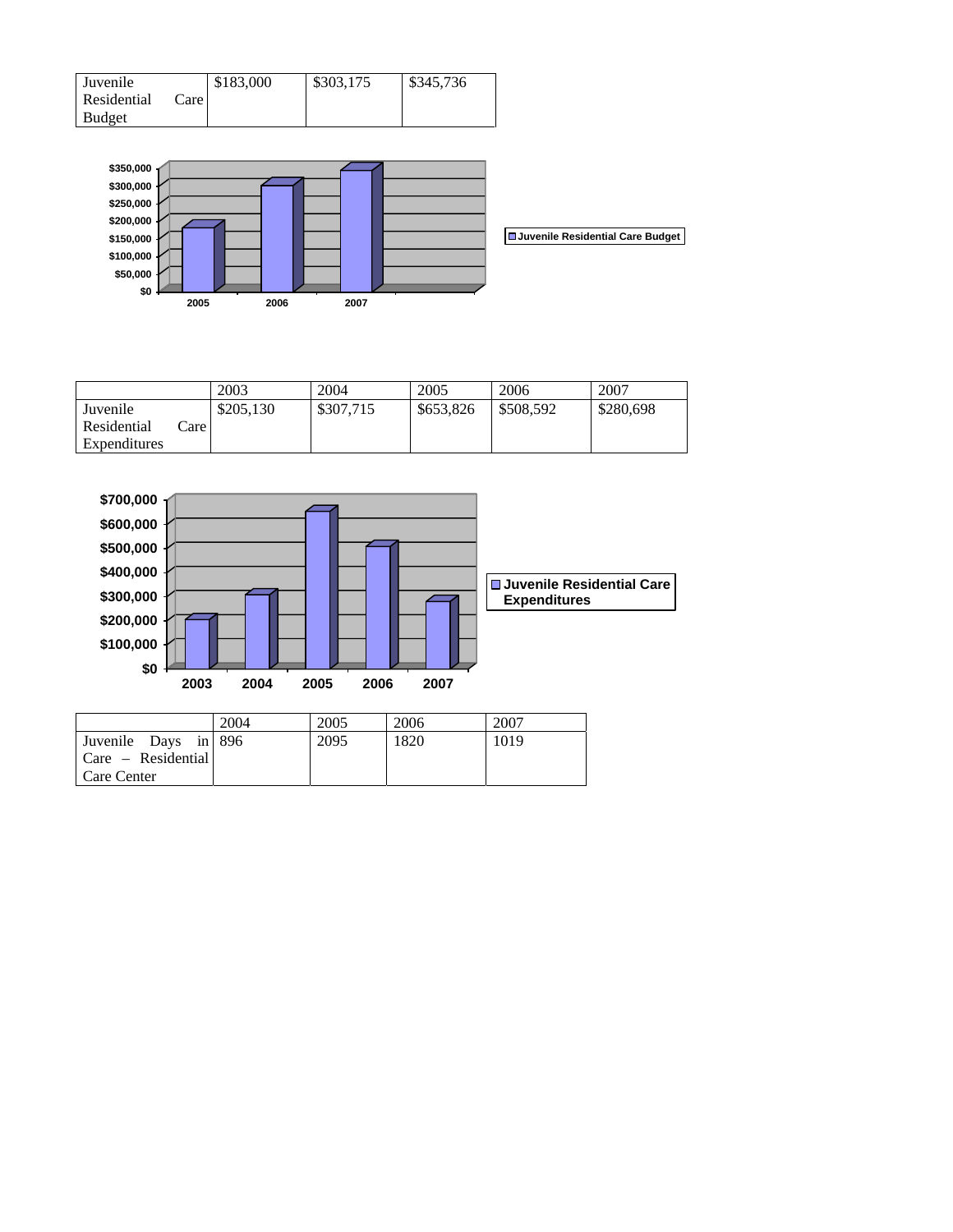

**Juvenile Days in Care – Residential Care Center**

# SHELTER

|                  |                                    |                                          | 2006 | 2007     |
|------------------|------------------------------------|------------------------------------------|------|----------|
|                  |                                    | Shelter Care Budget Washington \\$24,000 |      | \$27,000 |
|                  | County Youth Treatment Center 2007 |                                          |      |          |
| daily rate \$128 |                                    |                                          |      |          |



|              |       | 2003     | 2004     | 2005     | 2006     | 2007     |
|--------------|-------|----------|----------|----------|----------|----------|
| Shelter      | ∠are∣ | \$34,065 | \$22,050 | \$10,752 | \$43.264 | \$29,315 |
| Expenditures |       |          |          |          |          |          |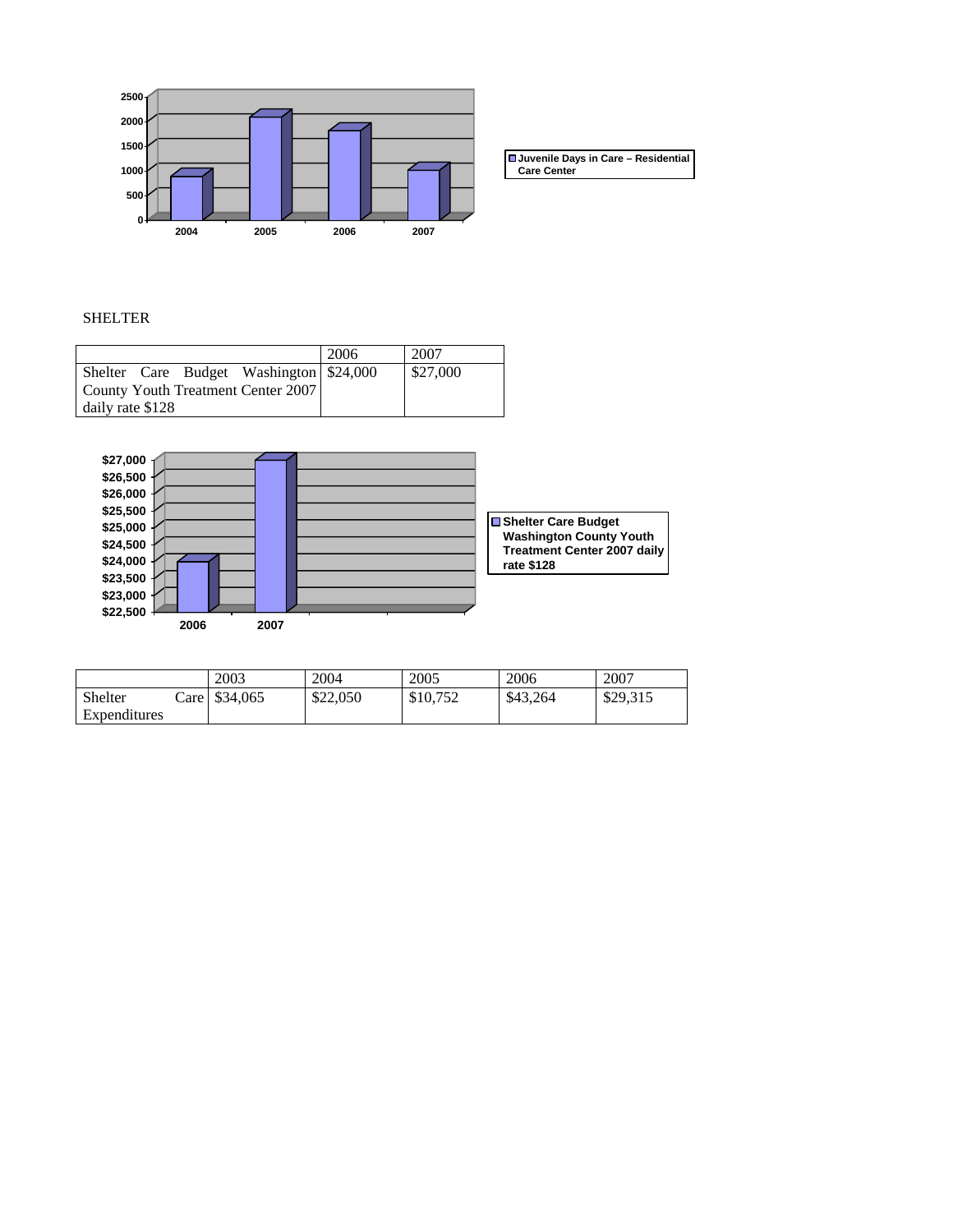

# GROUP HOME

|               | 2005           | 2006     | 2007     |
|---------------|----------------|----------|----------|
| Group         | Home \\$30,000 | \$45,625 | \$38,650 |
| <b>Budget</b> |                |          |          |



|              |      | 2003 | 2004     | 2005     | 2006     | 2007     |
|--------------|------|------|----------|----------|----------|----------|
| Group        | Home | \$0  | \$60,694 | \$79,697 | \$15,985 | \$22,538 |
| Expenditures |      |      |          |          |          |          |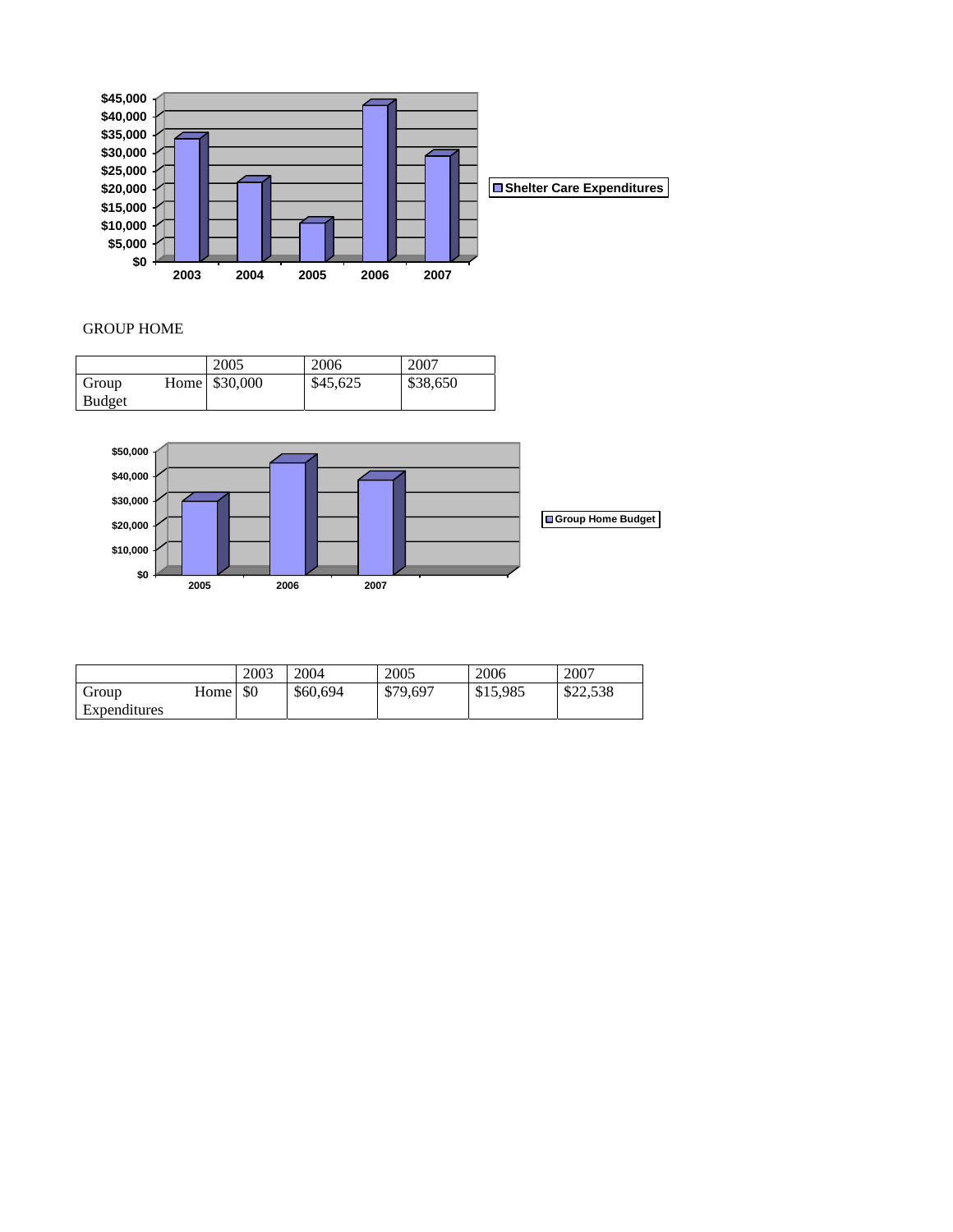

## FOSTER CARE

|               | 2005          | 2006     | 2007     |
|---------------|---------------|----------|----------|
| Foster        | Care \$29,000 | \$22,000 | \$38,650 |
| <b>Budget</b> |               |          |          |



|                                                                                                      | 2003 | 2004 | 2005 | 2006 | 2007 |
|------------------------------------------------------------------------------------------------------|------|------|------|------|------|
| Foster Care Expenditures: Receiving homes \$4730 \ \$24,369 \ \$29,892 \ \$3,650 \ 34,480 \ \$43,075 |      |      |      |      |      |
| Two juvenile placements \$38,345                                                                     |      |      |      |      |      |

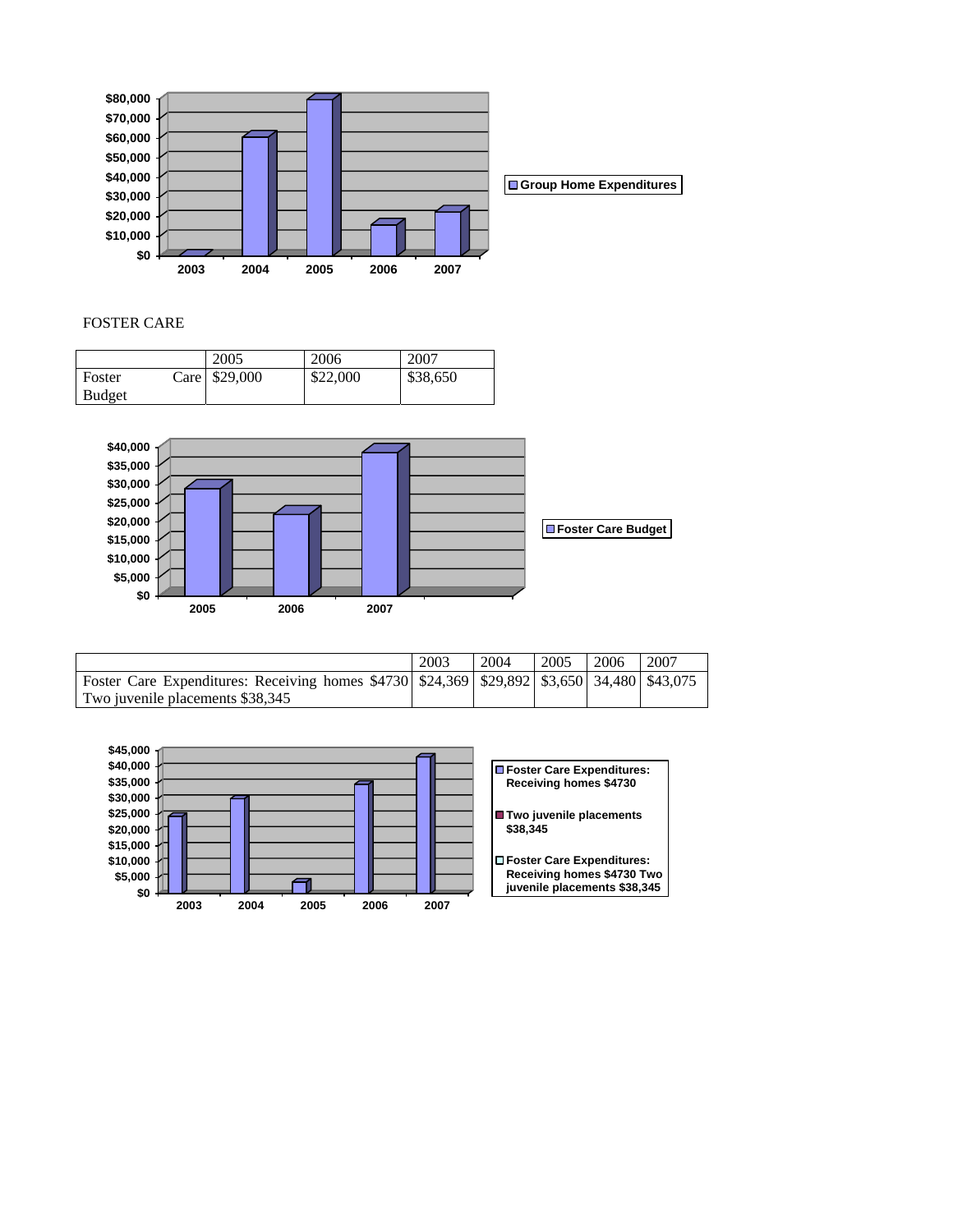|                                 | 2004 | 2005 | 2006 | 2007 |
|---------------------------------|------|------|------|------|
| Foster Care-Days 565<br>in Care |      | 85   | 365  | 438  |



# FAMILY PARTNERSHIP INITIATIVE

|                              | 2006 | 2007     |
|------------------------------|------|----------|
| Family Partnership \\$87,500 |      | \$94,664 |
| Initiative budget            |      |          |



|                              | 2006 | 2007     |
|------------------------------|------|----------|
| Family Partnership \\$94,943 |      | \$41,969 |
| Initiative                   |      |          |
| Expenditures                 |      |          |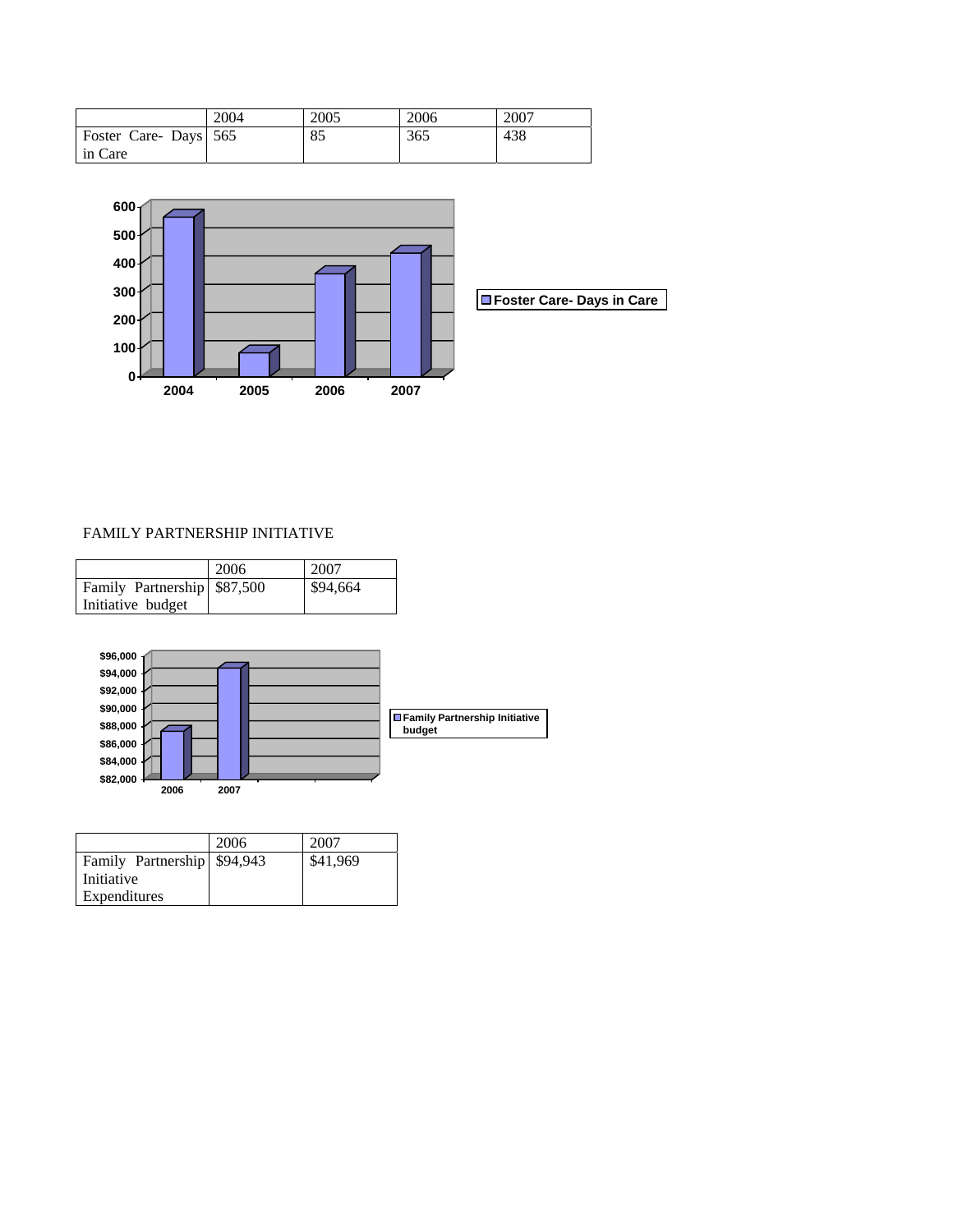

# **CHILD PROTECTIVE SERVICE STATISTICS**

| 2003 | 2004 | 2005 | 2006 | 2007 Child Protection Referrals 322 329 357 375 450

**Comment [CI2]:** I still need to add the charts. I have only completed one chart under CPS section. I will work on this Marian.



|                           | 2003 | 2004 | 2005 | 2006 | 2007 |
|---------------------------|------|------|------|------|------|
| Assigned 181<br>Referrals |      | 181  | 197  | 249  | 261  |
| for Investigation         |      |      |      |      |      |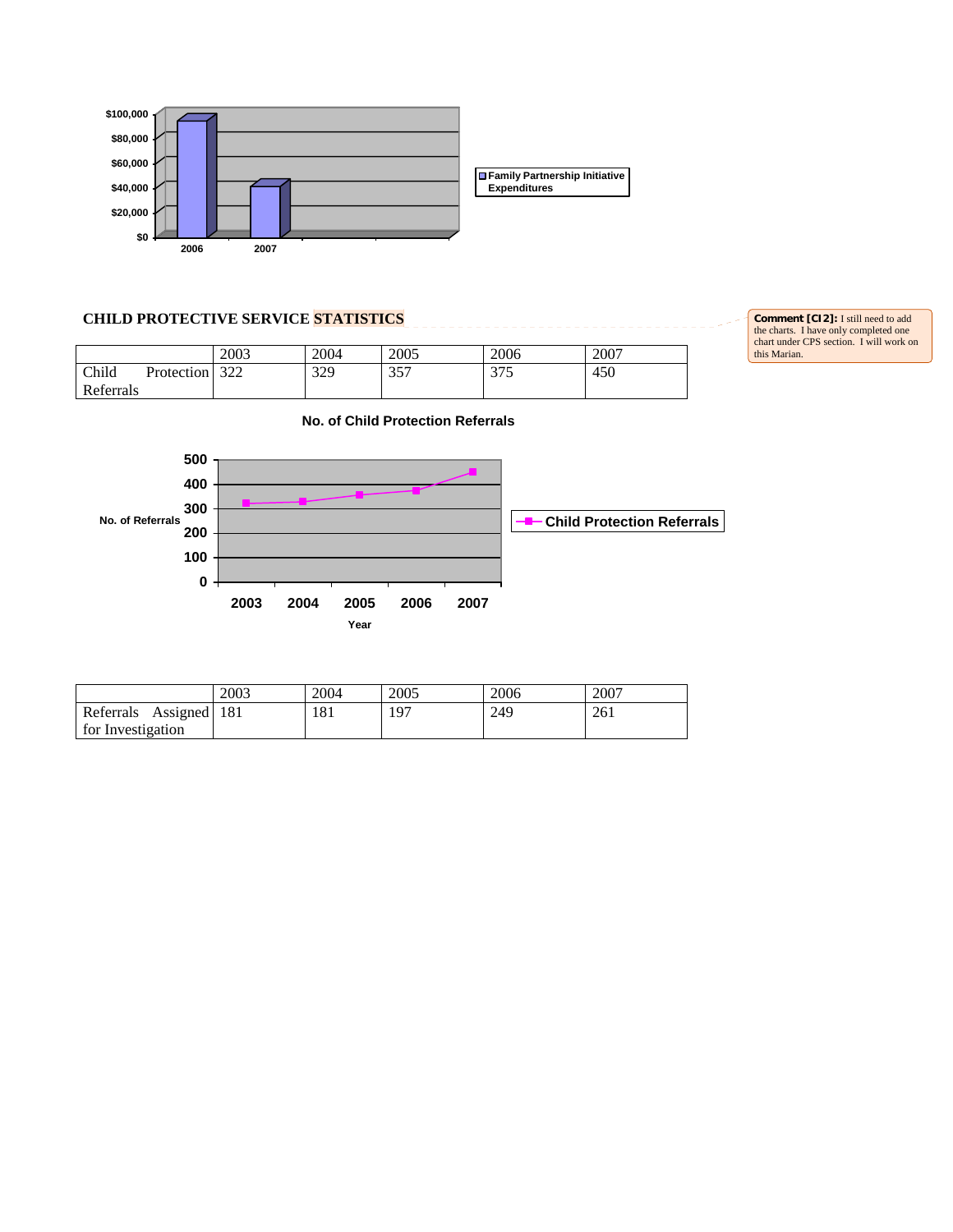

|                         |          | 2003 | 2004 | 2005 | 2006 | 2007                            |
|-------------------------|----------|------|------|------|------|---------------------------------|
| Family                  | Cases 62 |      | эo   | 60   | 62   | — r<br>$\overline{\phantom{0}}$ |
| Transferred             |          |      |      |      |      |                                 |
| <b>Ongoing Services</b> |          |      |      |      |      |                                 |



Children Removed from their home and placed in Alternate Care due to Safety (FH/TXFC/ Group Home/RCC)

|                | 2003 | 2004 | 2005 | 2006 | 2007 |
|----------------|------|------|------|------|------|
| No. Removed 62 |      | 28   | 32   | 50   | 60   |
| and Placed in  |      |      |      |      |      |
| Alternate      |      |      |      |      |      |
| Care           |      |      |      |      |      |



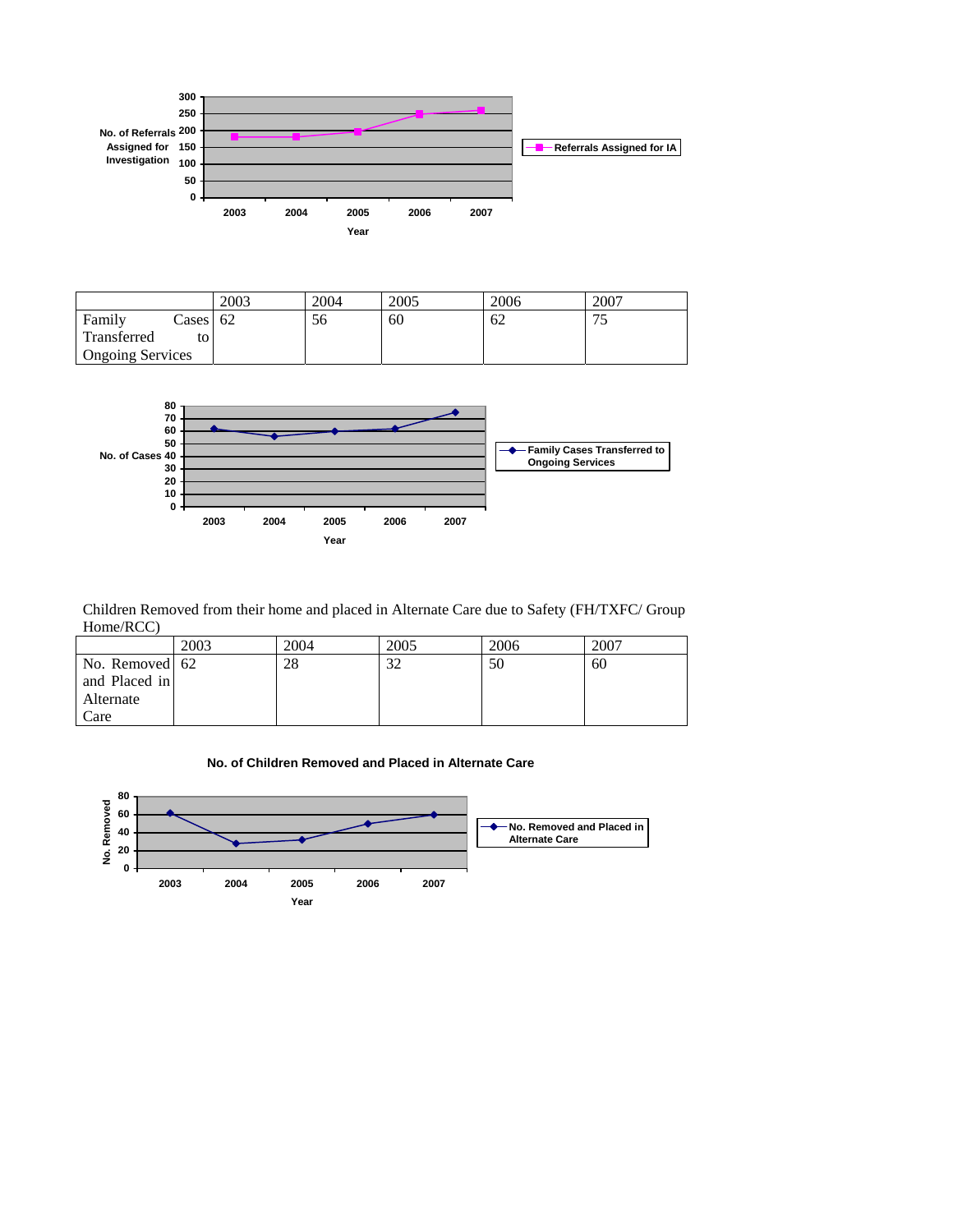The number of children placed in alternate care increased by 20% in 2007. The number of children entering alternate exhibit behaviors associated with severe trauma, mental heath problems and/or developmental disabilities.

Children removed from their home and placed with a relative due to Safety

|                 | 2003 | 2004 | 2005 | 2006 | 2007 |
|-----------------|------|------|------|------|------|
| No.<br>of       | 17   | 13   |      | 10   | 27   |
| <b>Children</b> |      |      |      |      |      |
| Removed         |      |      |      |      |      |
| Home<br>from    |      |      |      |      |      |
| Placed<br>and   |      |      |      |      |      |
| with Relative   |      |      |      |      |      |
| Due to Safety   |      |      |      |      |      |

**No. of Children Removed and Placed with Relative**



The Number of children removed from their home and placed with a relative increased by 270% in 2007.

CPS cases that involved informal or formal court action

|                           | 2003 | 2004 | 2005 | 2006 | 2007 |
|---------------------------|------|------|------|------|------|
| Cases                     | 31   | 44   | 51   | 60   | 70   |
| Involving                 |      |      |      |      |      |
| Informal<br><sub>or</sub> |      |      |      |      |      |
| Formal Court              |      |      |      |      |      |
| Action                    |      |      |      |      |      |

**Cases Involving Informal or Formal Court Action**



The number of children involved in the Juvenile Court has increased by 17% in 2007.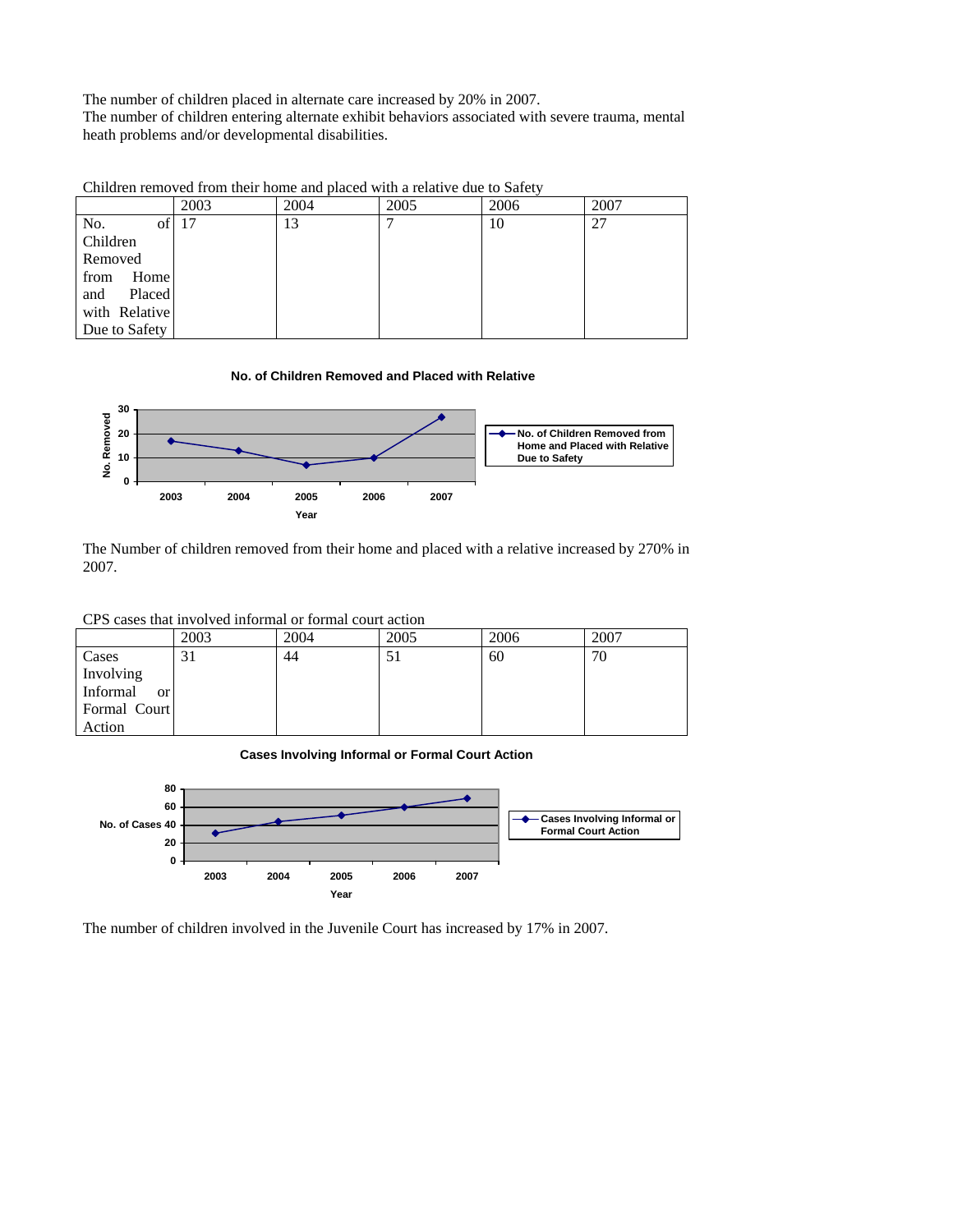From 2003 till 2007 court related CPS cases has increased by 225%.

|                | Christon Diacou in regraement frequinem Facilities |      |      |      |      |  |  |  |  |
|----------------|----------------------------------------------------|------|------|------|------|--|--|--|--|
|                | 2003                                               | 2004 | 2005 | 2006 | 2007 |  |  |  |  |
| Children<br>1n |                                                    |      |      |      |      |  |  |  |  |
| Residential    |                                                    |      |      |      |      |  |  |  |  |
| Treatment      |                                                    |      |      |      |      |  |  |  |  |
| Facilities     |                                                    |      |      |      |      |  |  |  |  |

Children placed in Residential Treatment Facilities

# **Children Placed in Residential Treatment Facilities**



# Children placed in Group Home

|                  | 2003 | 2004 | 2005 | 2006 | 2007 |
|------------------|------|------|------|------|------|
| Children<br>ın I |      | .,   | v    |      |      |
| Group Homes      |      |      |      |      |      |

# **Children Placed in Group Homes**



# Cost of Alternate Care (FH, TXFC)

|                | 2003         | 2004      | 2005    | 2006    | 2007    |
|----------------|--------------|-----------|---------|---------|---------|
| Cost           | of \$119,492 | \$169,846 | 163.366 | 206,603 | 317.728 |
| Alternate Care |              |           |         |         |         |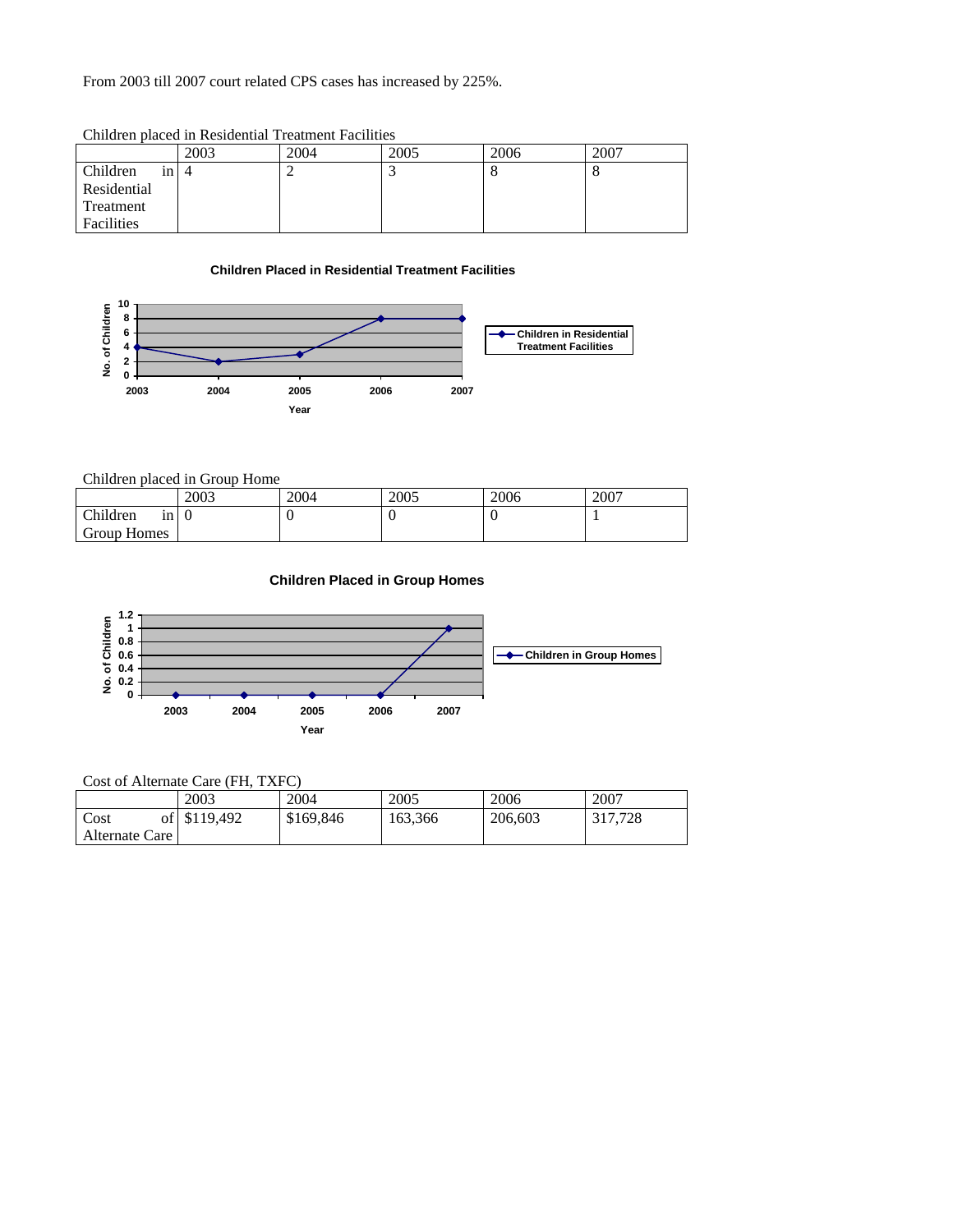**Cost of Alternate Care**



# Cost of RCC Placements

|                                       | 2003 | 2004     | 2005      | 2006      | 2007      |
|---------------------------------------|------|----------|-----------|-----------|-----------|
| $\vert$ Cost of RCC $\vert$ \$125,336 |      | \$45,570 | \$145,985 | \$314,976 | \$231,117 |
| Placements                            |      |          |           |           |           |

**Cost of Residential Care Center Placements**



# Cost of Group Home

|                                 | 2003 | 2004 | 2005 | 2006 | 2007     |
|---------------------------------|------|------|------|------|----------|
| $\vert$ Cost of Group $\vert$ 0 |      |      |      |      | \$25,375 |
| Home                            |      |      |      |      |          |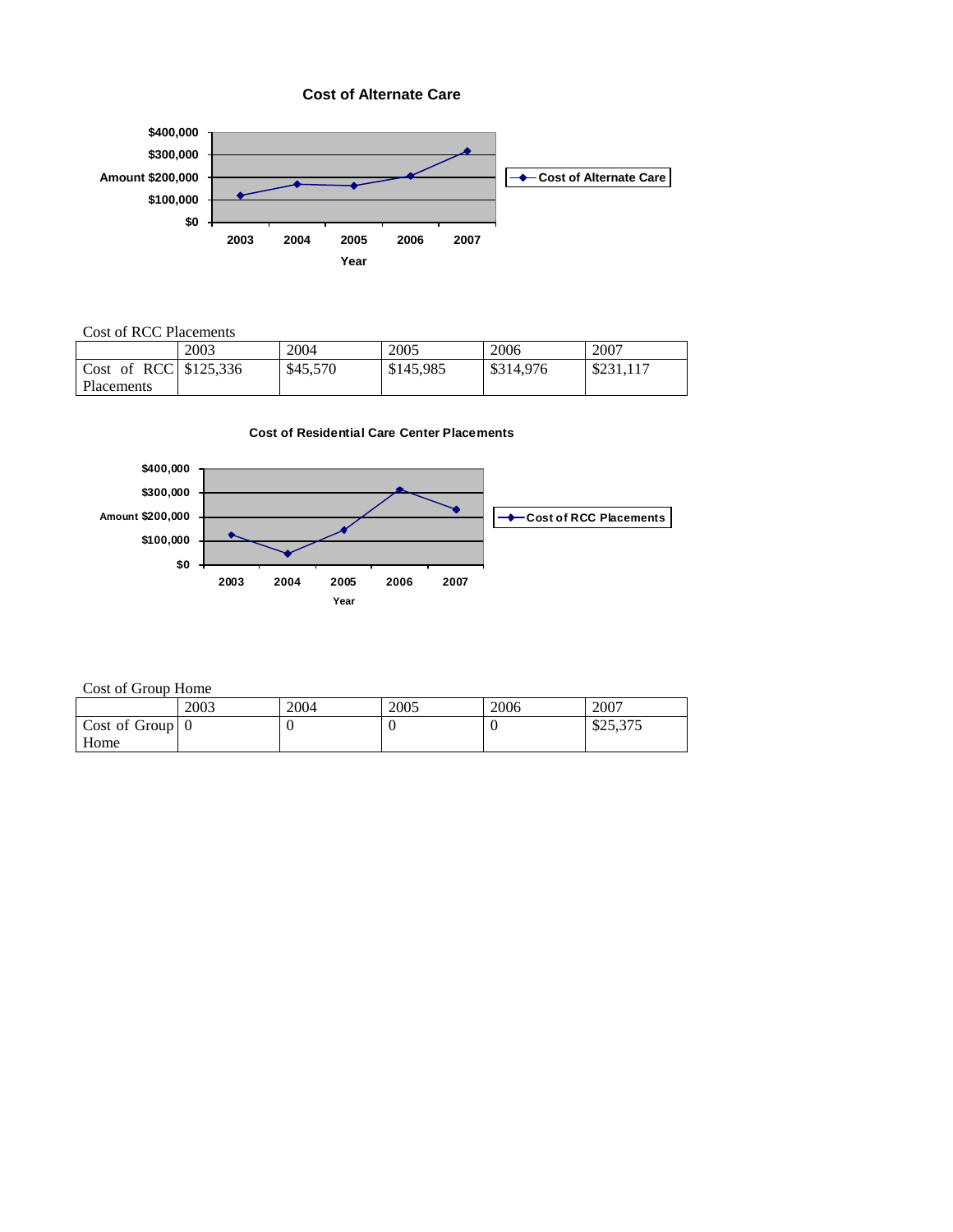



Number of days in Alternate Care (FH/TXFC)

|                             | 2003 | 2004 | 2005 | 2006 | 2007  |
|-----------------------------|------|------|------|------|-------|
| No. of Days in $\vert$ 2913 |      | 2817 | 2940 | 4488 | 6.447 |
| Alterante Care              |      |      |      |      |       |

**No. of Days in Alternate Care**



Number of days in RCC Placements

|                                  | 2003 | 2004 | 2005 | 2006 | 2007 |
|----------------------------------|------|------|------|------|------|
| No. of Days in $\vert 550 \vert$ |      | 209  | 551  | 192  | 931  |
| <b>RCC</b>                       |      |      |      |      |      |
| Placements                       |      |      |      |      |      |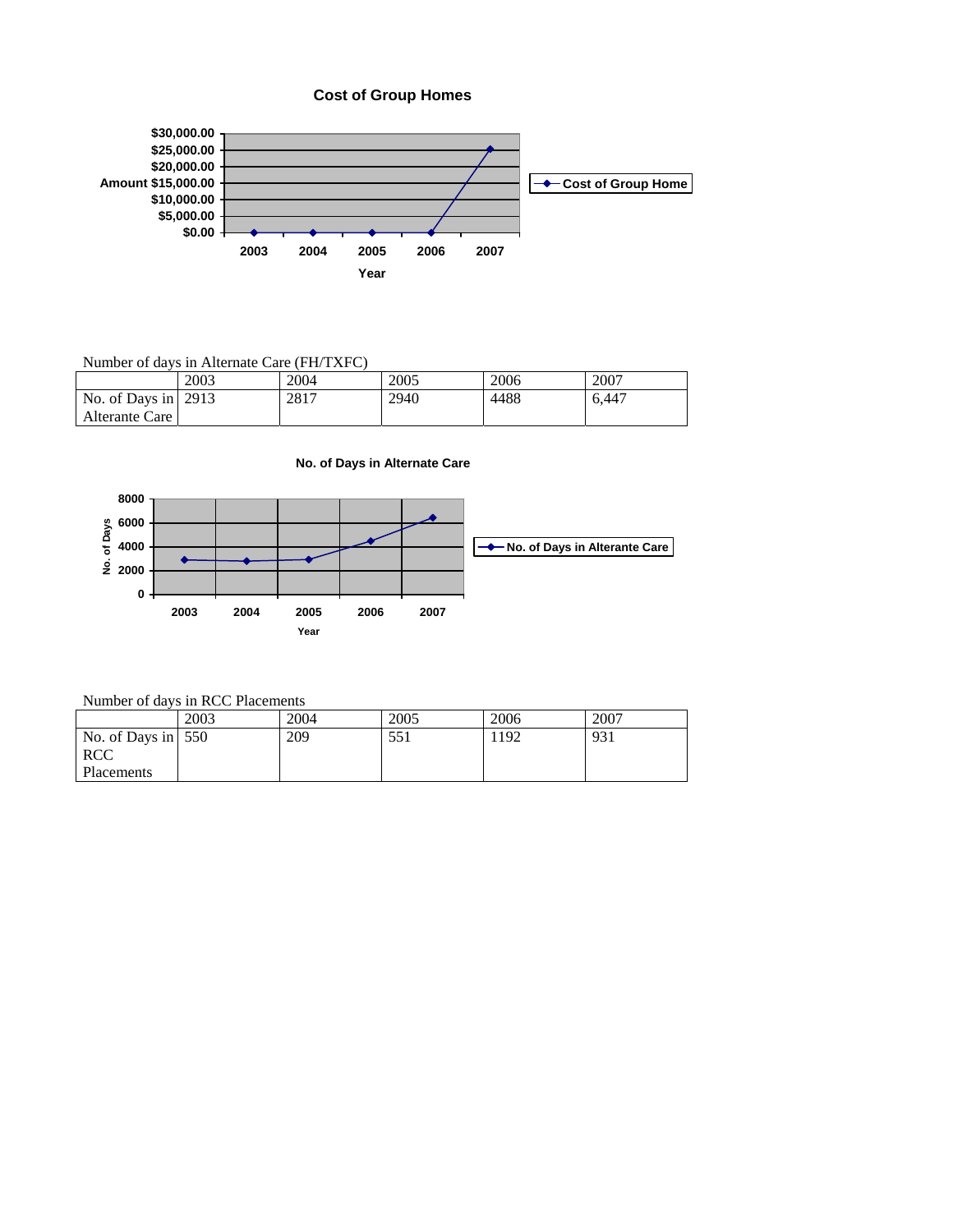**No. of Days in Residential Placement**



# Number of days in Group Home

|                                | 2003 | 2004 | 2005 | 2006 | 2007 |
|--------------------------------|------|------|------|------|------|
| No. of Days in $\vert 0 \vert$ |      |      |      |      | 145  |
| <b>Group Home</b>              |      |      |      |      |      |

#### **No. of Days in Group Home**



# Transfer of Guardianship/TPR Cases

|                  | 2003 | 2004 | 2005 | 2006 | 2007 |
|------------------|------|------|------|------|------|
| Transfer<br>Ωt   |      |      | 10   |      |      |
| Guardianship/TPR |      |      |      |      |      |
| Cases            |      |      |      |      |      |

# **No. of Transfers of Guardianship/Termination of Parental Rights**



Findings of Maltreatment per child (substantiated, unsubstantiated)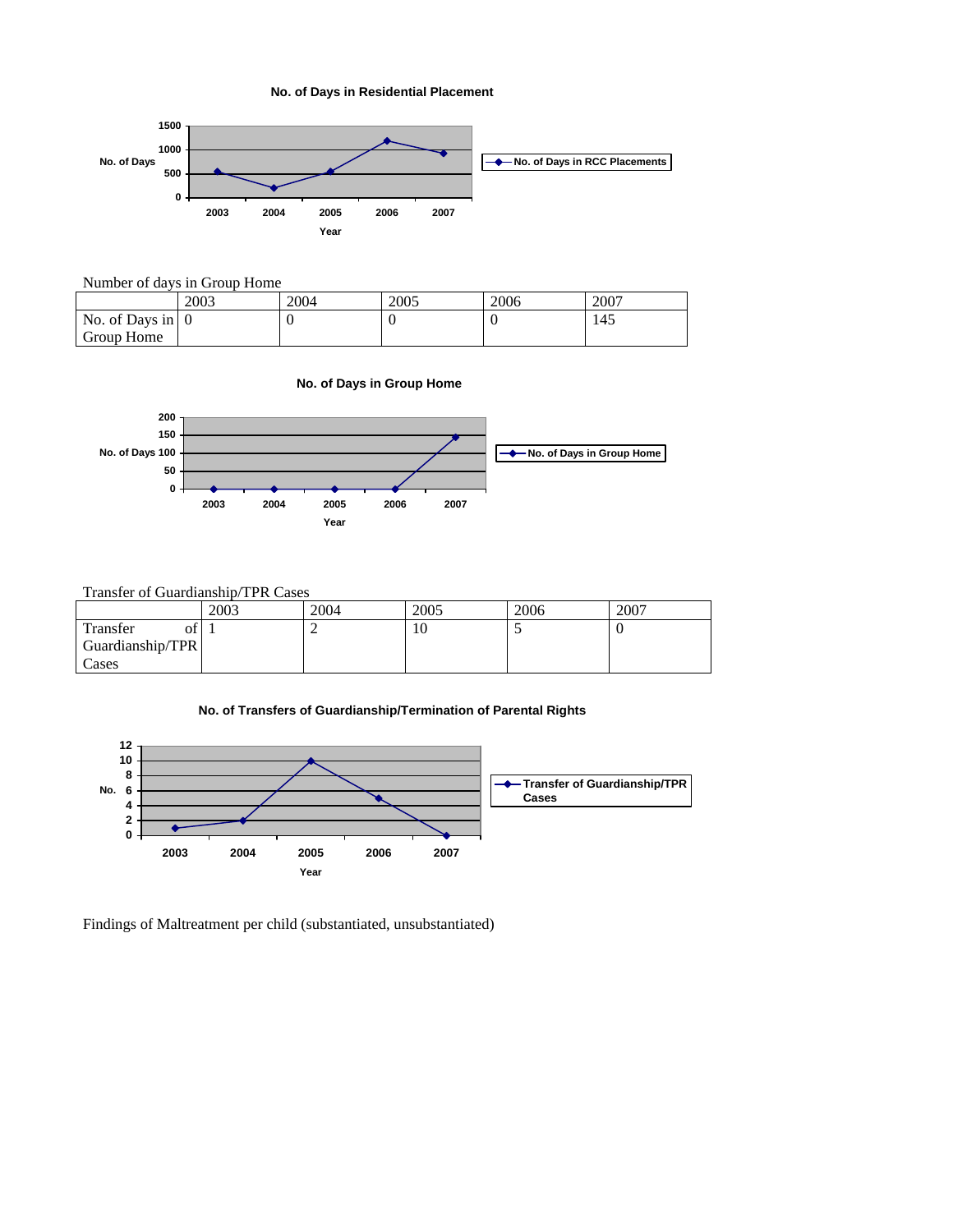| Neglect   | Physical  | Emotional          | Sexual    | Risk         |
|-----------|-----------|--------------------|-----------|--------------|
| Sub: 39   | Sub: $6$  | $Sub: \mathcal{L}$ | Sub: $8$  | Likely: 29   |
| Unsub: 84 | UnSub: 69 | Unsub: $23$        | Unsub: 14 | Unlikely: 58 |

# **ECONOMIC SUPPORT PROGRAM**

#### OVERVIEW OF ECONOMIC SUPPORT PROGRAMS FOR 2007

### Child Care

Our unit administers the Child Care Program under a subcontract with Ozaukee County's W-2 Program provider, Arbor E&T. After 2 years of stability in the caseload with averages of 212 in 2005 and 219 in 2006, there was a noticeable 17% increase in 2007 to an average monthly caseload of 253 cases.

#### Medicaid

The Medicaid Program continued to grow in 2007 with a caseload increase of 4.3%. The rate of growth was approximately 50% more than experienced in 2006 and occurred in all categories of eligibility. For the first time, during the months of October and November, we had more than 4000 eligible Medicaid recipients in Ozaukee County. We dropped back to 3999 in December.

We anticipate additional significant caseload and workload increases in the Medicaid Program in 2008 as we implement a program expansion through BadgerCare Plus and begin Family Care.

Medicaid Recipients – Monthly Totals for December

|                        | 2002 | 2004 | 2005 | 2006 | 2007 |
|------------------------|------|------|------|------|------|
| <b>Family Coverage</b> | 1708 | 2504 | 2706 | 2804 | 2878 |
| Elderly and            | 887  | 914  | 960  | 945  | 1008 |
| Disabled Coverage      |      |      |      |      |      |
| Other                  | 38   | 61   | 61   | 84   | 113  |
| Total                  | 2633 | 3479 | 3727 | 3833 | 3999 |

**Comment [CI3]:** This format will need to be put into tables first (work with Anne). I believe we are trying to get 5 years of statistical data. See tables above for correct format.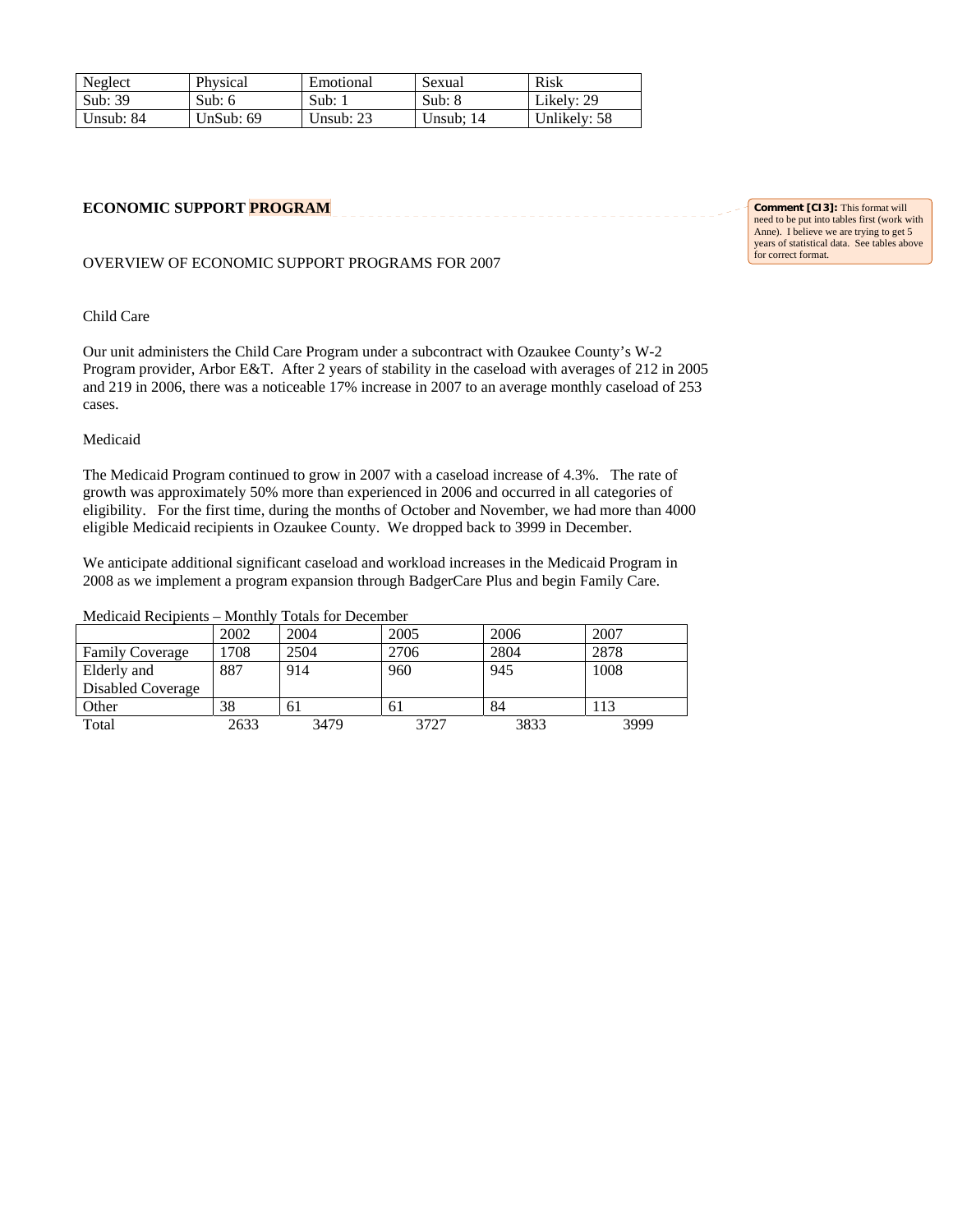

# FoodShare

FoodShare caseloads and benefits increased again in 2007. The caseload increased by 16.6% over 2006 and annual benefits paid increased by 13.9%. The caseload is more than 3 ½ times greater than it was in 2000. There have been no significant changes in program eligibility that would contribute to the increased caseload.

# FoodShare – Average Monthly Caseload

|                         | 2000                               | 2004                  | 2005           | 2006       | 2007        |
|-------------------------|------------------------------------|-----------------------|----------------|------------|-------------|
| ∽<br>Cases<br>ΟĪ<br>NO. | $\sim$<br>$\overline{\phantom{m}}$ | $\sim$ $\sim$<br>ىسىر | $\sim$<br>v.JZ | 710<br>1 U | 027<br>0J I |

#### **Foodshare - Average Monthly Caseload**



Annual Benefits

|                 | 2000              | 2004      | 2005               | 2006        | 2007           |
|-----------------|-------------------|-----------|--------------------|-------------|----------------|
| ــه<br>S Amount | $\sim$<br>02.11.2 | \$910,644 | 128.<br>754<br>۱D. | \$1,348,500 | 535.892<br>ሱ 1 |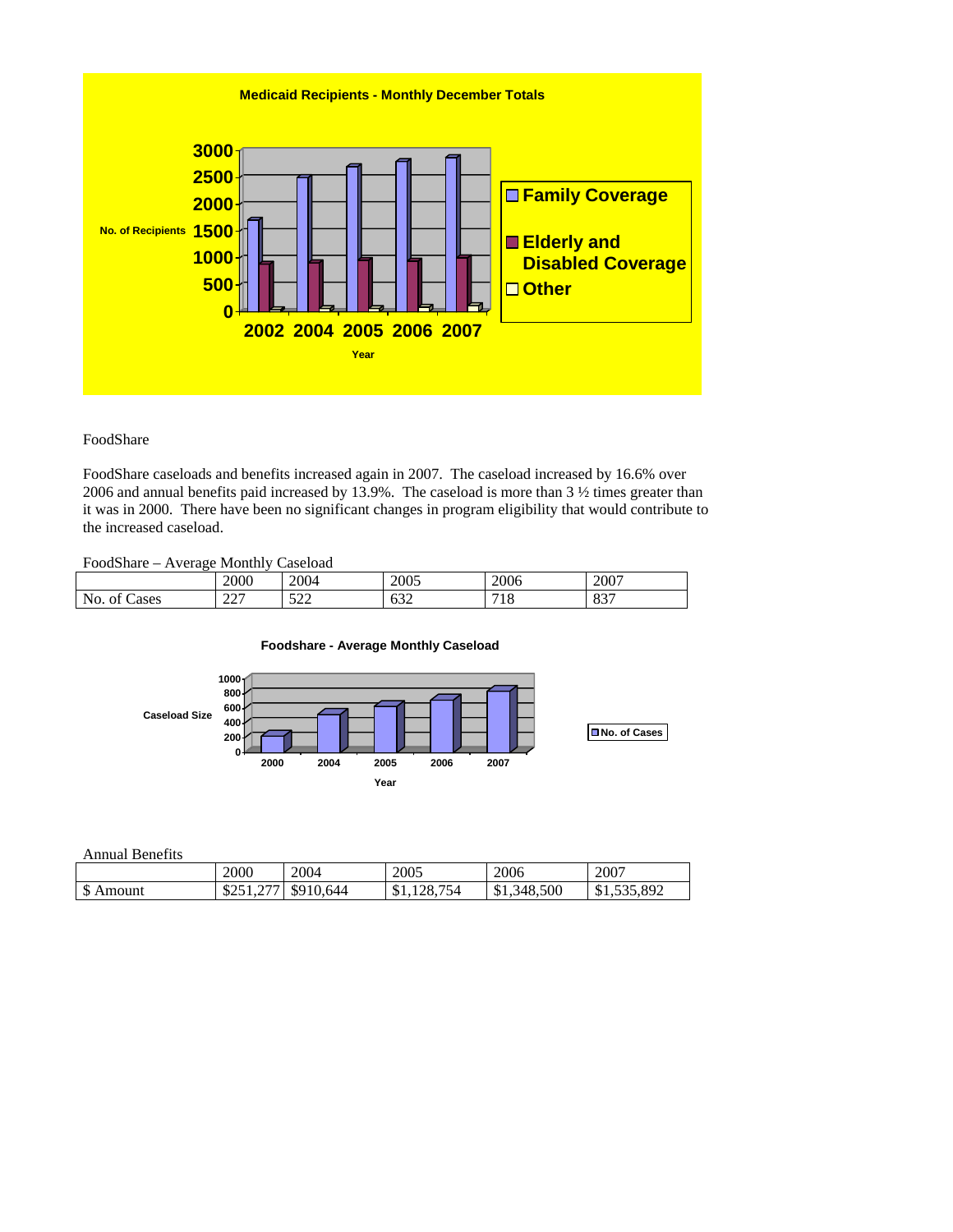

#### Energy Assistance

This seasonal program operates from October  $1<sup>st</sup>$  to May  $15<sup>th</sup>$  of each year. The statistics are from federal fiscal year end reports as of September 30, 2007 for the program that ended the preceding May. While the eligibility standards do not change very much from year to year, the block grant funding Energy Assistance may change substantially so that the payment formula may vary significantly.

|                                   | 2006      | 2001      |
|-----------------------------------|-----------|-----------|
| Households applied                | 861       | 774       |
| Households paid                   | 668       | 634       |
| Payment totals                    | \$294.944 | \$187.257 |
| Payment averages                  | \$442     | \$295     |
| Median Annualize household income | \$11.778  | \$11,616  |

Electronic Case File Project

The project began in spring 2006 to scan and index Economic Support case files on a state server. All new files and last 14 months of existing cases are being scanned. The backfile conversion is expected to be completed in 2008.

ECF increases state access to files for reviewing accuracy and compliance by county staff. The number of case reviews by state staff has therefore increased.

# Staffing and Organization

A newly created Economic Support Specialist position was added to the unit to assist in managing the increased workload of the last several years. The person in this position will complete the state new worker training requirements in early 2008 and begin to assume the duties of the position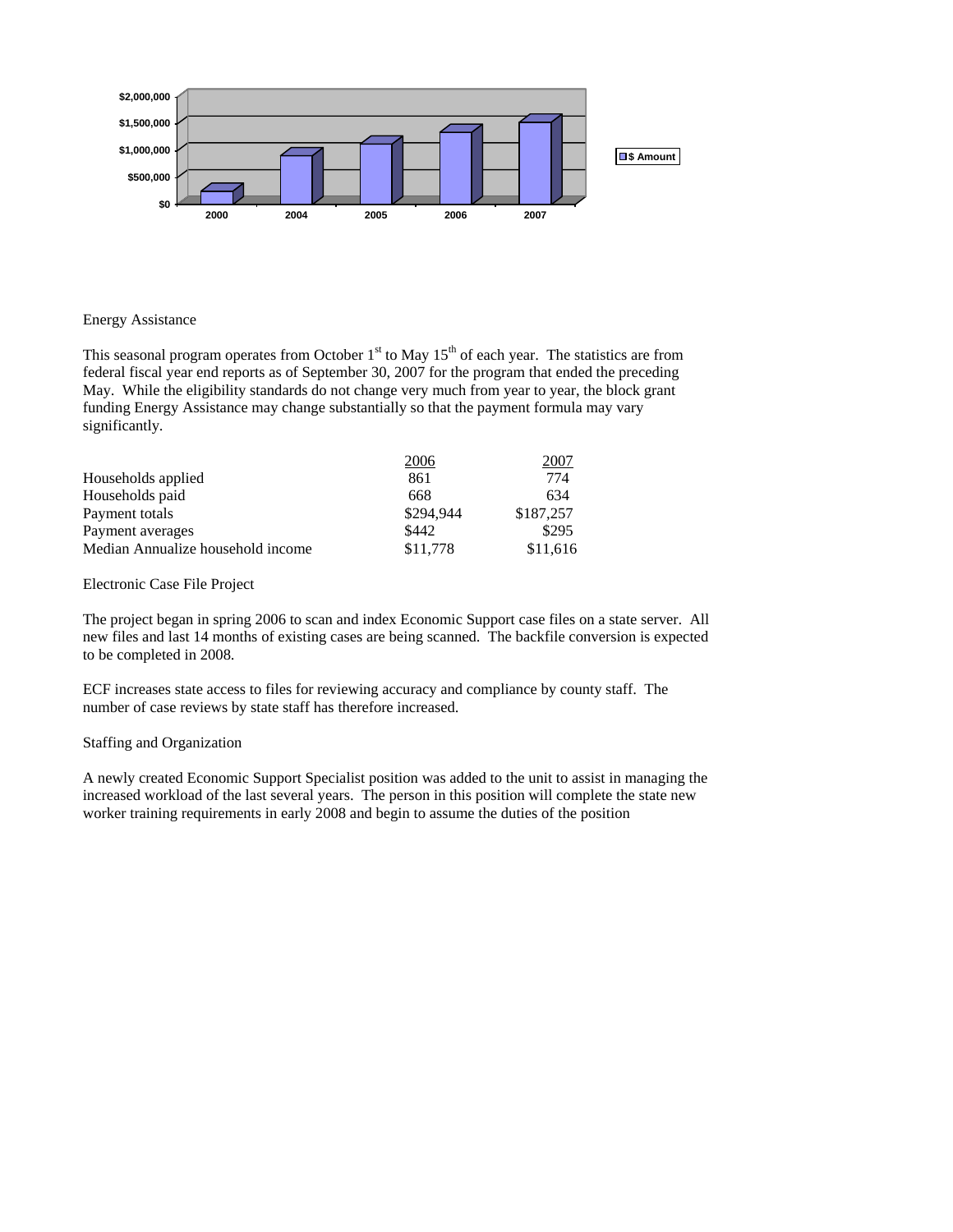# **LONG TERM SUPPORT PROGRAMS**

# THE ADULT SERVICE UNIT IS RESPONSIBLE FOR THE FOLLOWING PROGRAMS:

Elder Abuse/Adult Protective Services including Court Guardianships and Protective Placements for the elderly Long Term Support (LTS) Programs for the Elderly and Physically Disabled Medical Assistance-Personal Care Program and Home Care Worker Program

#### ELDER ABUSE

The Elder Abuse Interdisciplinary Team was established in 2002. The focus of the I-Team in 2007 was to expand I-team functioning to cover 18-59 year old adults at risk, establish new MOU's with the local law enforcement agencies, and the creation of the county-wide wanderer's registry with access by the local law enforcement agencies.

Elder abuse investigations were needed for 110 individuals in 2007 compared to 113 investigations in 2006. Nearly 60% of reports received were for self neglect situations, safety concerns for seniors living alone.

Elder Abuse Investigations:

|                | 2003 | 2004 | 2005 | 2006 | 2007 |
|----------------|------|------|------|------|------|
| No.<br>ОI      | 89   | 116  | 105  | 113  | 110  |
| Investigations |      |      |      |      |      |



**Elder Investigations**

### Number with Substantiated Abuse or Neglect:

|               | 2003 | 2004 | 2005 | 2006 | 2007 |
|---------------|------|------|------|------|------|
| No. With      | 40   | 69   | IJ   | 59   | ا ب  |
| Substantiated |      |      |      |      |      |
| Abuse or      |      |      |      |      |      |
| Neglect       |      |      |      |      |      |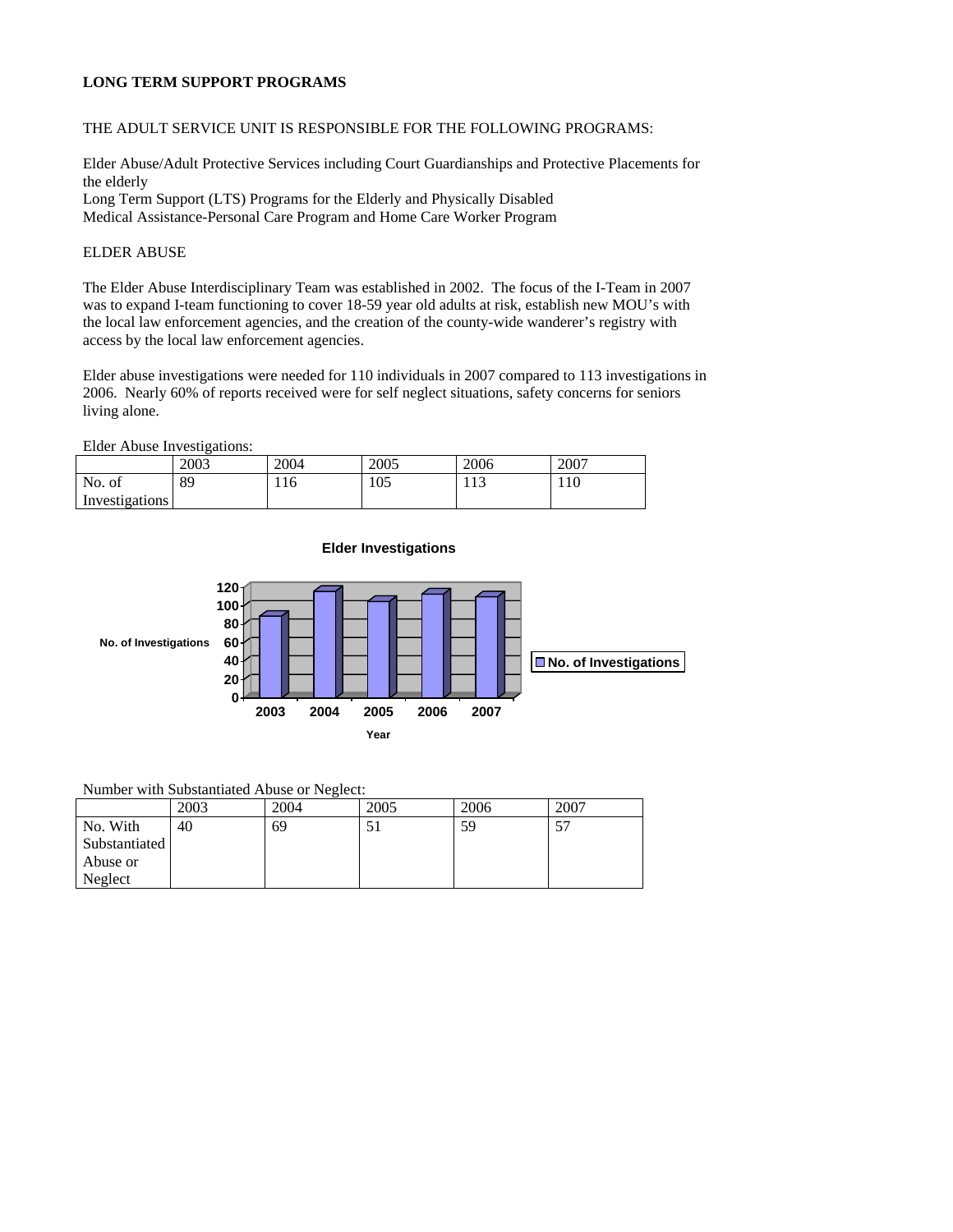

The trend had been for gradually increasing numbers of Elder Abuse Reports. State laws changed in November 2006 that created the Adults at Risk age 18-59 and Elder Adults at Risk age 60 and older. The number of investigations has not increased in 2007, however do to the broader reporting categories and increased awareness, inquiries for Elder Abuse/Adults at Risk that were not assigned for investigation has increased to 113 in 2007.

Comprehensive Evaluations for the Court:

|                              | 2003 | 2004 | 2005 | 2006 | 2007 |
|------------------------------|------|------|------|------|------|
| Guardianship/Protective   21 |      |      |      |      |      |
| <b>Placement Evaluations</b> |      |      |      |      |      |
| Annual Reviews for the 153   |      |      |      | 29   |      |
| .`ourt                       |      |      |      |      |      |



**Comprehensive Evaluations for the Court**

17 Guardianship/Protective Placement requests were filed with the Court requiring involvement by Adult Service Unit staff. Approximately 1

33 Annual Reviews were conducted by staff for ongoing Protective Placements.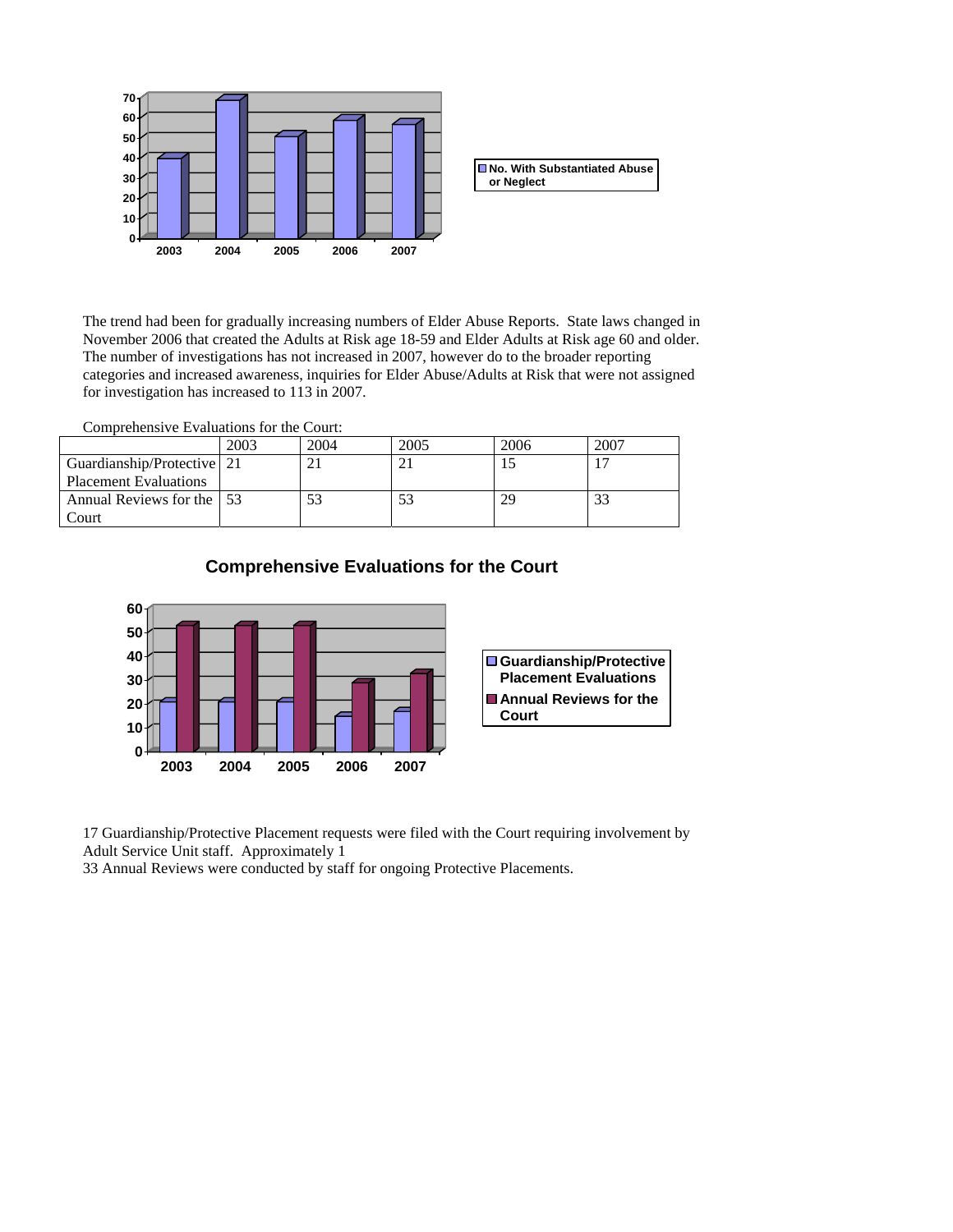# LONG TERM SUPPORT (LTS) FUNDING

The Aging Services Department continues to handle LTS intake for physically disabled persons under the age of 60 as well as LTS intake for elderly persons. In addition, Aging Services staff continued to complete Community Options Program (COP) assessments before persons were admitted to Community Based Residential Facilities (CBRF's).

Long Term Support Funding Amounts:

|                        | 2003        | 2004        | 2005                     | 2006                      | 2007        |
|------------------------|-------------|-------------|--------------------------|---------------------------|-------------|
| <b>State COP Funds</b> | 496,510     | 502.944     | <sup>\$</sup><br>483,913 | 488.873                   | 534.424     |
|                        |             |             |                          |                           |             |
|                        |             |             |                          |                           |             |
| Federal Waiver Funds   | \$1,369,600 | \$1,612,018 | \$1,864,722              | $\frac{1}{2}$ \$1,999,204 | \$2,145,017 |
|                        |             |             |                          |                           |             |
|                        |             |             |                          |                           |             |
| Totals                 | \$1,866,110 | \$2,114,962 | \$2,348,635              | \$ 2,488,077              | \$2,679,441 |

**Long Term Support Funding**



In 2007 Human Services administered \$534,424 of state funds from the Community Options Program (COP) and \$2,123,712 of state and federal Waiver funds serving a total of 139 persons. 71 persons were in their own home or small community setting (Adult Family Home), 68 were funded in a Community Based Residential Facility (CBRF), also known as a group home.

 96 elderly persons were served in 2007 including 4 seniors 100 years old or older and 14 seniors in their 90's.

#### Individuals served with LTS Funds:

|                            | 2003 | 2004 | 2005 | 2006 | 2007 |
|----------------------------|------|------|------|------|------|
| Elderly $(65+)$            | 81   | 99   | 07   | 94   | 96   |
| <b>Physically Disabled</b> | 21   | 35   | າາ   | 29   | 30   |
| Developmentally Dis        |      | . .  |      |      |      |
| Mentally Ill               |      |      |      |      |      |
| Totals                     | 19   | 150  | 140  | 136  | 139  |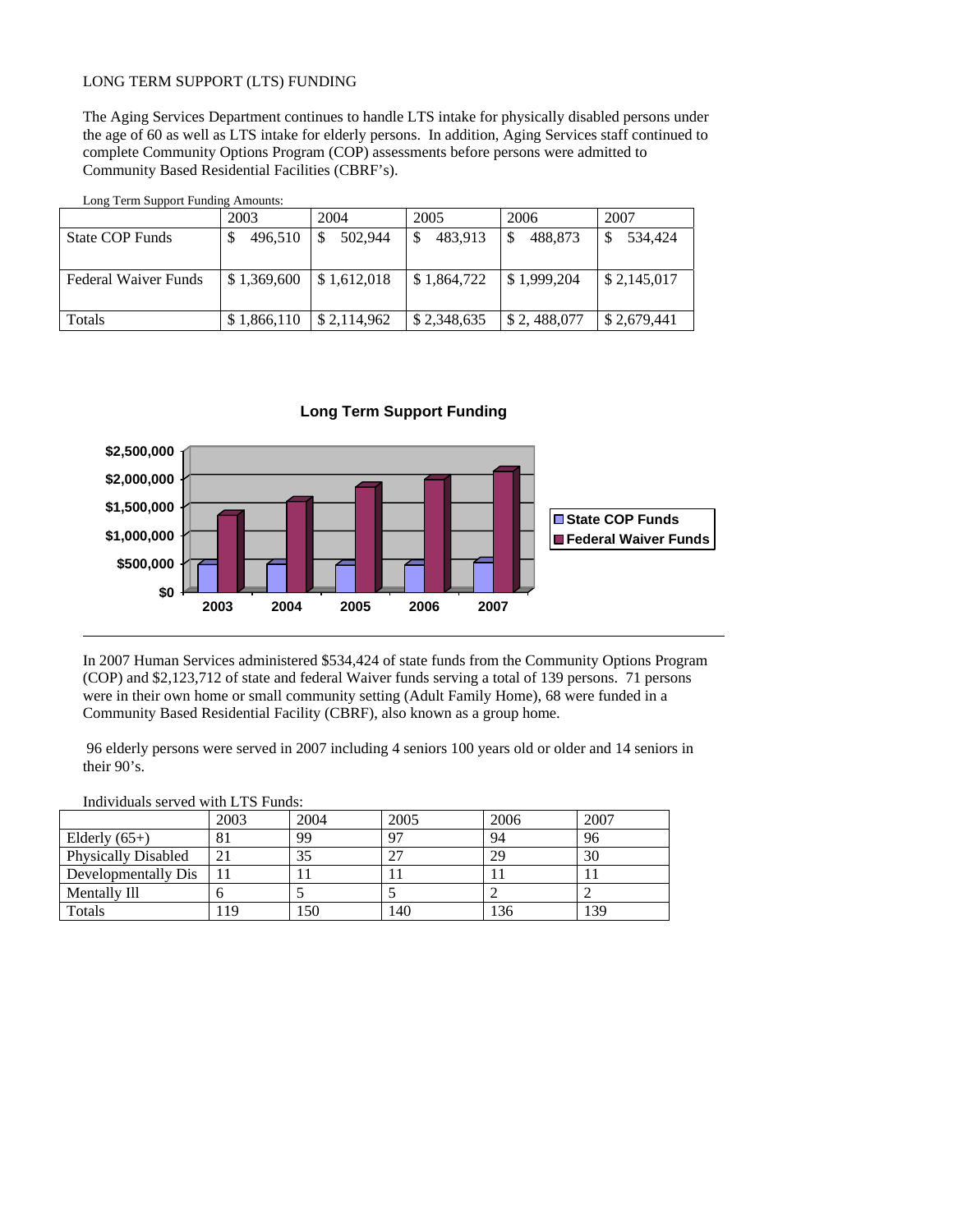# **Individuals Served With LTS Funds**



# Location of Persons Receiving LTS Funding:

|                   | 2003 | 2004 | 2005 | 2006 | 2007 |
|-------------------|------|------|------|------|------|
| Persons served at | 86   | 95   | 84   | 79   |      |
| Home or AFH       |      |      |      |      |      |
| Persons in CBRF's | 33   | 55   | эb   |      | 68   |
| Totals            | 19   | 50ء  | 140  | 136  | 39ء  |

The trend is to fund greater number of individuals in Community Based Residential Facilities (CBRF's).

# **Location of Persons Receiving LTS Funding**



There is not sufficient funding to serve all the eligible individuals, so waiting lists are necessary.

#### Waiting list Individuals on December 31 of:

|                            | 2003 | 2004 | 2005 | 2006         | 2007                          |
|----------------------------|------|------|------|--------------|-------------------------------|
| Elderly                    | 50   | 48   | 4    | 50           | 40                            |
| <b>Physically Disabled</b> | 1 V  | ⊥ J  |      | $\sim$<br>∠∠ | $\overline{\phantom{a}}$<br>∸ |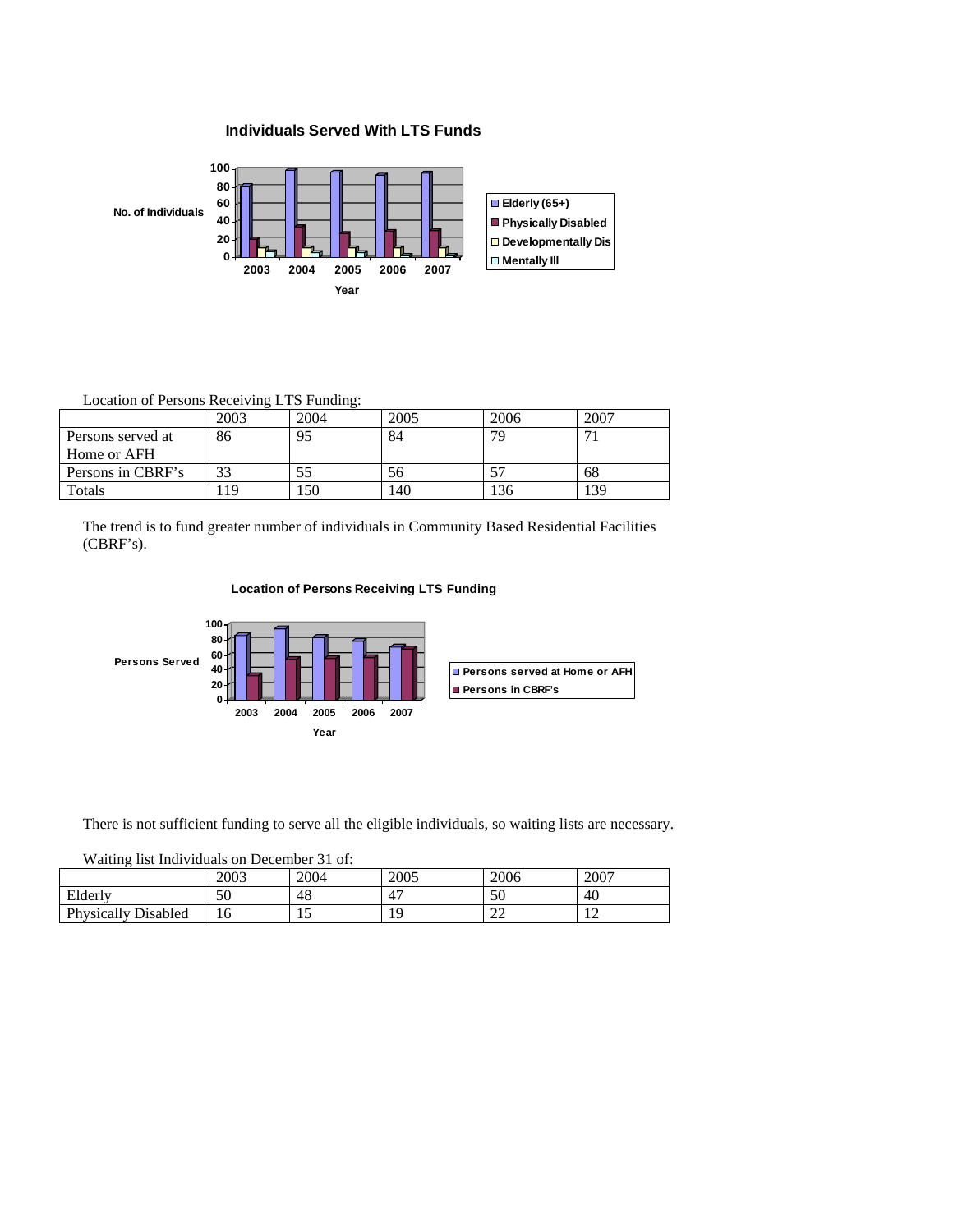| Ē | UU | nn | - | $-$<br>__ |
|---|----|----|---|-----------|
|   |    |    |   |           |

**Waiting List Individuals**



35 persons were found to be eligible for services in 2007, but couldn't be served immediately. 28 elderly and 7 physically disabled individuals were added to the waiting list in 2007. Waiting list information on persons with developmental disabilities will be found in that section of the annual report. In preparation for Family Care, The Aging and Disability Resource Center took over maintenance of the Waiting list effective 12/1/2007.

## PERSONAL CARE PROGRAM

Human Services is a certified Medical Assistance provider for Personal Care. The Medical Assistance program pays for hands on care given to eligible elderly and disabled individuals at home. Now that Human Services has it's own M.A.-PCW Program, we can expand the participation in our Long Term Support Programs and provide funding to new clients with the funds previously spent on personal care.

The Program has grown from 24 clients in January 2005 to 44 clients as of December 31, 2007. 56 persons were served in 2007 including 7 persons with Developmental disabilities. Revenue of \$536,686 will be received for 2007.

|                       | 2003      | 2004      | 2005      | 2006      | 2007      |
|-----------------------|-----------|-----------|-----------|-----------|-----------|
| MA-PCW clients        | 23        | 34        |           | 61        | 56        |
| <b>MA-PCW Revenue</b> | \$595,000 | \$630,000 | \$637,599 | \$717,600 | \$536,686 |

MA-Personal Care Clients served and revenue received.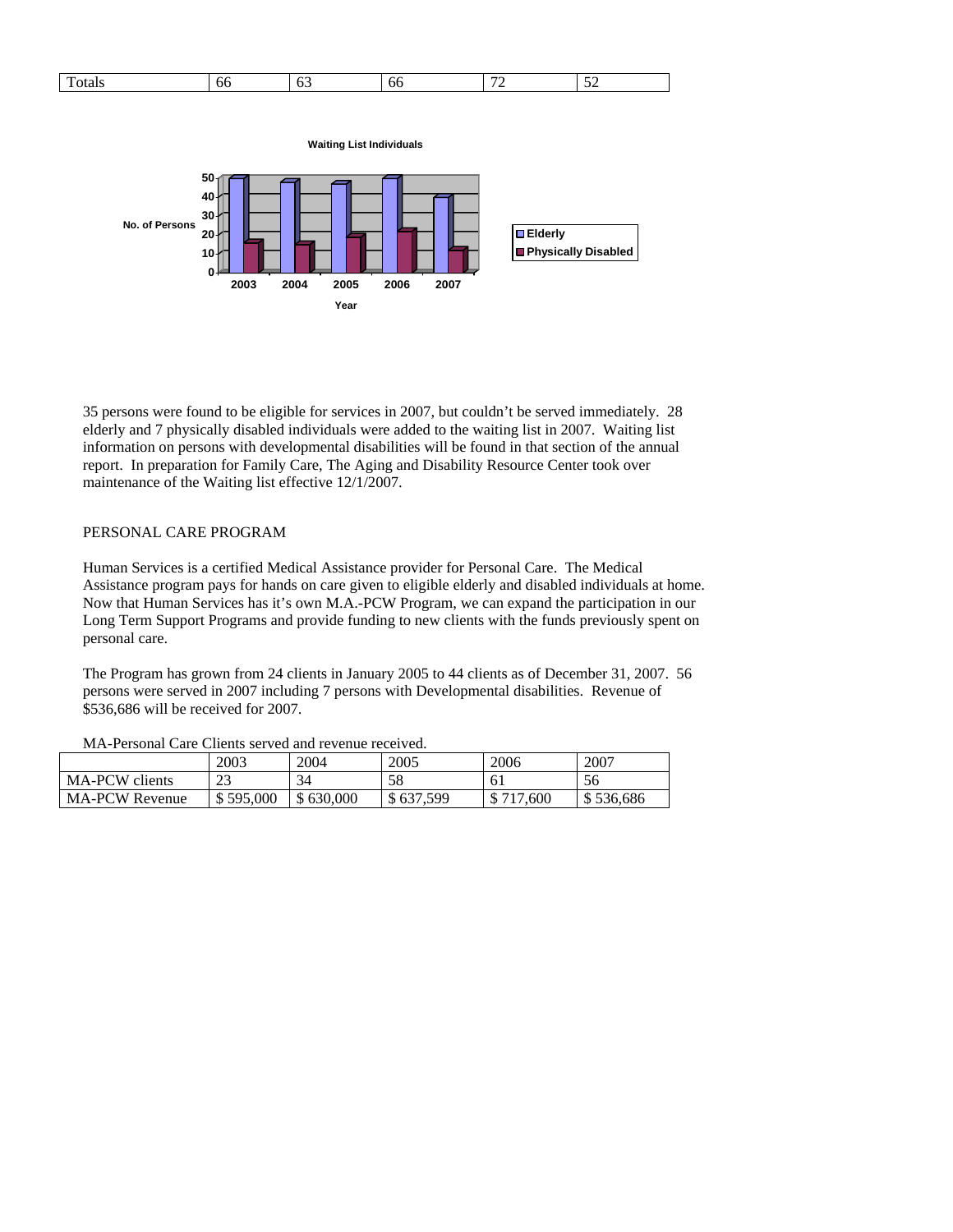

In home workers are screened by Human Services and if found acceptable, are available to be hired by the client or family. There are 81 active providers as of December 2007. A great amount of effort goes into matching workers to clients requiring care. This is an ongoing process due to worker turnover and changing client needs.

With the transition to Family Care in 2008, our Medical Assistance Personal Care program will be significantly reduced. Most of our MA-Personal Care participants (adults with Waiver funding in 2007), will be Family Care participants in 2008. Those requirements for personal care are less paperwork intensive under Family Care and do not require separate billing to Medicaid. In addition, MA-Personal Care funding for CBRF's will no longer be necessary because the Family Care benefit includes Personal Care. The additional work to bring in the MA-PC revenue to enhance Waiver funding will not be needed.

# **OVERVIEW OF DEVELOPMENTAL DISABILITIES UNIT**

# CASE MANAGEMENT SERVICES

Developmental disabilities case managers are responsible for:

- Completing specific program assessments.
- Securing funding for allowable services.
- Ensuring ongoing compliance with program regulations to maintain the funding.
- The development of individualized case plans.
- Creating needed resources.
- Developing and presenting reports to the court.
- Information and referral services, etc.

Number of people served in the Developmental Disabilities Program and the hours of case management services provided:

|                             |     |      | 2003   2004   2005   2006   2007 |     |     |
|-----------------------------|-----|------|----------------------------------|-----|-----|
| NO. OF<br><b>CLIENTS</b>    | 538 | -567 | 587                              | 638 | 683 |
| Hours of case<br>management |     |      | $6,336$ 6,574 9,260 8,385 8,536  |     |     |

**Comment [CI4]:** Eileen - I only have these two tables for DD programs. Again we will only use 5 years of data (2003 to 2007) for the 2007 Annual Report. I will delete 1998 to 2002 and then just add 2007 figures but am wondering if you have more tables for your other programs.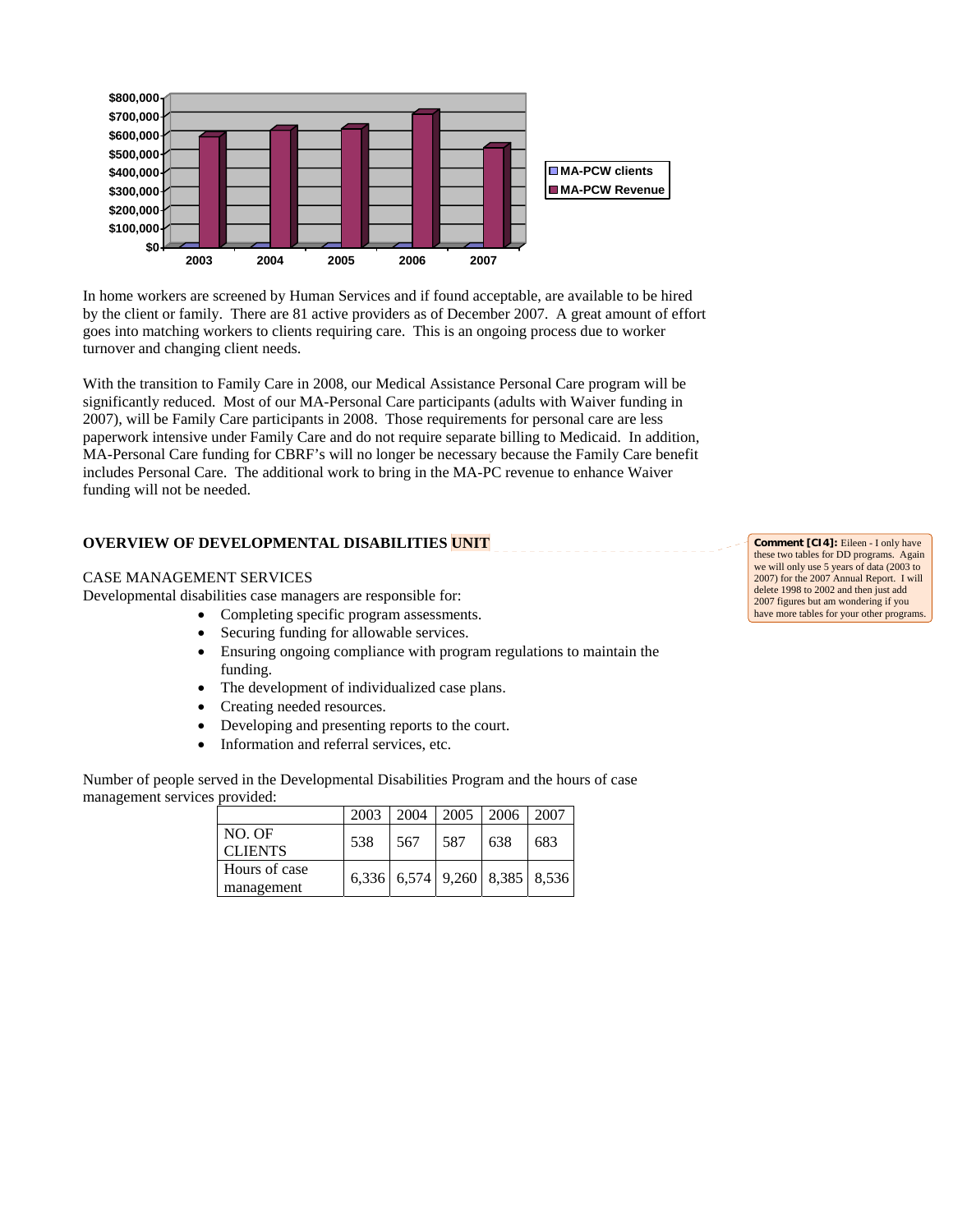

In 2007, we were able to claim \$5,464,765 in a Medical Assistance Waiver Program titled the "Community Integration Program" (CIP) revenue which otherwise would have been costs added to the county levy. This is \$108,438.65 more than last year.

Many of the programs that we administer for people with developmental disabilities demand an extensive amount of case management time in order to earn the revenue that is available from them. Each of these programs has a different set of regulations for which we are audited.

### ADULT GROUP HOMES (CBRF's):

Persons residing in group homes need care, supervision, and services beyond room and board but not as much, if any, nursing care. Each home provides individualized services based upon the identified needs of the person.

Number served and hours of service provided in Group Homes:

|                            | 2003  | 2004        | 2005 | 2006  | 2007  |
|----------------------------|-------|-------------|------|-------|-------|
| NO. OF<br><b>RESIDENTS</b> | 24    | 28          | 29   | 29    | 29    |
| NO. OF DAYS                | 8,104 | 8,104 9,305 |      | 10,30 | 9.087 |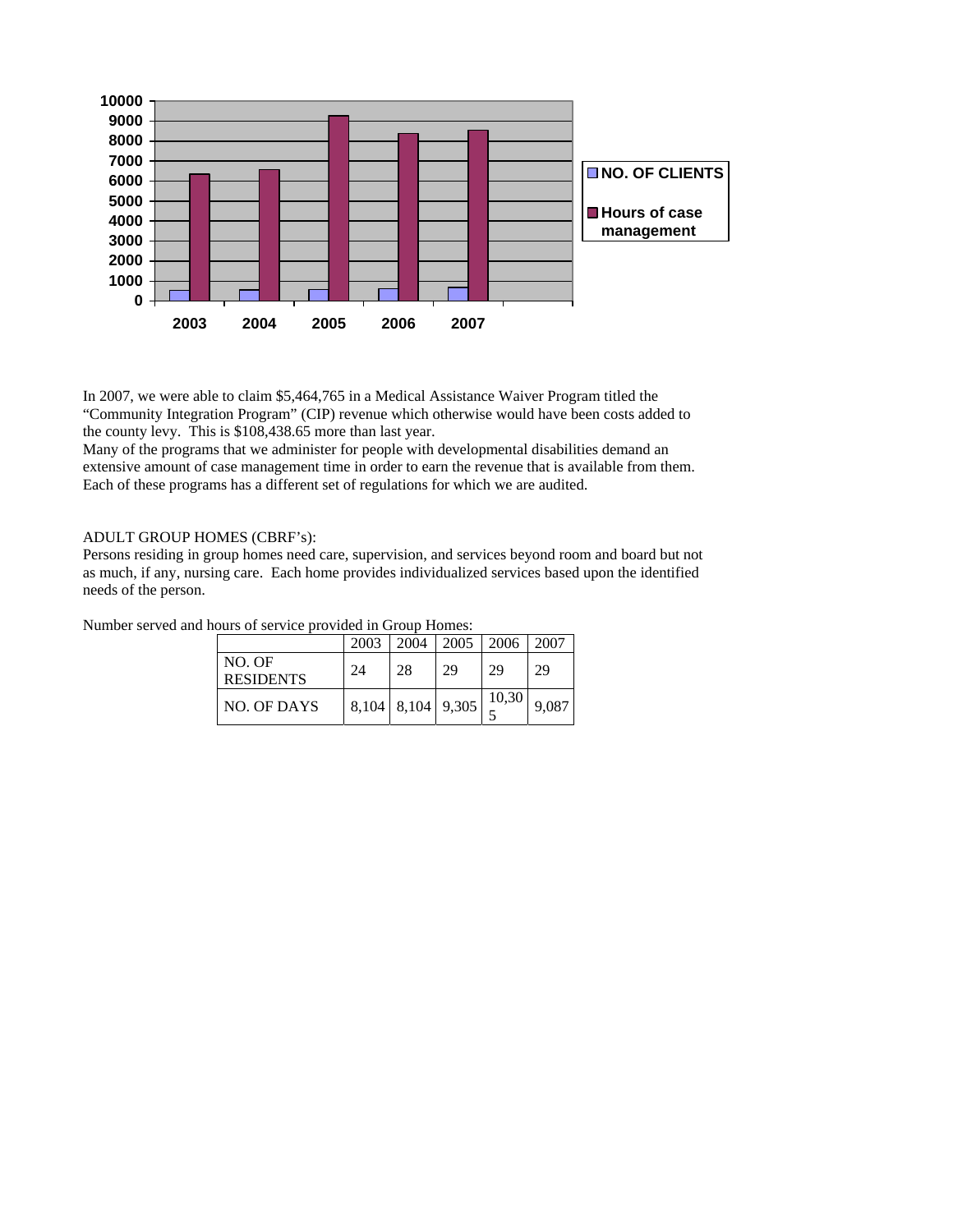

# ADULT FAMILY HOMES

Adult Family Homes must meet specific standards and comply with State Adult Family Home regulations and Medical Assistance Waiver Standards to be annually certified by the county and or licensed by the state. Payment for the services provided to the individuals is dependent upon the amount of care and guidance, the significance of challenging behaviors and the degree of supervision needed.

Number served and hours of service provided in Adult Family Homes:

|                            | 2003   | 2004  | 2005 | 2006            | 2007   |
|----------------------------|--------|-------|------|-----------------|--------|
| NO. OF<br><b>RESIDENTS</b> | 36     | 39    | 47   | 48              | 58     |
| NO. OF DAYS                | 12,985 | 12,98 |      | 16,289   17,598 | 20,455 |



# ADULT SUPERVISED APARTMENTS

People in these settings typically require daily assistance or assistance many hours in the day. These are settings controlled by an agency

Number served and hours provided in the Supervised Apartment Program:

|          | 0.002 | 2004 | 2005 | 006<br>vu | $200^{\circ}$ |
|----------|-------|------|------|-----------|---------------|
| NЕ<br>N0 |       |      | о    | Q         |               |
|          |       |      |      |           |               |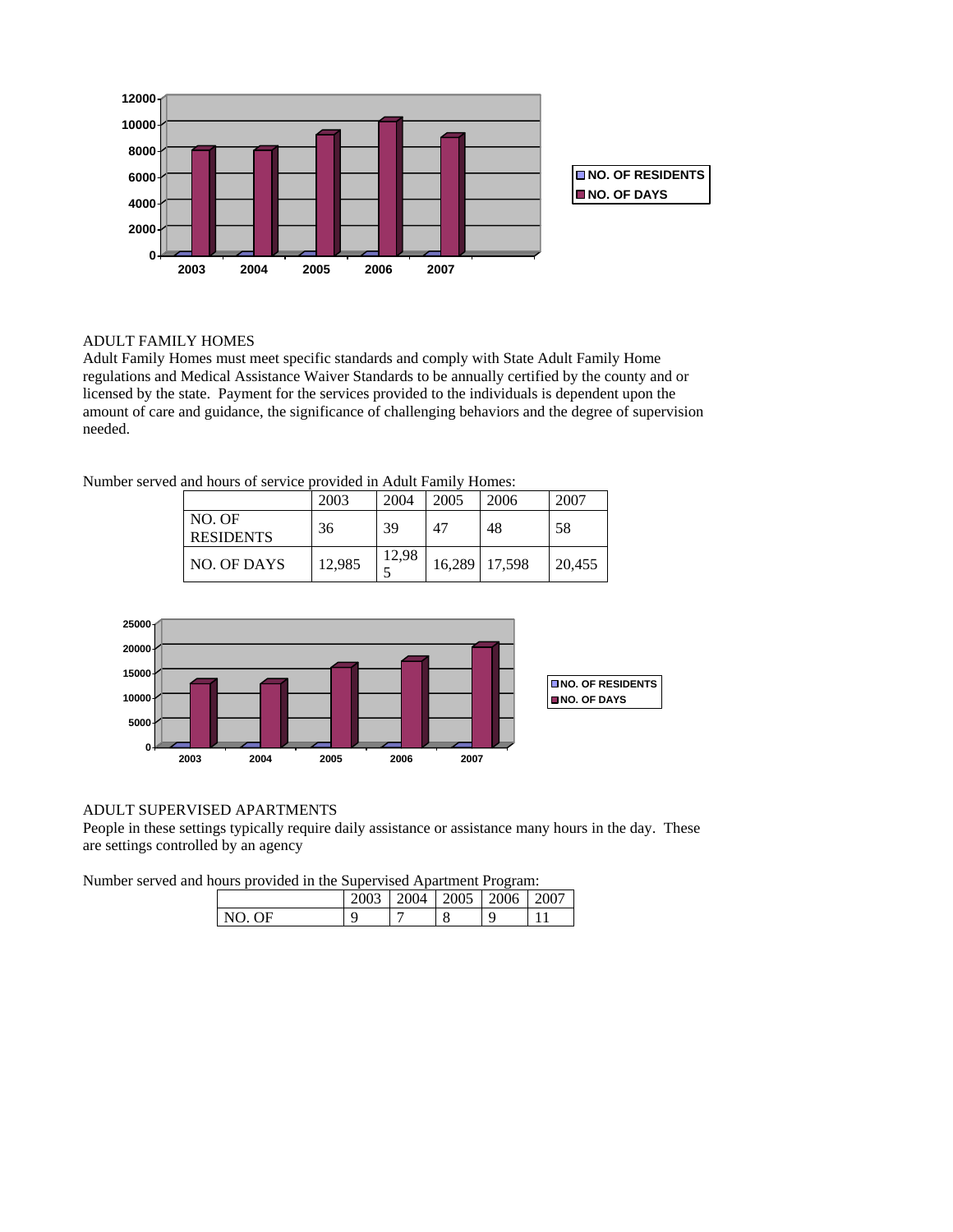| NIDENTS.   |              |                  |        |   |
|------------|--------------|------------------|--------|---|
| NO OF DAYS | $\Delta$ 312 | $A$ Q $22$ $\pm$ | 5.5731 | h |



# ADULT SUPPORTED LIVING PROGRAM

The individuals or their guardians, rather than a residential services agency, maintain the lease on the apartment or are the owners of a home and are responsible for it.

DHS purchases the independent living supports (usually about 4 hours per week) to meet the person's daily living needs. Supportive follow-along services include: assistance with finances, shopping, homemaking, meal planning, laundry, self-care, nutrition, first aid, life safety skills and community awareness.

Number served and hours provided in the Adult Supported Living Program:

|                            | 2003   |    | 2004   2005   2006   2007 |    |    |
|----------------------------|--------|----|---------------------------|----|----|
| NO. OF<br><b>RESIDENTS</b> | 28     | 23 | 30                        | 29 | 27 |
| NO. OF HOURS               | 17.117 |    | $6,450$ 7,546 7,727 7,514 |    |    |



#### BIRTH TO THREE PROGRAM

This program provides early intervention services to children under age 3 who have developmental delays or disabilities. Professional therapists are encouraged to do as much as they can to teach parents how to address their child's developmental needs within the child's daily environment.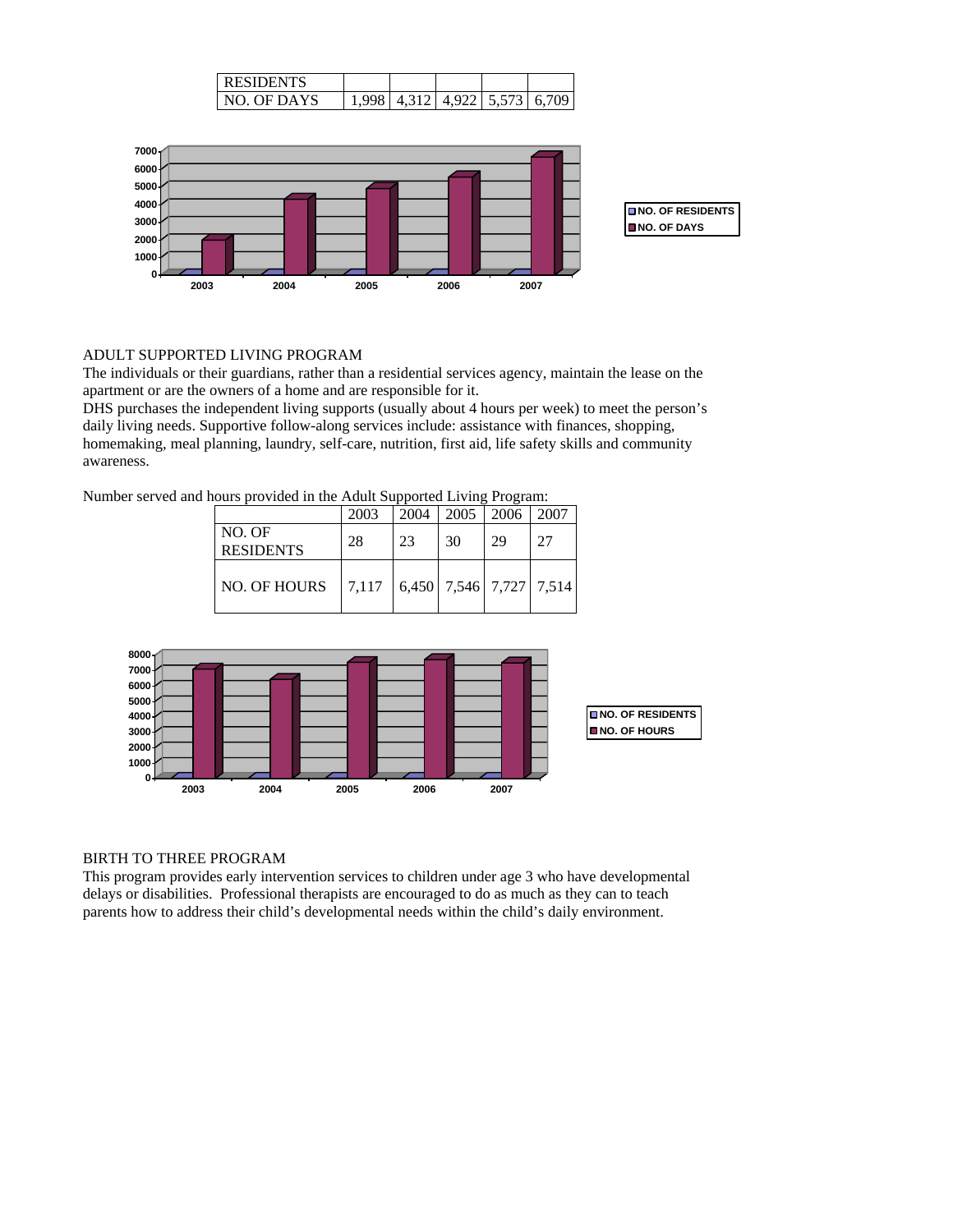Number of children that received Birth to Three Services over the last five years.

|                           | 2003 | 2004 | 2005   2006 |     | 2007 |
|---------------------------|------|------|-------------|-----|------|
| NO. OF<br><b>CHILDREN</b> |      | 244  | 286         | 235 | .64  |



#### RESPITE CARE SERVICES

When the natural family is no longer able to provide care, the person with the disability often requires a very costly alternate care arrangement. The family is then less afraid to commit to the long-term care responsibility for the child with disabilities if help is available

Respite care services allow the primary care giver to take a temporary break from their care giving responsibilities by providing a qualified and caring person to provide care for their child.

Number of children and adults that received respite care services over the last five years and corresponding hours:

|                       | 2003 |    |    | 2004   2005   2006   2007                   |     |
|-----------------------|------|----|----|---------------------------------------------|-----|
| NO. OF                |      |    |    |                                             |     |
| <b>CHILDREN &amp;</b> | 71   | 75 | 85 | 87                                          | 104 |
| <b>ADULTS</b>         |      |    |    |                                             |     |
| <b>NO. OF HOURS</b>   |      |    |    | $\mid$ 5,254   5,223   5,788   6,650   6784 |     |

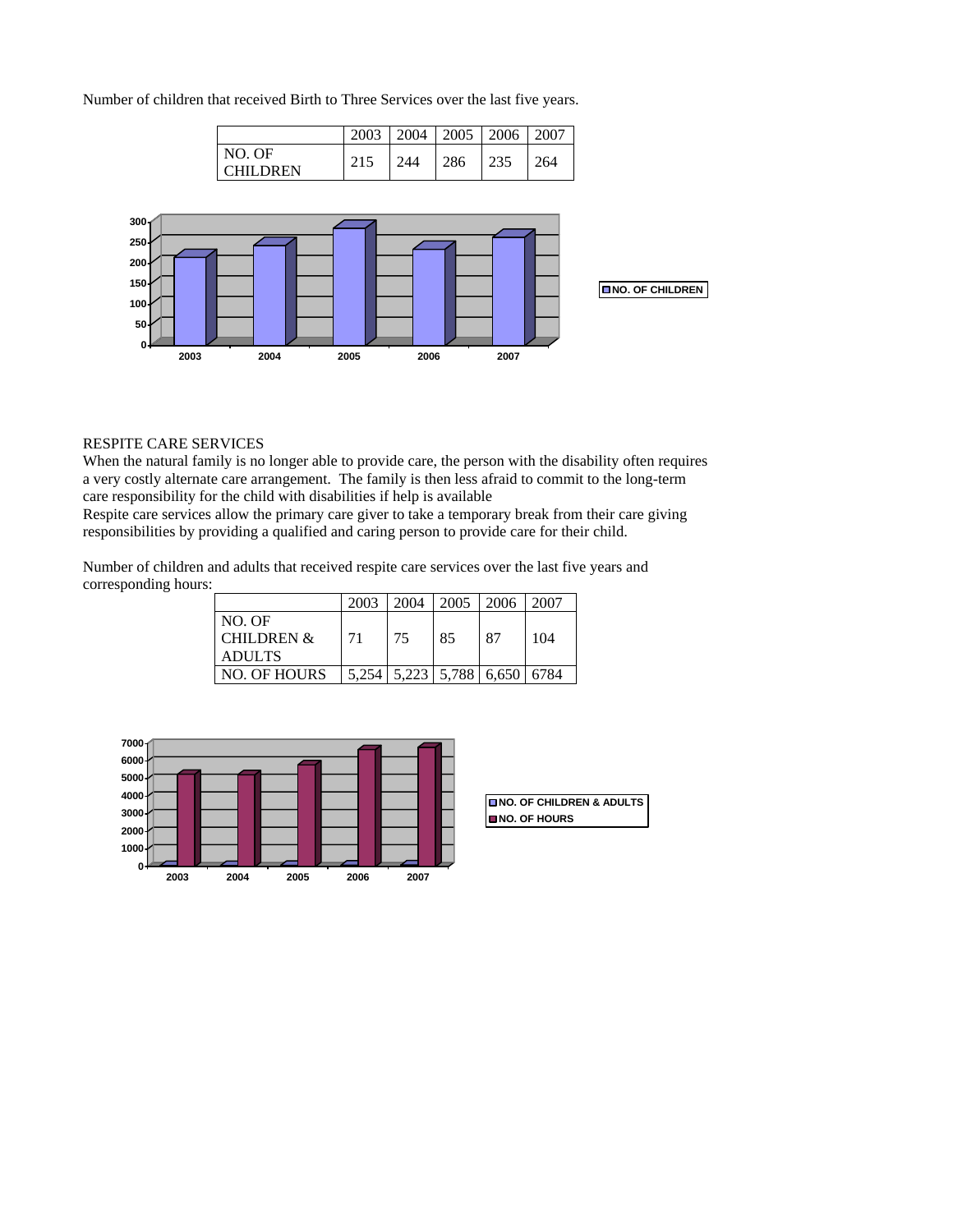#### FAMILY SUPPORT PROGRAM

Family Support Program is a state funded program to assist families with a severely disabled child living in the family home, 21 years of age or younger.

It allows families to obtain the help they need to care for their disabled child at home by providing limited funding to purchase specific categories of authorized services and/or goods the family needs but cannot obtain through other sources.

|                       | 2003     | 2004 | 2005   | 2006      |    |
|-----------------------|----------|------|--------|-----------|----|
| NO. OF<br><b>DREN</b> | ാ<br>ر ب | 34   | $\sim$ | າດ<br>تسک | 30 |

Number of children served in the Family Support Program over the last five years:



# SUPPORTED EMPLOYMENT SERVICES

Many of the persons receiving Supported Employment services would otherwise be receiving facilitybased day programming service which is significantly more costly.

In a Supported Employment Program people are integrated into jobs with non-disabled persons. In a Supported Employment Program people need the assistance of an Employment Specialist to develop a job specifically for them and provide on-site job coaching services.

Number of persons receiving Supported Employment Program services and the corresponding hours of service. :

|                                                              | 2002 | 2003               | 2004  | 2005   | 2006   | 2007   |
|--------------------------------------------------------------|------|--------------------|-------|--------|--------|--------|
| NO. OF<br><b>PERSONS</b>                                     | 34   | 54                 | 63    | 83     | 86     | 74     |
| NO. OF JOB<br><b>COACH</b><br><b>SERVICE</b><br><b>HOURS</b> |      | 11,69   15,68<br>8 | 16,85 | 19,567 | 18,698 | 11,964 |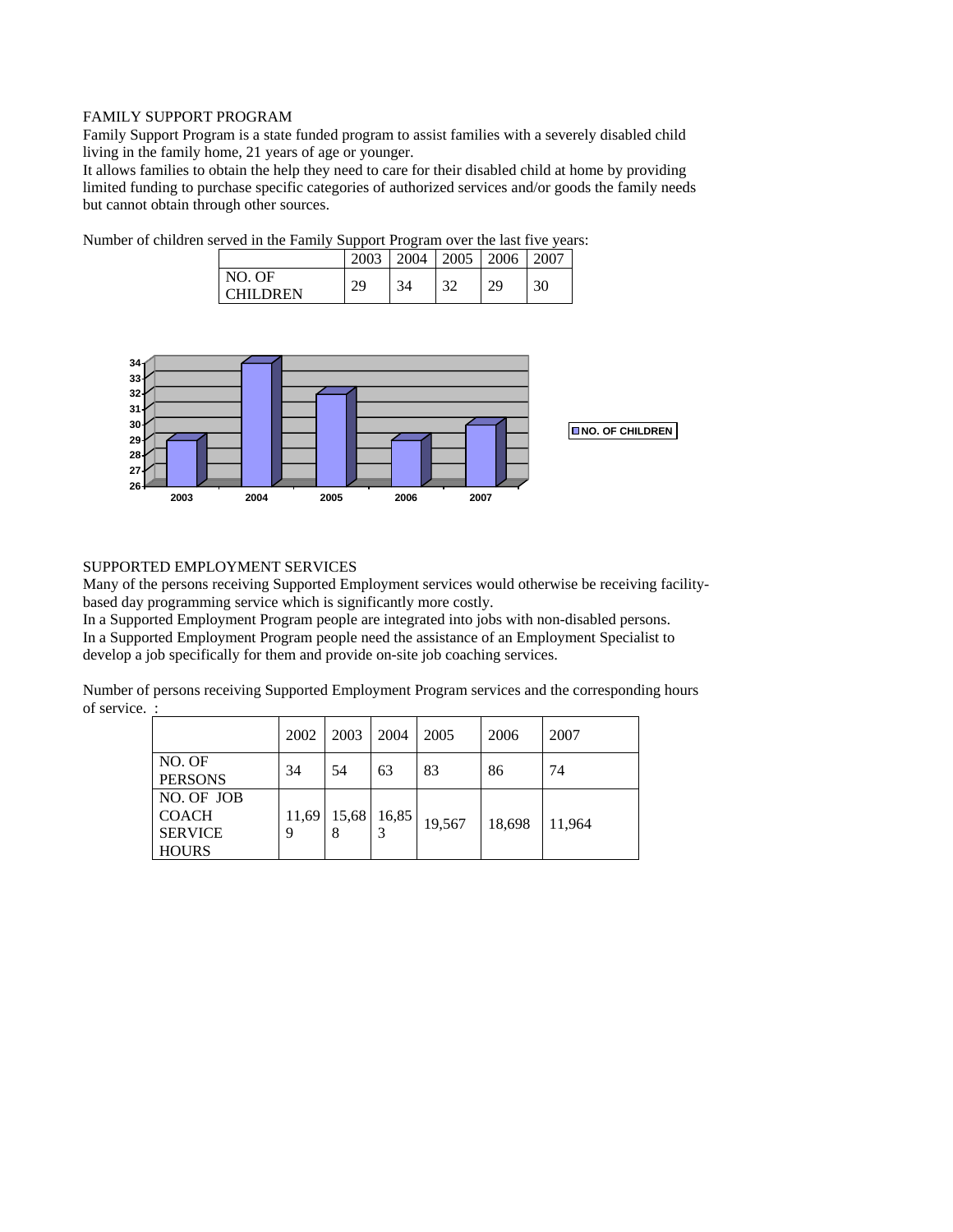



# WORK RELATED SERVICES

Work related services can provide a long-term work opportunity or they assist people in building and strengthening work skills and behaviors to prepare them for supported employment or placement into a community work setting.

The number below includes work related services purchased and the number or hours of service:

|                           | 2003    | 2004   | 2005              | 2006 | 2007   |
|---------------------------|---------|--------|-------------------|------|--------|
| NO. OF<br><b>PERSONS</b>  | 108     | 105    | 90                | 95   | 100    |
| $NO$ . OF<br><b>HOURS</b> | 105,217 | 108,01 | $105,75$   107,90 |      | 107.25 |



# ADULT DAY SERVICES

Adult Day Services programs serve people with complex needs (often medical) and challenging behaviors. These individuals need a significantly higher staff to client ratio.

A wide variety of activities is designed to enrich the lives of participants through community involvement, supported participation and further developing skills in areas of leisure time usage, daily living skills, self-help skills, relationship building and integration into their community.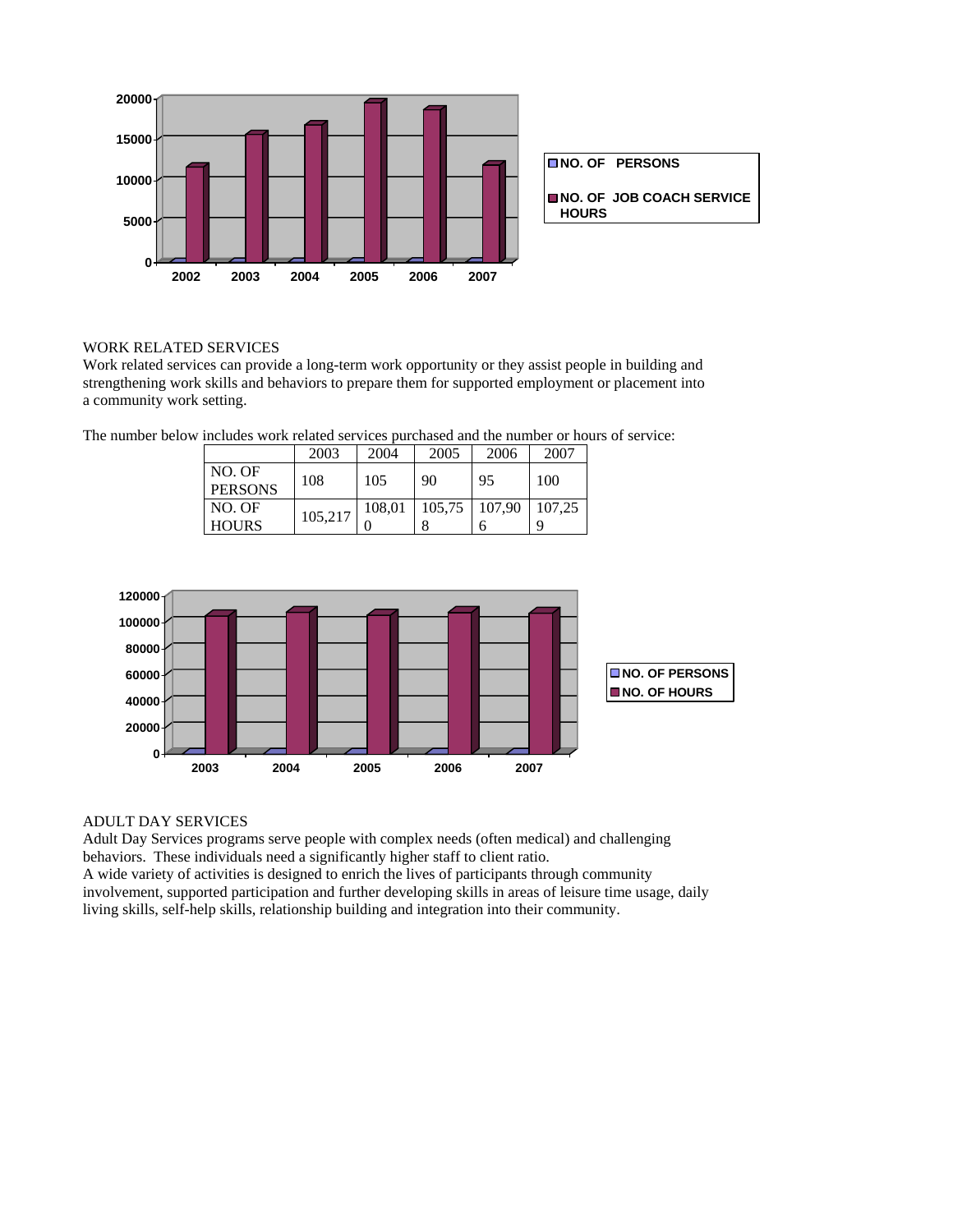Number of people served in Adult Day Service Programs over the last five years

|                          | 2003  | 2004 | 2005                      | 2006 | 2007 |
|--------------------------|-------|------|---------------------------|------|------|
| NO. OF<br><b>PERSONS</b> | 48    | 58   | 63                        | 56   | 85   |
| <b>NO. OF HOURS</b>      | 51.94 |      | $60,10$ 95,52 66,92 98,40 |      |      |
|                          |       |      |                           |      |      |



# DAY SERVICES/ADULT AFTER HOURS

Ozaukee County contracts with Portal Industries, Inc. to coordinate and supervise a variety of community based recreational opportunities for people with developmental disabilities for both their enjoyment and to encourage further development of their community awareness, social skills, appropriate leisure skills and positive behaviors.

Number of adults that received Day Services After Hours over the last five years and corresponding hours:

|                          |     |     | 2003   2004   2005   2006     |     | 2007 |
|--------------------------|-----|-----|-------------------------------|-----|------|
| NO. OF<br><b>PERSONS</b> | 150 | 150 | 145                           | 153 | 164  |
| <b>NO. OF HOURS</b>      |     |     | 13,52 13,52 13,12 14,12 12,13 |     |      |



SPECIAL SUMMER RECREATION PROGRAM FOR CHILDREN

To bring enjoyment to the children and relief to their family, a four week afternoon program was developed 31 years ago.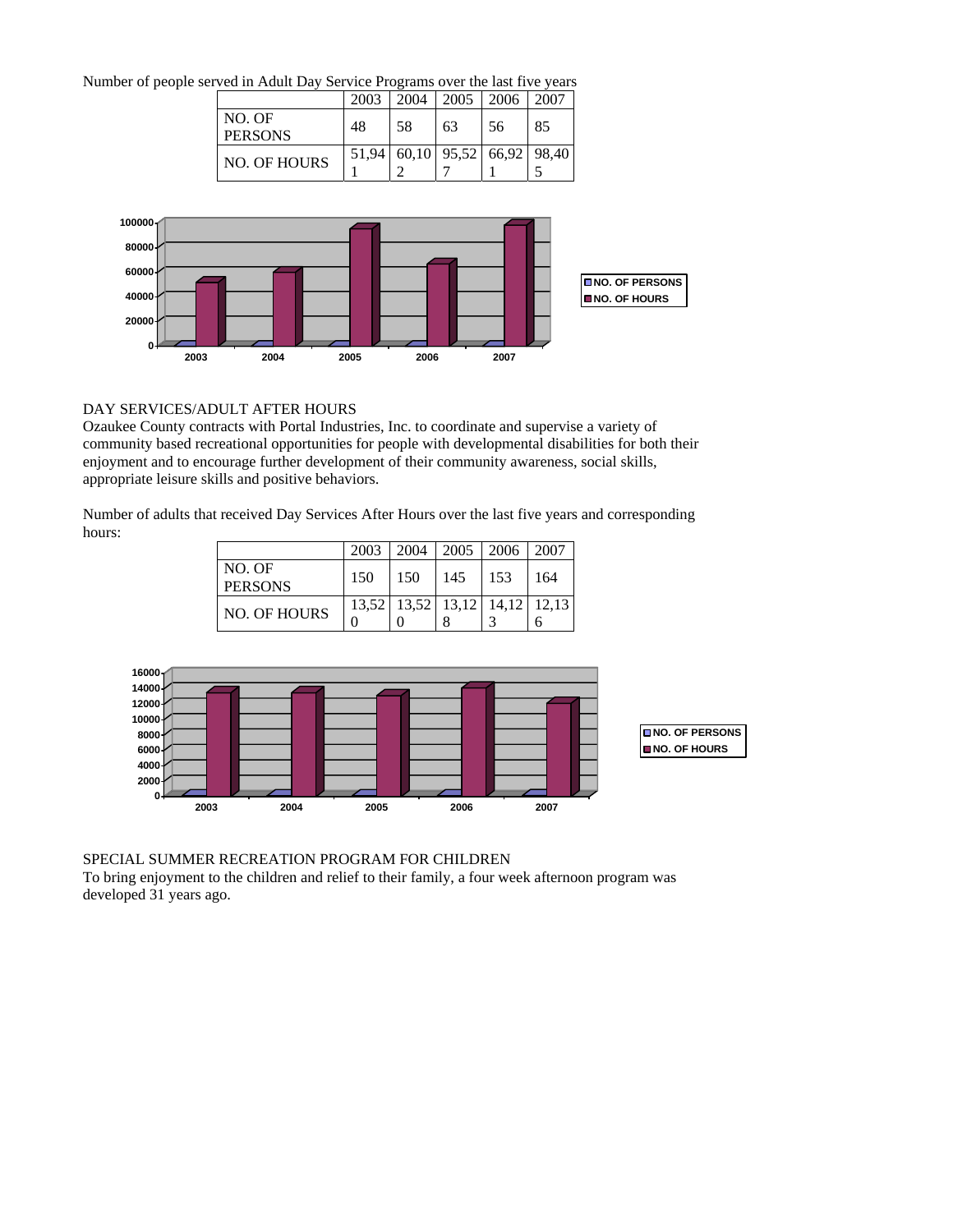2007 was the second year that Balance Inc took over the operation of the Special Summer Recreation Program. The program continued to be focused on providing community based program activities and offered numerous field trips. 1,562 volunteer hours and over 800 staff hours through Balance, Inc. were devoted to this program.

In addition to Ozaukee County, the program is also sponsored by Ozaukee County Arc., Port Washington School District, Cedarburg Woman's Club and the Grafton School District.

Number of children that received Special Summer Recreation Services over the last five years and corresponding hours of programming:

|                          |      | $2003 \mid 2004$ |    | $\mid$ 2005   2006   2007             |    |
|--------------------------|------|------------------|----|---------------------------------------|----|
| NO. OF<br><b>PERSONS</b> | 21   | 16               | 22 | 22                                    | 23 |
| NO. OF<br><b>HOURS</b>   | 1,55 |                  |    | $1,561$   $1,581$   $1,542$   $1,682$ |    |



#### STATE INSTITUTIONAL CARE

The Ozaukee County residents currently residing within state institutions have been placed there because of extreme medical problems or significant behavioral challenges.

These centers are being downsized as the result of the ICF-MR Initiative Wisconsin State Statutes and the courts are ordering that counties relocate people from the centers and other ICF–MR facilities into the community.

Currently the Federal/State Medical Assistance Program, known as Title XIX, pays for the care given to Ozaukee County residents at the Wisconsin Centers for the Developmentally Disabled. The State has implemented a Medical Assistance Waiver Program titled the "Community Integration Program" (CIP) to assist counties with the cost of community relocations. By the end of 2007, the total number of people served through the CIP program increased to 200.

An essential component of the relocation of people living in institutions with severe disabilities is the development of new community resources. Currently it's virtually impossible to have anyone admitted as a new long-term admission to any of the State Centers for the Developmentally Disabled.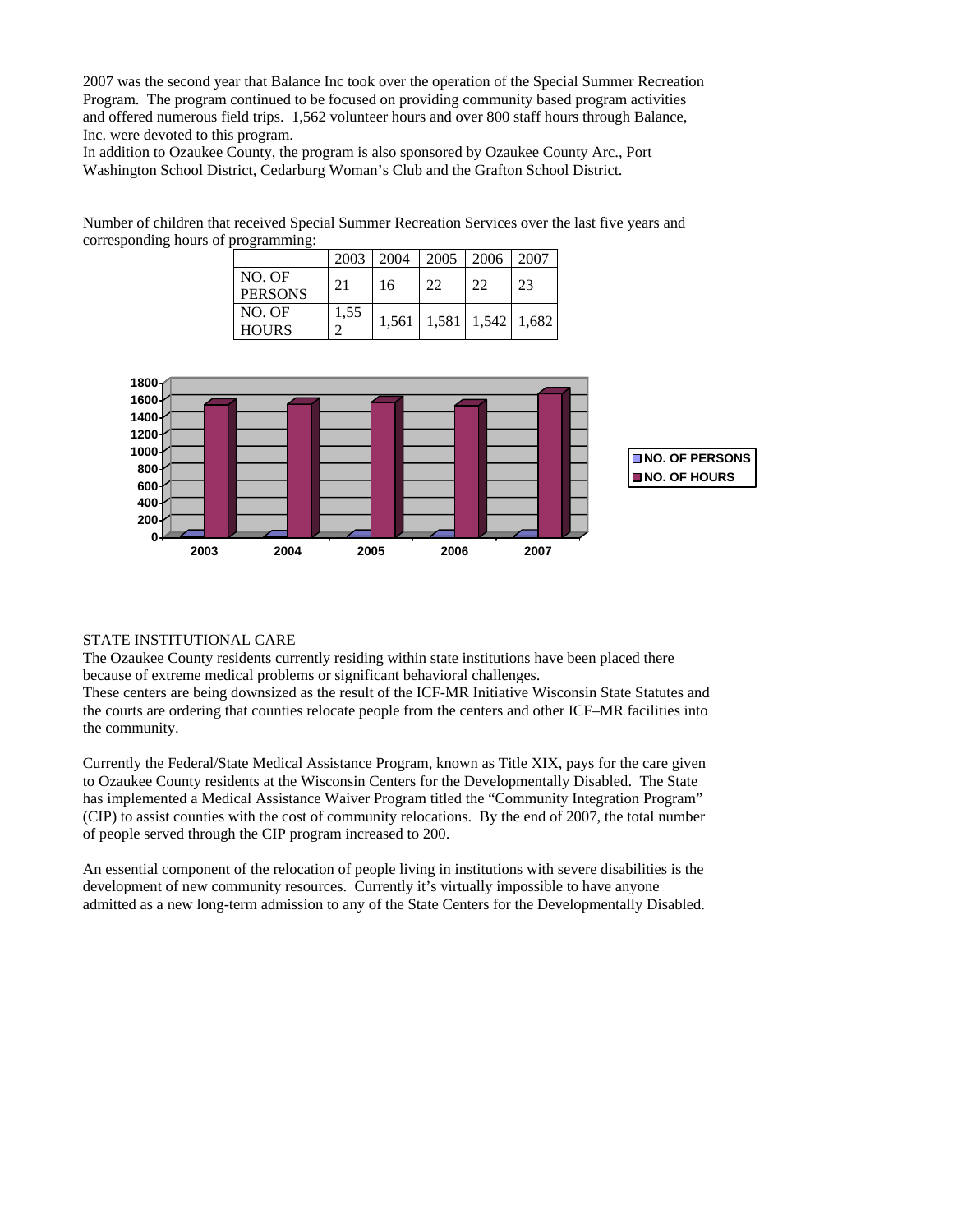The numbers below include long term care recipients living at Central and Southern Wisconsin Centers for the Developmentally Disabled.

|                            | 2003 | 2004  | 2005  | 2006  | 2007  |
|----------------------------|------|-------|-------|-------|-------|
| NO. OF<br><b>RESIDENTS</b> | 10   |       |       | n     |       |
| NO. OF DAYS                |      | 2.628 | 2.555 | 2.121 | 1.145 |



Waiting lists for some services to persons with developmental disabilities continued in 2007. At the end of December there were 38 people with developmental disabilities waiting for Residential Services, 20 people waiting for Family Support Program services, 166 people waiting for Long Term Care funding. 5 children waiting for Special Summer Recreation Program services and none were waiting for Supported Employment Assessment Services, or a Work Service or Adult Day Service program.

In 2007, the Developmental Disabilities Program staff generated \$5,464.00 in revenue from the Medical Assistance Community Integration Program and Brain Injury Waiver Programs. This is \$500,000 more than what we earned in 2004.

We also learned significantly more about the states plan for LTC Reform. The state has awarded planning grants throughout the state to larger groups of counties. In 2007, Ozaukee County Department of Human Services staff has been working in collaboration with many other counties to plan for the implementation of Long Term Care Reform in 2008..

The Department of Human Services staff in conjunction with the Health and Human Services Board further developed specific written criteria for identifying high risk clients on our waiting lists. With the Health and Human Services Board's approval we were then able to use some funds to serve a number of these individuals in 2007.

The Department of Human Services staff in conjunction with the Health and Human Services Board developed a written specific Asset Policy which allows us to look at assets and income as a factor in receiving Long Term Care services beginning in 2008.

Staff from the Developmental Disabilities Program continued to work with a private vendor to develop an automated clinical case management system. The goals of this system is to allow staff to work more efficiently, to better to track trends and to measure the cost of achieving specific client and program outcomes.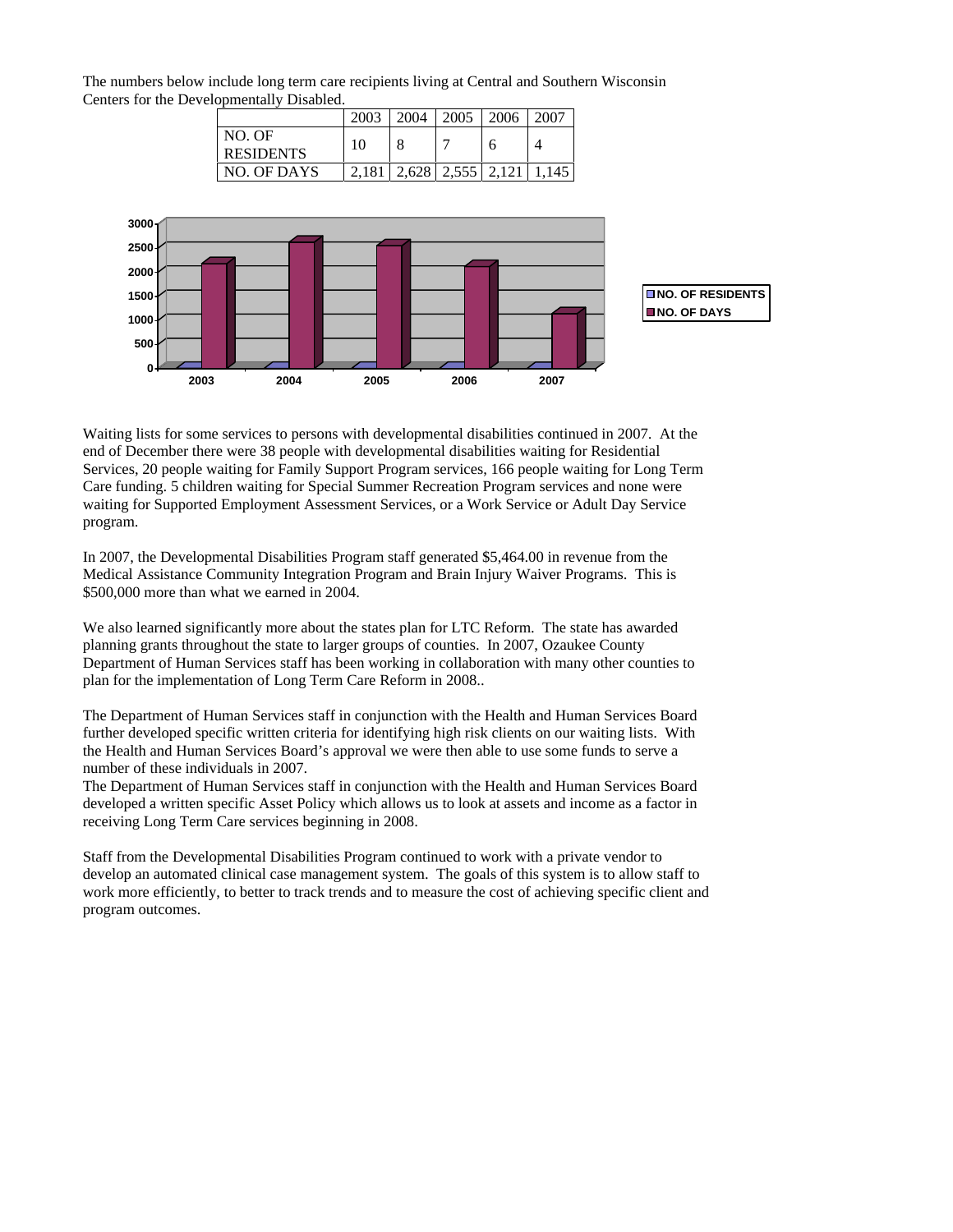In 2007 a well attended countywide resource night for families of children with special needs was held in Port Washington for the third year. This was in collaboration between the Ozaukee County Department of Human Services, Developmental Disabilities Unit, Ozaukee County Public Health Department, and the parent liaisons for Children with Special Health Care Needs.

Our future challenges us to meet the residential service needs of many people who are still living with their parents who are age 65 or older. (We know of thirty-eight individuals who are residing with caregivers over the age of 70).

We continue to be challenged to meet the needs of the people we serve with significant health needs and medical conditions because our clients are aging along with the rest of the general population. We have seen an increase in the number of people we serve with Down Syndrome and Alzheimer's disease.

In 2007, the Developmental Disabilities Program staff worked very hard to serve as many people as possible with the resources that we have. Even though the work demands are tremendous and our clients are increasingly more complex; the Developmental Disabilities team remains committed to providing excellent services to the citizens of Ozaukee County.

|                                      | 2003      | 2004      | 2005      | 2006  | 2007  |
|--------------------------------------|-----------|-----------|-----------|-------|-------|
| Hours of DD Case<br>Management       | 6.336     | 6.542     | 9,260     | 8,385 | 8,536 |
| Information and Referral<br>Requests | 377       | 389       | 525       | 385   | 361   |
| Number of DD Clients<br>Served       | 538       | 567       | 587       | 638   | 683   |
| Number of CIP Clients                | 148       | 150       | 183       | 185   | 200   |
| <b>CIP Case Management</b><br>Hours  | 4.<br>130 | 3,<br>972 | 5,<br>468 | 4,922 | 5.745 |